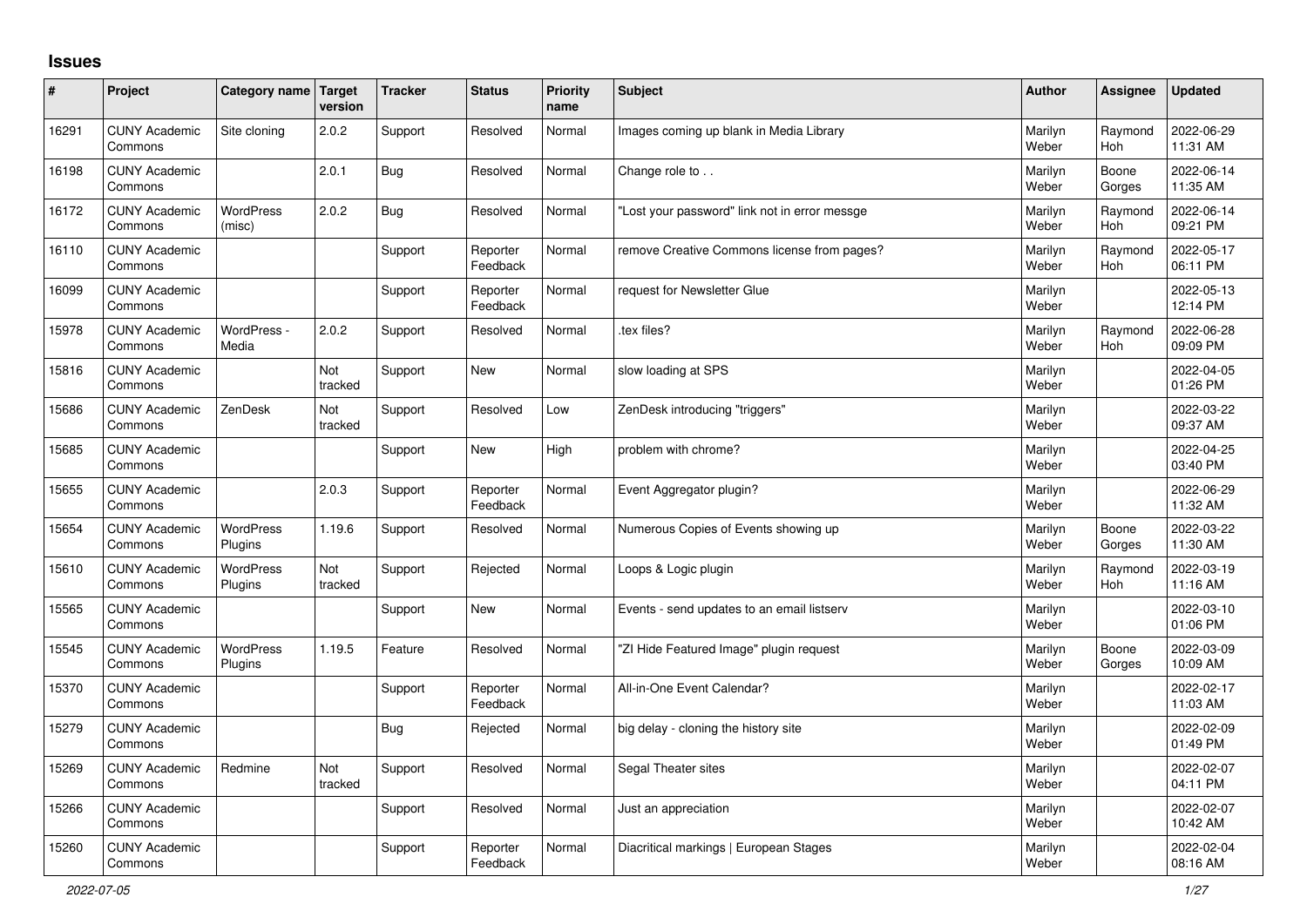| $\vert$ # | Project                         | Category name   Target       | version        | <b>Tracker</b> | <b>Status</b>        | <b>Priority</b><br>name | <b>Subject</b>                                                                          | <b>Author</b>    | Assignee              | Updated                |
|-----------|---------------------------------|------------------------------|----------------|----------------|----------------------|-------------------------|-----------------------------------------------------------------------------------------|------------------|-----------------------|------------------------|
| 15252     | <b>CUNY Academic</b><br>Commons | Layout                       | Not<br>tracked | Bug            | Resolved             | Normal                  | visual glitch with the Segal Center webpage                                             | Marilyn<br>Weber | Raymond<br><b>Hoh</b> | 2022-02-03<br>04:56 PM |
| 15241     | <b>CUNY Academic</b><br>Commons | Onboarding                   | 1.19.3         | Design/UX      | Resolved             | Normal                  | white on gray                                                                           | Marilyn<br>Weber | Boone<br>Gorges       | 2022-02-08<br>02:38 PM |
| 15211     | <b>CUNY Academic</b><br>Commons | <b>Blogs</b><br>(BuddyPress) | 1.19.2         | Support        | Resolved             | Normal                  | No good error reporting for already-used domain name when creating a<br>site in Firefox | Marilyn<br>Weber | Boone<br>Gorges       | 2022-01-25<br>11:33 AM |
| 15169     | <b>CUNY Academic</b><br>Commons |                              | 2.0.3          | Support        | Reporter<br>Feedback | Normal                  | new Prelude website zipfiles for custom theme and other files.                          | Marilyn<br>Weber |                       | 2022-06-29<br>11:32 AM |
| 15120     | <b>CUNY Academic</b><br>Commons |                              |                | Support        | Resolved             | Normal                  | embed Zoom recordings in a post?                                                        | Marilyn<br>Weber |                       | 2021-12-29<br>08:15 AM |
| 15045     | <b>CUNY Academic</b><br>Commons |                              |                | Support        | <b>New</b>           | Normal                  | no result for KCeL in the search box on the commons                                     | Marilyn<br>Weber |                       | 2021-12-10<br>11:29 AM |
| 15025     | <b>CUNY Academic</b><br>Commons |                              |                | Support        | Duplicate            | Normal                  | emails for all the papers on the commons that have been changed                         | Marilyn<br>Weber |                       | 2021-12-02<br>11:57 AM |
| 15022     | <b>CUNY Academic</b><br>Commons |                              |                | Support        | Rejected             | High                    | ArabStages                                                                              | Marilyn<br>Weber |                       | 2021-12-06<br>10:16 AM |
| 14973     | <b>CUNY Academic</b><br>Commons |                              |                | Support        | Resolved             | Normal                  | <b>Mail Poet</b>                                                                        | Marilyn<br>Weber |                       | 2021-12-06<br>10:20 AM |
| 14972     | <b>CUNY Academic</b><br>Commons |                              |                | Support        | Rejected             | Normal                  | Mailchimp plugin                                                                        | Marilyn<br>Weber |                       | 2021-11-17<br>02:13 PM |
| 14911     | <b>CUNY Academic</b><br>Commons | WordPress<br><b>Themes</b>   | Not<br>tracked | Support        | New                  | Normal                  | Twentytwentyone theme                                                                   | Marilyn<br>Weber |                       | 2021-10-28<br>10:37 AM |
| 14900     | <b>CUNY Academic</b><br>Commons |                              | Not<br>tracked | Support        | Reporter<br>Feedback | Normal                  | previous theme?                                                                         | Marilyn<br>Weber |                       | 2021-10-25<br>10:31 AM |
| 14891     | <b>CUNY Academic</b><br>Commons |                              | Not<br>tracked | Support        | Resolved             | Normal                  | changing site template after creation?                                                  | Marilyn<br>Weber |                       | 2022-04-27<br>04:58 PM |
| 14889     | <b>CUNY Academic</b><br>Commons | Events                       | 1.19.0         | Support        | Resolved             | Normal                  | events in group - can they be edited by all admins?                                     | Marilyn<br>Weber | Raymond<br><b>Hoh</b> | 2021-12-13<br>03:31 PM |
| 14885     | <b>CUNY Academic</b><br>Commons | <b>WordPress</b><br>Plugins  | 1.18.22        | <b>Bug</b>     | Resolved             | Normal                  | Long Loading Times -- Wordpress Admin Site                                              | Marilyn<br>Weber | Raymond<br><b>Hoh</b> | 2021-10-26<br>12:28 PM |
| 14850     | <b>CUNY Academic</b><br>Commons |                              |                | Support        | Abandoned            | Normal                  | brooklyn waterfront site "connection not secure"                                        | Marilyn<br>Weber |                       | 2022-04-27<br>04:56 PM |
| 14813     | <b>CUNY Academic</b><br>Commons |                              | Not<br>tracked | Support        | Resolved             | Normal                  | raise the file size limit                                                               | Marilyn<br>Weber |                       | 2021-09-30<br>12:02 PM |
| 14812     | <b>CUNY Academic</b><br>Commons |                              | Not<br>tracked | Support        | Resolved             | Normal                  | Custom Sidebars and Wordpress 5.6                                                       | Marilyn<br>Weber |                       | 2021-09-30<br>10:43 AM |
| 14799     | <b>CUNY Academic</b><br>Commons |                              | 1.18.19        | Support        | Resolved             | High                    | install the official Classic Widgets?                                                   | Marilyn<br>Weber |                       | 2021-09-22<br>02:17 PM |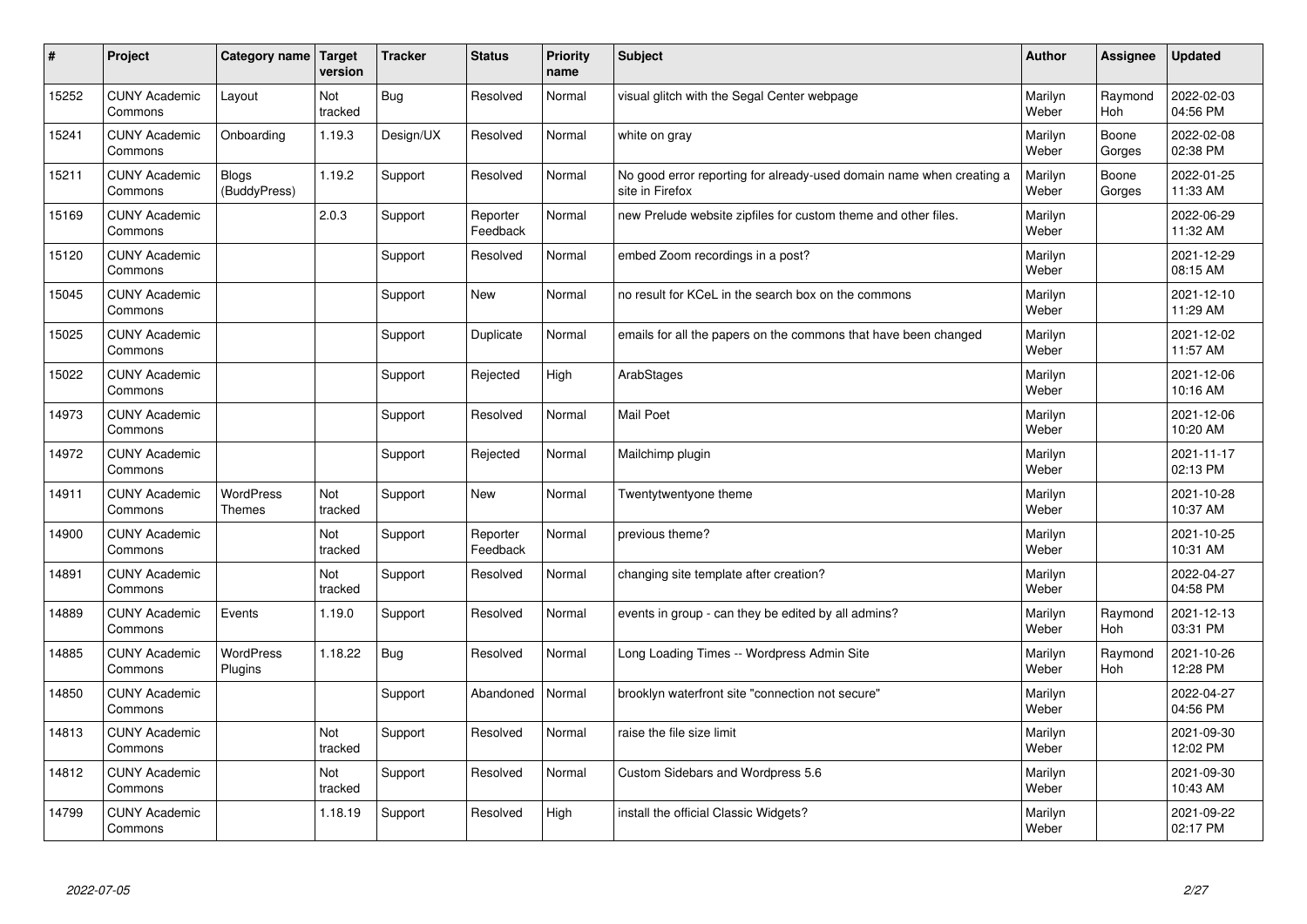| #     | Project                         | Category name   Target            | version        | <b>Tracker</b> | <b>Status</b>        | <b>Priority</b><br>name | <b>Subject</b>                                                  | <b>Author</b>    | Assignee              | <b>Updated</b>         |
|-------|---------------------------------|-----------------------------------|----------------|----------------|----------------------|-------------------------|-----------------------------------------------------------------|------------------|-----------------------|------------------------|
| 14784 | <b>CUNY Academic</b><br>Commons |                                   |                | Support        | Reporter<br>Feedback | Normal                  | User report of logo problem when using Customizer theme         | Marilyn<br>Weber |                       | 2021-09-17<br>10:25 AM |
| 14734 | <b>CUNY Academic</b><br>Commons | <b>WordPress</b><br><b>Themes</b> | 1.18.18        | Support        | Resolved             | Normal                  | missing section of Sujatha Fernandes' site                      | Marilyn<br>Weber | Raymond<br><b>Hoh</b> | 2021-09-06<br>04:15 PM |
| 14718 | <b>CUNY Academic</b><br>Commons |                                   | Not<br>tracked | Support        | Resolved             | Normal                  | User wants to recover deleted account                           | Marilyn<br>Weber |                       | 2021-08-30<br>02:46 PM |
| 14711 | <b>CUNY Academic</b><br>Commons |                                   |                | Support        | Rejected             | Normal                  | Custom Facebook Feed plugin problem                             | Marilyn<br>Weber |                       | 2022-04-27<br>04:29 PM |
| 14625 | <b>CUNY Academic</b><br>Commons |                                   | Not<br>tracked | Support        | Rejected             | Normal                  | image won't appear in slideshow.                                | Marilyn<br>Weber |                       | 2021-07-27<br>10:33 AM |
| 14606 | <b>CUNY Academic</b><br>Commons | <b>WordPress</b><br>(misc)        | Not<br>tracked | Support        | Rejected             | Normal                  | calendar wrong month                                            | Marilyn<br>Weber |                       | 2021-07-23<br>12:11 PM |
| 14594 | <b>CUNY Academic</b><br>Commons |                                   | Not<br>tracked | Support        | Resolved             | Normal                  | Administration email verification?                              | Marilyn<br>Weber |                       | 2021-07-12<br>11:40 AM |
| 14534 | <b>CUNY Academic</b><br>Commons | WordPress<br>Plugins              | 1.18.12        | Support        | Resolved             | Normal                  | Share This Image plugin?                                        | Marilyn<br>Weber |                       | 2021-06-08<br>11:50 AM |
| 14526 | <b>CUNY Academic</b><br>Commons | Registration                      | 1.18.12        | Bug            | Resolved             | High                    | registration interface won't show a space to enter nonCUNY code | Marilyn<br>Weber |                       | 2021-06-03<br>04:02 PM |
| 14509 | <b>CUNY Academic</b><br>Commons | WordPress<br>Plugins              | 1.18.12        | Bug            | Resolved             | Normal                  | Elementor Editor problem                                        | Marilyn<br>Weber |                       | 2021-06-08<br>09:55 AM |
| 14448 | <b>CUNY Academic</b><br>Commons | Password<br>Reset                 | Not<br>tracked | <b>Bug</b>     | Rejected             | Normal                  | password reset weirdness                                        | Marilyn<br>Weber | Raymond<br><b>Hoh</b> | 2021-05-12<br>01:34 PM |
| 14411 | <b>CUNY Academic</b><br>Commons | WordPress<br><b>Themes</b>        | 1.18.10        | Bug            | Resolved             | Normal                  | logo problems                                                   | Marilyn<br>Weber |                       | 2021-05-03<br>04:37 PM |
| 14410 | <b>CUNY Academic</b><br>Commons |                                   | 1.18.10        | <b>Bug</b>     | Resolved             | Normal                  | events calendar problem?                                        | Marilyn<br>Weber |                       | 2021-05-10<br>04:45 PM |
| 14404 | <b>CUNY Academic</b><br>Commons |                                   | Not<br>tracked | Support        | Resolved             | Normal                  | blocked IP of user?                                             | Marilyn<br>Weber |                       | 2021-05-10<br>01:00 PM |
| 14398 | <b>CUNY Academic</b><br>Commons |                                   | Not<br>tracked | Support        | Reporter<br>Feedback | Normal                  | Events plug-in notification problem                             | Marilyn<br>Weber |                       | 2021-05-11<br>11:21 AM |
| 14389 | <b>CUNY Academic</b><br>Commons |                                   |                | Support        | Abandoned            | Normal                  | WebflowIO?                                                      | Marilyn<br>Weber |                       | 2021-09-14<br>10:45 AM |
| 14378 | <b>CUNY Academic</b><br>Commons |                                   | Not<br>tracked | Support        | Resolved             | Normal                  | PPTX files unfetchable                                          | Marilyn<br>Weber |                       | 2021-05-11<br>11:25 AM |
| 14369 | <b>CUNY Academic</b><br>Commons | WordPress -<br>Media              | Not<br>tracked | Support        | Resolved             | Normal                  | renewed problem with ppsx files                                 | Marilyn<br>Weber |                       | 2021-04-27<br>12:44 PM |
| 14360 | <b>CUNY Academic</b><br>Commons |                                   |                | Support        | Rejected             | Normal                  | danielgerouldarchives.org?                                      | Marilyn<br>Weber |                       | 2021-04-27<br>10:42 AM |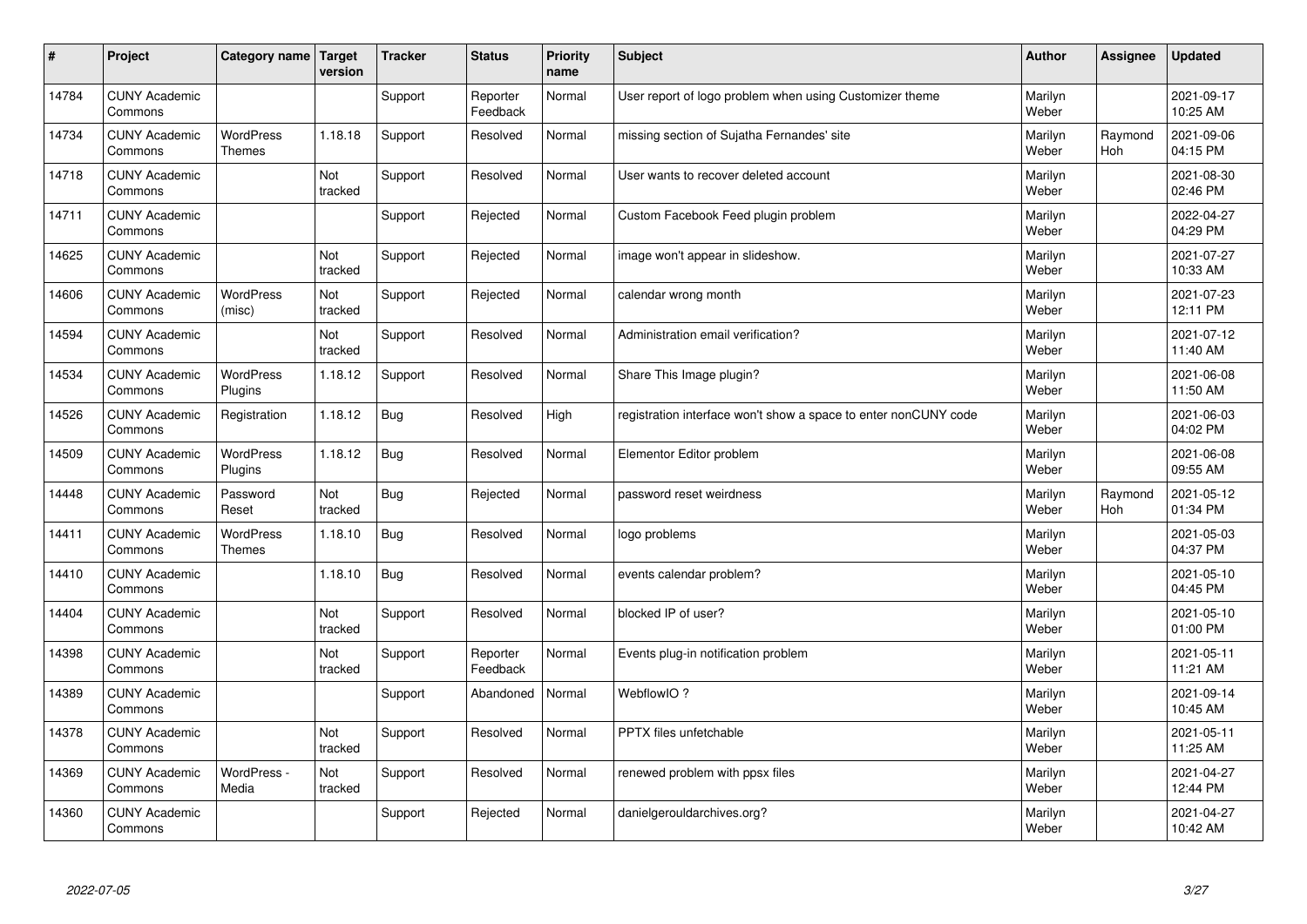| $\sharp$ | Project                         | Category name   Target            | version        | <b>Tracker</b> | <b>Status</b>        | <b>Priority</b><br>name | <b>Subject</b>                                                              | <b>Author</b>    | Assignee              | <b>Updated</b>         |
|----------|---------------------------------|-----------------------------------|----------------|----------------|----------------------|-------------------------|-----------------------------------------------------------------------------|------------------|-----------------------|------------------------|
| 14344    | <b>CUNY Academic</b><br>Commons | Domain<br>Mapping                 | Not<br>tracked | Support        | Resolved             | Normal                  | arabstages.org site down                                                    | Marilyn<br>Weber | Raymond<br>Hoh        | 2021-04-19<br>01:42 PM |
| 14304    | <b>CUNY Academic</b><br>Commons | Group Library                     | 1.18.8         | Bug            | Resolved             | Normal                  | Library items change folders when adding subsequent items in new<br>folders | Marilyn<br>Weber | Boone<br>Gorges       | 2021-04-13<br>11:21 AM |
| 14270    | <b>CUNY Academic</b><br>Commons | <b>WordPress</b><br><b>Themes</b> | 1.18.8         | Support        | Resolved             | Normal                  | grid theme?                                                                 | Marilyn<br>Weber |                       | 2021-04-13<br>11:20 AM |
| 14265    | <b>CUNY Academic</b><br>Commons | <b>WordPress</b><br>Plugins       | 1.18.10        | Support        | Resolved             | Normal                  | separate the tag cloud in the blog sidebar                                  | Marilyn<br>Weber | Boone<br>Gorges       | 2021-05-12<br>05:19 PM |
| 14246    | <b>CUNY Academic</b><br>Commons |                                   | 1.18.8         | Support        | Resolved             | Normal                  | 'Weekly jQuery Migrate Status Update"                                       | Marilyn<br>Weber |                       | 2021-04-13<br>11:08 AM |
| 14242    | <b>CUNY Academic</b><br>Commons |                                   |                | Support        | Resolved             | Normal                  | LAILAC site missing content                                                 | Marilyn<br>Weber |                       | 2021-03-27<br>08:40 AM |
| 14148    | <b>CUNY Academic</b><br>Commons |                                   |                | Support        | Abandoned            | Normal                  | post notification problem                                                   | Marilyn<br>Weber |                       | 2021-09-14<br>10:43 AM |
| 14129    | <b>CUNY Academic</b><br>Commons | Onboarding                        | 1.18.6         | Support        | Resolved             | Normal                  | can only see some invites sent                                              | Marilyn<br>Weber | Raymond<br>Hoh        | 2021-04-09<br>09:00 AM |
| 14077    | <b>CUNY Academic</b><br>Commons | <b>WordPress</b><br>Plugins       | 1.18.7         | Support        | Resolved             | Normal                  | Elementor Pro plugin for the slider                                         | Marilyn<br>Weber | Raymond<br><b>Hoh</b> | 2021-03-23<br>11:43 AM |
| 14075    | <b>CUNY Academic</b><br>Commons | WordPress<br>Plugins              | Not<br>tracked | Bug            | Resolved             | Normal                  | sludigitalportfolios.commons.gc.cuny.edu                                    | Marilyn<br>Weber | Boone<br>Gorges       | 2021-03-01<br>10:46 AM |
| 14074    | <b>CUNY Academic</b><br>Commons | WordPress<br>(misc)               | Not<br>tracked | Support        | Reporter<br>Feedback | Normal                  | page password protection problem                                            | Marilyn<br>Weber |                       | 2021-03-02<br>11:03 AM |
| 14019    | <b>CUNY Academic</b><br>Commons | WordPress<br>Plugins              | 1.18.5         | Bug            | Resolved             | Normal                  | smorales.commons.gc.cuny.edu                                                | Marilyn<br>Weber | Boone<br>Gorges       | 2021-02-23<br>11:06 AM |
| 14016    | <b>CUNY Academic</b><br>Commons |                                   |                | Support        | Rejected             | Normal                  | PDFs not downloading                                                        | Marilyn<br>Weber |                       | 2021-02-22<br>11:00 AM |
| 14012    | <b>CUNY Academic</b><br>Commons | <b>WordPress</b><br>Plugins       | 1.18.5         | Support        | Resolved             | Normal                  | Open External Links in a New Window plugin?                                 | Marilyn<br>Weber | Boone<br>Gorges       | 2021-03-02<br>02:07 PM |
| 14008    | <b>CUNY Academic</b><br>Commons |                                   |                | <b>Bug</b>     | Resolved             | High                    | invisible user                                                              | Marilyn<br>Weber |                       | 2021-02-18<br>05:53 PM |
| 13975    | <b>CUNY Academic</b><br>Commons | Social Paper                      | Not<br>tracked | Support        | Reporter<br>Feedback | Normal                  | can't approve comments on Social Paper paper                                | Marilyn<br>Weber |                       | 2021-02-12<br>09:33 AM |
| 13958    | <b>CUNY Academic</b><br>Commons |                                   | 1.18.4         | Support        | Resolved             | Normal                  | calendar widget problem                                                     | Marilyn<br>Weber |                       | 2021-02-09<br>11:05 AM |
| 13947    | <b>CUNY Academic</b><br>Commons | <b>WordPress</b><br>Plugins       | 1.18.4         | <b>Bug</b>     | Resolved             | Normal                  | Elementor plugin problem                                                    | Marilyn<br>Weber | Raymond<br>Hoh        | 2021-02-08<br>09:34 PM |
| 13944    | <b>CUNY Academic</b><br>Commons | <b>WordPress</b><br>Plugins       | 1.18.4         | Support        | Resolved             | Normal                  | 3D FlipBook request                                                         | Marilyn<br>Weber |                       | 2021-02-09<br>11:05 AM |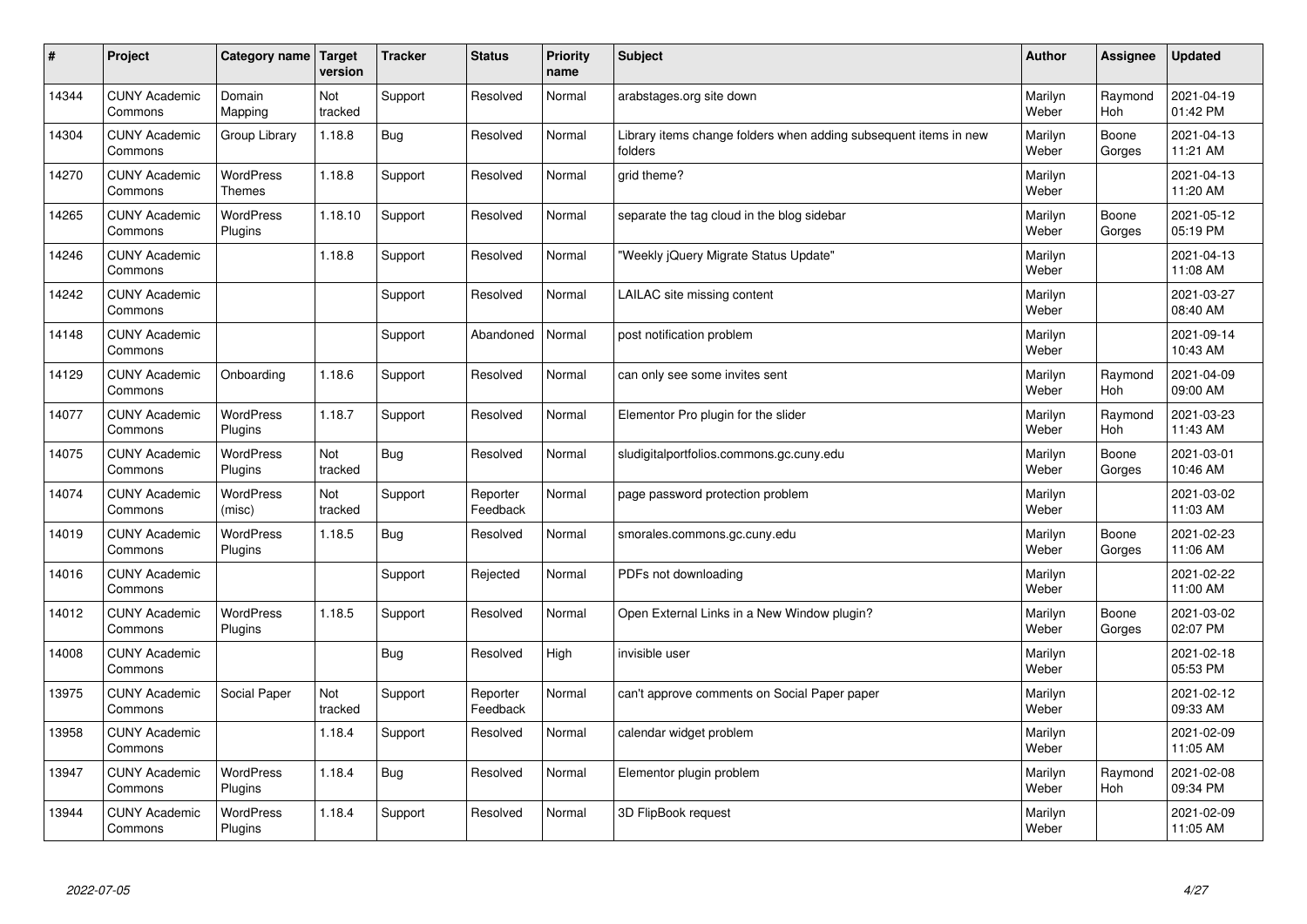| $\sharp$ | Project                         | Category name   Target      | version        | <b>Tracker</b> | <b>Status</b> | <b>Priority</b><br>name | <b>Subject</b>                                                                        | <b>Author</b>    | Assignee              | Updated                |
|----------|---------------------------------|-----------------------------|----------------|----------------|---------------|-------------------------|---------------------------------------------------------------------------------------|------------------|-----------------------|------------------------|
| 13935    | <b>CUNY Academic</b><br>Commons | <b>WordPress</b><br>Plugins | 1.18.4         | Support        | Resolved      | Low                     | Add Users sidebar widget not working                                                  | Marilyn<br>Weber |                       | 2021-02-09<br>11:05 AM |
| 13929    | <b>CUNY Academic</b><br>Commons |                             | 1.18.4         | Support        | Resolved      | Normal                  | update error message                                                                  | Marilyn<br>Weber | Boone<br>Gorges       | 2021-02-09<br>11:05 AM |
| 13918    | <b>CUNY Academic</b><br>Commons |                             | Not<br>tracked | Support        | Rejected      | Normal                  | MailPoet Newsletters Premium plugin                                                   | Marilyn<br>Weber |                       | 2021-02-09<br>11:01 AM |
| 13916    | <b>CUNY Academic</b><br>Commons |                             |                | Support        | Rejected      | Normal                  | <b>Custom Sidebars</b>                                                                | Marilyn<br>Weber |                       | 2021-02-23<br>10:45 AM |
| 13912    | <b>CUNY Academic</b><br>Commons |                             | Not<br>tracked | Feature        | Hold          | Low                     | posting "missed schedule"                                                             | Marilyn<br>Weber |                       | 2021-02-23<br>10:46 AM |
| 13878    | <b>CUNY Academic</b><br>Commons | Group cloning               | 1.18.4         | Support        | Resolved      | High                    | When creating Group + Site and choosing 'Clone existing', cannot<br>advance to step 2 | Marilyn<br>Weber | Jeremy<br>Felt        | 2021-02-02<br>11:02 AM |
| 13846    | <b>CUNY Academic</b><br>Commons | <b>WordPress</b><br>Plugins | 1.18.3         | Support        | Resolved      | Normal                  | Yoast SEO plugin problem                                                              | Marilyn<br>Weber |                       | 2021-01-19<br>05:34 PM |
| 13841    | <b>CUNY Academic</b><br>Commons | <b>WordPress</b><br>Plugins | 1.18.3         | Support        | Resolved      | Normal                  | Folders plugin request                                                                | Marilyn<br>Weber | Boone<br>Gorges       | 2021-01-26<br>04:43 PM |
| 13827    | <b>CUNY Academic</b><br>Commons | Group Forums                | 1.18.3         | Bug            | Resolved      | Normal                  | more forum post problems                                                              | Marilyn<br>Weber | Raymond<br>Hoh        | 2021-01-22<br>08:19 PM |
| 13826    | <b>CUNY Academic</b><br>Commons |                             |                | Support        | Resolved      | Normal                  | January 14th                                                                          | Marilyn<br>Weber |                       | 2021-01-26<br>04:26 PM |
| 13783    | <b>CUNY Academic</b><br>Commons |                             | 1.18.2         | Support        | Resolved      | Normal                  | new CUNY OneSearch url                                                                | Marilyn<br>Weber |                       | 2021-01-14<br>04:53 PM |
| 13768    | <b>CUNY Academic</b><br>Commons | Domain<br>Mapping           | Not<br>tracked | Bug            | Resolved      | Normal                  | patricksweeney.commons.gc.cuny.edu down                                               | Marilyn<br>Weber | Raymond<br>Hoh        | 2021-01-12<br>10:47 AM |
| 13741    | <b>CUNY Academic</b><br>Commons | <b>WordPress</b><br>Plugins | 1.18.3         | Support        | Resolved      | Normal                  | Ensemble Video Plugin                                                                 | Marilyn<br>Weber |                       | 2021-01-26<br>04:43 PM |
| 13738    | <b>CUNY Academic</b><br>Commons |                             | 1.18.1         | Support        | Resolved      | Normal                  | theme requests from a non-CUY person                                                  | Marilyn<br>Weber |                       | 2020-12-23<br>11:34 AM |
| 13715    | <b>CUNY Academic</b><br>Commons |                             | Not<br>tracked | <b>Bug</b>     | Resolved      | High                    | https://ulysses.commons.gc.cuny.edu down                                              | Marilyn<br>Weber |                       | 2020-12-22<br>03:02 PM |
| 13710    | <b>CUNY Academic</b><br>Commons |                             | Not<br>tracked | Support        | Resolved      | Normal                  | small change to Hosting Partner Handbook                                              | Marilyn<br>Weber |                       | 2020-12-16<br>04:29 PM |
| 13699    | <b>CUNY Academic</b><br>Commons |                             | Not<br>tracked | Support        | Resolved      | Normal                  | Martin Segal Center site down                                                         | Marilyn<br>Weber | Raymond<br><b>Hoh</b> | 2020-12-22<br>03:03 PM |
| 13675    | <b>CUNY Academic</b><br>Commons | Group Library               | 1.18.1         | Bug            | Resolved      | High                    | broken Library                                                                        | Marilyn<br>Weber |                       | 2020-12-09<br>05:02 PM |
| 13656    | <b>CUNY Academic</b><br>Commons |                             |                | <b>Bug</b>     | Resolved      | High                    | site down                                                                             | Marilyn<br>Weber |                       | 2020-12-11<br>12:50 PM |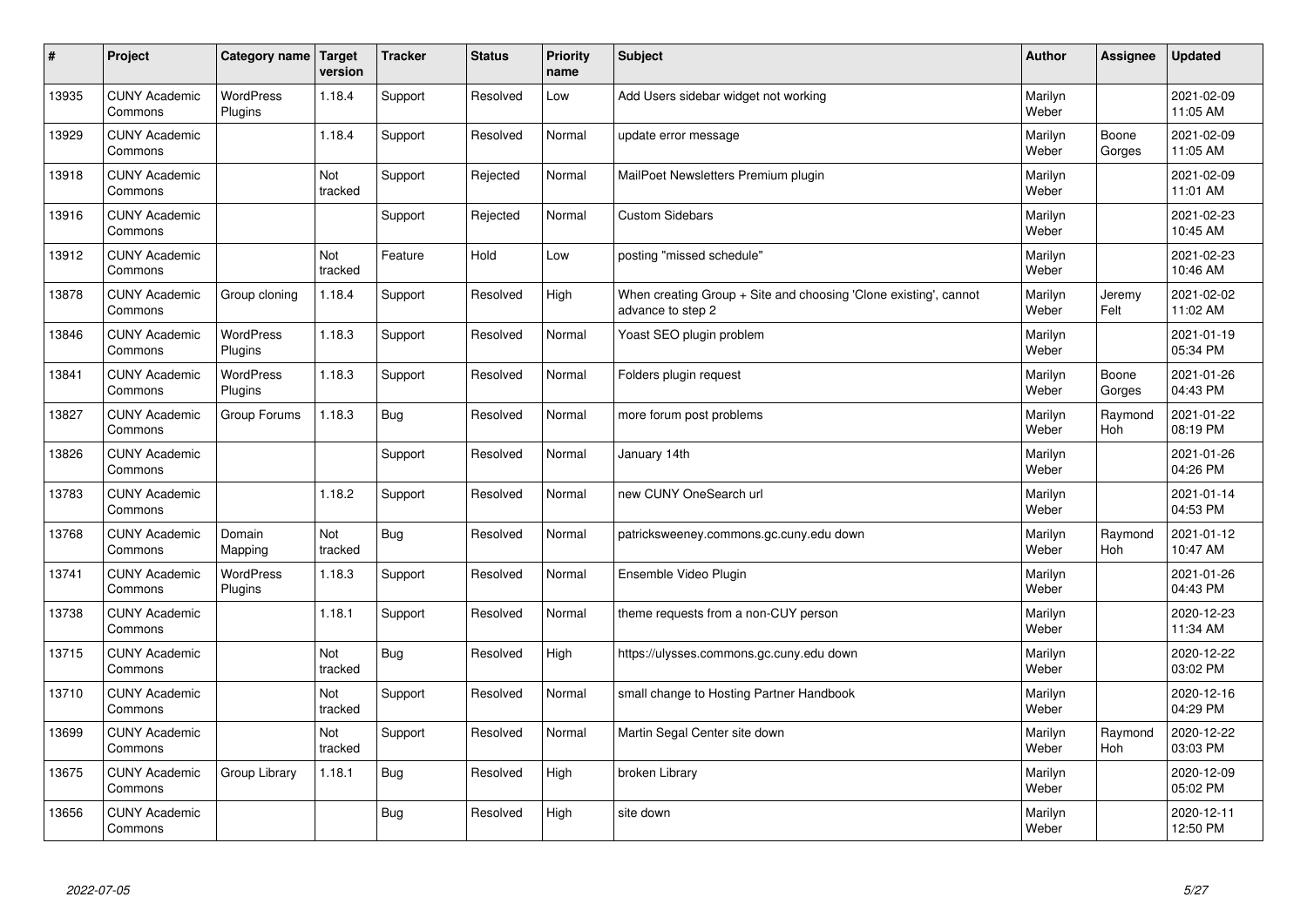| $\sharp$ | Project                         | Category name   Target     | version        | <b>Tracker</b> | <b>Status</b>        | <b>Priority</b><br>name | <b>Subject</b>                            | <b>Author</b>    | Assignee              | <b>Updated</b>         |
|----------|---------------------------------|----------------------------|----------------|----------------|----------------------|-------------------------|-------------------------------------------|------------------|-----------------------|------------------------|
| 13641    | <b>CUNY Academic</b><br>Commons |                            | 1.18.2         | Support        | Resolved             | Normal                  | follow up to migration request            | Marilyn<br>Weber | Boone<br>Gorges       | 2021-01-12<br>10:59 AM |
| 13637    | <b>CUNY Academic</b><br>Commons |                            |                | Support        | Abandoned            | Normal                  | All-in-One Migration plugin request       | Marilyn<br>Weber |                       | 2020-12-08<br>10:46 AM |
| 13633    | <b>CUNY Academic</b><br>Commons |                            | Not<br>tracked | Bug            | Resolved             | High                    | PublicsLab site down                      | Marilyn<br>Weber |                       | 2020-11-30<br>02:01 PM |
| 13596    | <b>CUNY Academic</b><br>Commons |                            |                | Support        | Abandoned            | Normal                  | invited as Author but show as Contributor | Marilyn<br>Weber |                       | 2021-09-14<br>10:41 AM |
| 13584    | <b>CUNY Academic</b><br>Commons |                            |                | Support        | Abandoned            | Normal                  | Graphy theme question                     | Marilyn<br>Weber |                       | 2021-09-14<br>10:41 AM |
| 13541    | <b>CUNY Academic</b><br>Commons |                            | Not<br>tracked | Support        | Resolved             | Normal                  | add a page template to OER site.          | Marilyn<br>Weber |                       | 2020-11-11<br>11:12 AM |
| 13521    | <b>CUNY Academic</b><br>Commons | Onboarding                 | 1.17.7         | Support        | Resolved             | Normal                  | sent invitations page                     | Marilyn<br>Weber | Raymond<br>Hoh        | 2020-11-10<br>10:31 AM |
| 13512    | <b>CUNY Academic</b><br>Commons | WordPress<br><b>Themes</b> | 1.17.7         | Support        | Resolved             | Normal                  | theme update                              | Marilyn<br>Weber |                       | 2020-11-16<br>04:46 PM |
| 13441    | <b>CUNY Academic</b><br>Commons |                            | 1.17.5         | Support        | Resolved             | Normal                  | ongoing user problems with daily digests  | Marilyn<br>Weber |                       | 2020-10-13<br>10:02 AM |
| 13378    | <b>CUNY Academic</b><br>Commons |                            | 1.17.5         | Bug            | Resolved             | Normal                  | problem on one of my sites                | Marilyn<br>Weber |                       | 2020-09-24<br>05:27 PM |
| 13341    | <b>CUNY Academic</b><br>Commons | Group Forums               | 1.17.4         | <b>Bug</b>     | Resolved             | Normal                  | Forum reply problems                      | Marilyn<br>Weber | Raymond<br><b>Hoh</b> | 2020-09-22<br>12:08 PM |
| 13328    | <b>CUNY Academic</b><br>Commons | Group Forums               | Not<br>tracked | <b>Bug</b>     | Reporter<br>Feedback | Normal                  | cross-posting in two related groups       | Marilyn<br>Weber | Raymond<br><b>Hoh</b> | 2020-09-15<br>10:39 PM |
| 13295    | <b>CUNY Academic</b><br>Commons |                            | Not<br>tracked | Support        | Resolved             | Normal                  | can't find new user                       | Marilyn<br>Weber |                       | 2020-09-08<br>10:18 AM |
| 13288    | <b>CUNY Academic</b><br>Commons |                            |                | Support        | Abandoned            | Normal                  | log in problems on iPhone 6               | Marilyn<br>Weber |                       | 2020-10-27<br>10:26 AM |
| 13286    | <b>CUNY Academic</b><br>Commons |                            | Not<br>tracked | Support        | <b>New</b>           | Normal                  | problem connecting with WordPress app     | Marilyn<br>Weber | Raymond<br><b>Hoh</b> | 2020-09-08<br>11:16 AM |
| 13255    | <b>CUNY Academic</b><br>Commons |                            | Not<br>tracked | Support        | Reporter<br>Feedback | Normal                  | Accessibility problems                    | Marilyn<br>Weber |                       | 2020-09-01<br>05:48 PM |
| 13238    | <b>CUNY Academic</b><br>Commons | WordPress -<br>Media       | 1.17.3         | Support        | Resolved             | Normal                  | allow ppsx file?                          | Marilyn<br>Weber | Raymond<br>Hoh        | 2020-09-10<br>11:46 AM |
| 13227    | <b>CUNY Academic</b><br>Commons | Group Library              | 1.17.2         | <b>Bug</b>     | Resolved             | High                    | folder not appearing in library           | Marilyn<br>Weber |                       | 2020-08-21<br>04:22 PM |
| 13217    | <b>CUNY Academic</b><br>Commons |                            |                | Support        | Rejected             | Normal                  | upload recordings of our past webinars?   | Marilyn<br>Weber |                       | 2020-08-25<br>07:56 AM |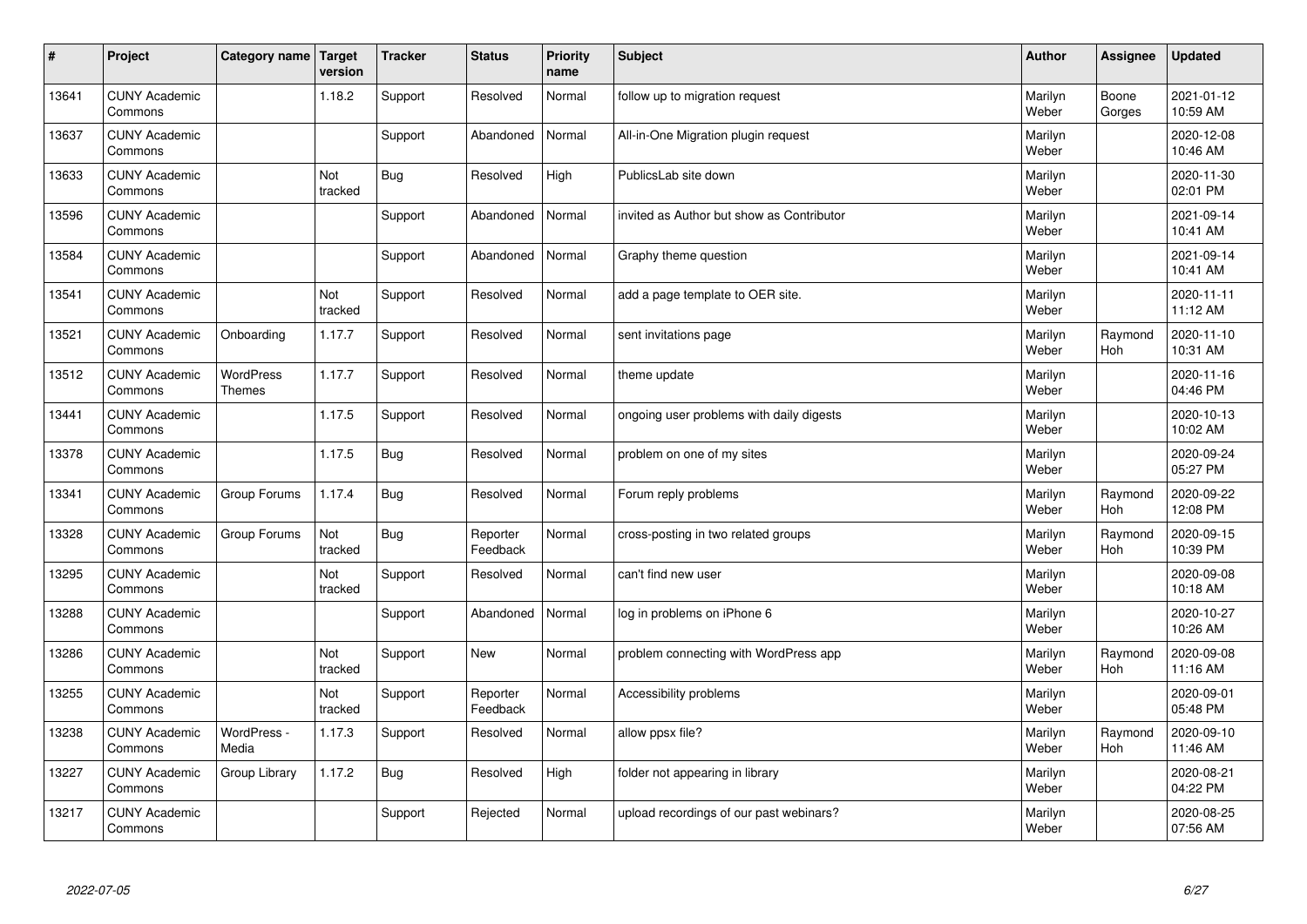| #     | Project                         | Category name   Target            | version        | <b>Tracker</b> | <b>Status</b>        | <b>Priority</b><br>name | <b>Subject</b>                                                                 | <b>Author</b>    | Assignee        | <b>Updated</b>         |
|-------|---------------------------------|-----------------------------------|----------------|----------------|----------------------|-------------------------|--------------------------------------------------------------------------------|------------------|-----------------|------------------------|
| 13201 | <b>CUNY Academic</b><br>Commons |                                   |                | Support        | Rejected             | Low                     | PDF embedder                                                                   | Marilyn<br>Weber |                 | 2020-09-29<br>11:37 AM |
| 13185 | <b>CUNY Academic</b><br>Commons | <b>WordPress</b><br><b>Themes</b> | 1.17.2         | Support        | Resolved             | Normal                  | Less theme?                                                                    | Marilyn<br>Weber |                 | 2020-08-25<br>11:26 AM |
| 13184 | <b>CUNY Academic</b><br>Commons | <b>WordPress</b><br>Plugins       | 1.17.2         | Support        | Resolved             | Normal                  | google translate plugin                                                        | Marilyn<br>Weber |                 | 2020-08-25<br>11:36 AM |
| 13173 | <b>CUNY Academic</b><br>Commons | Group Library                     | 1.17.1         | Support        | Resolved             | High                    | all uploads to the library are silent                                          | Marilyn<br>Weber |                 | 2020-08-10<br>04:12 PM |
| 13169 | <b>CUNY Academic</b><br>Commons |                                   | 1.17.4         | Support        | Rejected             | Normal                  | footer logo image has no alt-text                                              | Marilyn<br>Weber |                 | 2020-09-22<br>10:18 AM |
| 13160 | <b>CUNY Academic</b><br>Commons |                                   |                | Support        | Rejected             | Normal                  | site not working on iphone                                                     | Marilyn<br>Weber |                 | 2020-08-25<br>10:58 AM |
| 13159 | <b>CUNY Academic</b><br>Commons | Group Library                     | Not<br>tracked | Support        | Resolved             | Normal                  | changing folder names?                                                         | Marilyn<br>Weber | Boone<br>Gorges | 2020-08-27<br>08:59 AM |
| 13138 | <b>CUNY Academic</b><br>Commons | Group Library                     | Not<br>tracked | Support        | Resolved             | Normal                  | moving Library contents for Steve Brier                                        | Marilyn<br>Weber |                 | 2020-08-03<br>04:00 PM |
| 13134 | <b>CUNY Academic</b><br>Commons | Site cloning                      | 1.17.1         | Support        | Resolved             | Normal                  | New site (a clone) point to old dashboard                                      | Marilyn<br>Weber |                 | 2020-08-12<br>03:22 PM |
| 13121 | <b>CUNY Academic</b><br>Commons |                                   |                | Support        | Rejected             | Normal                  | embed a DropBox Paper file                                                     | Marilyn<br>Weber |                 | 2020-08-25<br>10:56 AM |
| 13116 | <b>CUNY Academic</b><br>Commons | ZenDesk                           | 1.17.1         | Support        | Resolved             | Normal                  | support/send us a message link obscured                                        | Marilyn<br>Weber | Raymond<br>Hoh  | 2020-07-29<br>09:33 PM |
| 13091 | <b>CUNY Academic</b><br>Commons |                                   | 1.17.0         | Support        | Resolved             | Normal                  | problem with latex (math equations)                                            | Marilyn<br>Weber |                 | 2020-07-28<br>11:09 AM |
| 13085 | <b>CUNY Academic</b><br>Commons | Domain<br>Mapping                 | Not<br>tracked | Support        | Resolved             | Normal                  | domain mapping request                                                         | Marilyn<br>Weber | Matt Gold       | 2020-07-28<br>03:33 PM |
| 13065 | <b>CUNY Academic</b><br>Commons |                                   | Not<br>tracked | Support        | Resolved             | Normal                  | can't invite new user to group                                                 | Marilyn<br>Weber |                 | 2020-07-22<br>04:24 PM |
| 13034 | <b>CUNY Academic</b><br>Commons |                                   | Not<br>tracked | Support        | Reporter<br>Feedback | Normal                  | a site is asking people to join the Commons to get a download                  | Marilyn<br>Weber |                 | 2020-07-12<br>07:23 AM |
| 13016 | <b>CUNY Academic</b><br>Commons | Shortcodes and<br>embeds          | 1.16.15        | Support        | Resolved             | Normal                  | possible to run code examples, like in Jupyter Notebooks?                      | Marilyn<br>Weber |                 | 2020-07-16<br>11:52 AM |
| 13013 | <b>CUNY Academic</b><br>Commons |                                   | Not<br>tracked | Bug            | Resolved             | Normal                  | an invite to Group Admins from Brian Foote?!                                   | Marilyn<br>Weber |                 | 2020-07-07<br>02:36 PM |
| 13012 | <b>CUNY Academic</b><br>Commons | <b>WordPress</b><br>(misc)        |                | Support        | Rejected             | Normal                  | icon image associated with the teaching template's Creative Commons<br>License | Marilyn<br>Weber | Raymond<br>Hoh  | 2020-08-25<br>10:56 AM |
| 12999 | <b>CUNY Academic</b><br>Commons |                                   | 1.18.1         | Support        | Resolved             | Normal                  | request for Dentist theme                                                      | Marilyn<br>Weber | Boone<br>Gorges | 2020-12-22<br>03:31 PM |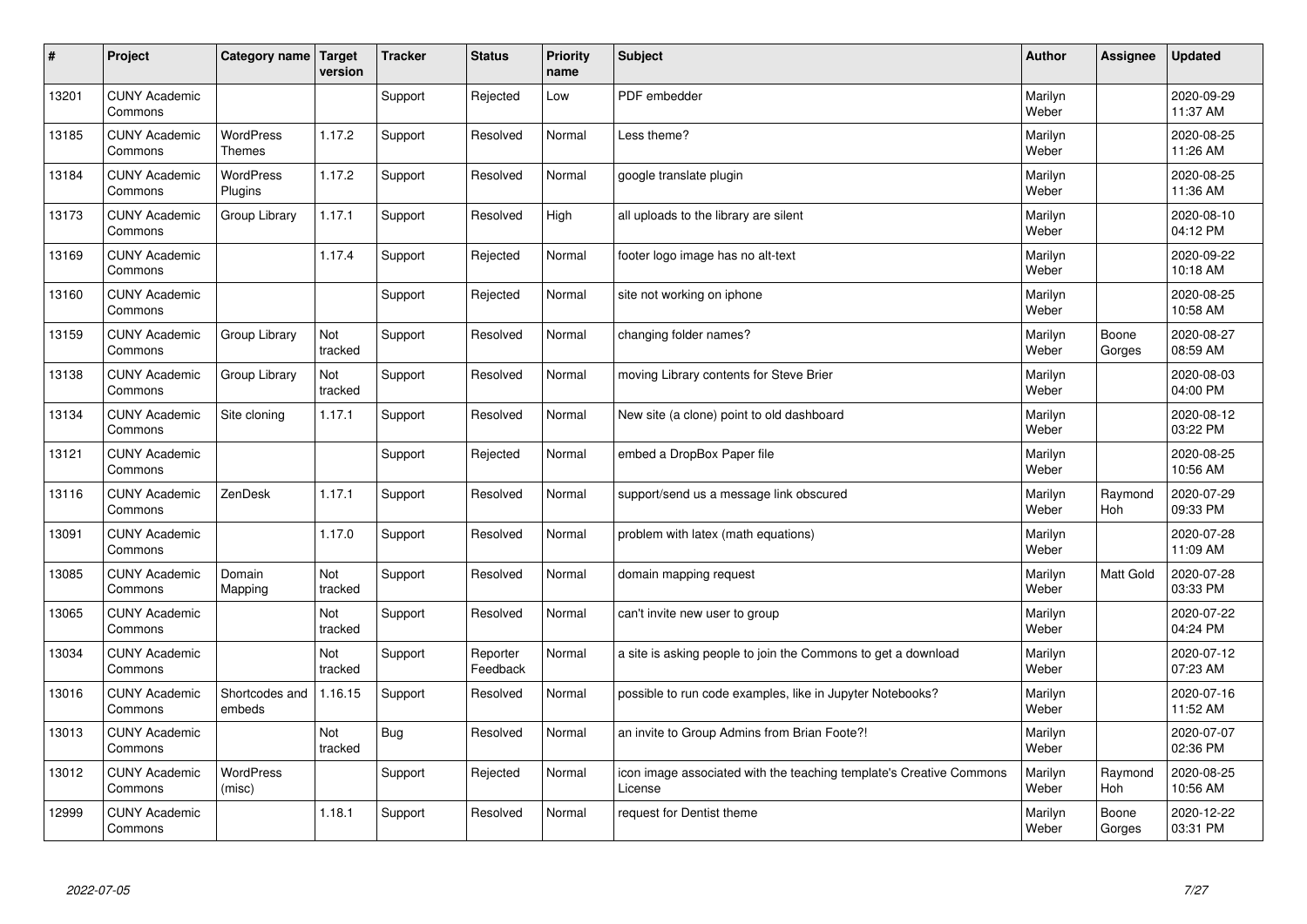| #     | Project                         | Category name   Target      | version        | <b>Tracker</b> | <b>Status</b>        | <b>Priority</b><br>name | <b>Subject</b>                                                                             | <b>Author</b>    | Assignee              | <b>Updated</b>         |
|-------|---------------------------------|-----------------------------|----------------|----------------|----------------------|-------------------------|--------------------------------------------------------------------------------------------|------------------|-----------------------|------------------------|
| 12986 | <b>CUNY Academic</b><br>Commons |                             |                | Support        | Rejected             | Normal                  | Someone is trying to create accounts using random CUNY entity emails                       | Marilyn<br>Weber |                       | 2020-07-02<br>09:47 PM |
| 12960 | <b>CUNY Academic</b><br>Commons |                             | 1.16.14        | Support        | Resolved             | Normal                  | mutiple plugin in requests                                                                 | Marilyn<br>Weber | Boone<br>Gorges       | 2020-06-23<br>10:53 AM |
| 12905 | <b>CUNY Academic</b><br>Commons |                             | 1.16.14        | Support        | Resolved             | Normal                  | trouble embedding a flipbook from Flipsnack                                                | Marilyn<br>Weber | Boone<br>Gorges       | 2020-06-23<br>10:53 AM |
| 12861 | <b>CUNY Academic</b><br>Commons |                             |                | Support        | Resolved             | Normal                  | trouble with YouTube                                                                       | Marilyn<br>Weber | Raymond<br>Hoh        | 2020-06-09<br>11:16 AM |
| 12777 | <b>CUNY Academic</b><br>Commons |                             | 1.16.14        | Support        | Resolved             | Normal                  | request to include custom javascript into a Commons-hosted site                            | Marilyn<br>Weber |                       | 2020-06-16<br>04:03 PM |
| 12741 | <b>CUNY Academic</b><br>Commons | <b>WordPress</b><br>Plugins | Not<br>tracked | Support        | Reporter<br>Feedback | Normal                  | Tableau Public Viz Block                                                                   | Marilyn<br>Weber | Raymond<br>Hoh        | 2020-05-12<br>11:00 AM |
| 12676 | <b>CUNY Academic</b><br>Commons | <b>WordPress</b><br>Plugins | 1.16.10        | Support        | Resolved             | Normal                  | request for Require Post Category plug-in                                                  | Marilyn<br>Weber |                       | 2020-04-28<br>11:03 AM |
| 12584 | <b>CUNY Academic</b><br>Commons |                             | Not<br>tracked | <b>Bug</b>     | Resolved             | Urgent                  | No way to register                                                                         | Marilyn<br>Weber |                       | 2020-03-27<br>02:38 PM |
| 12543 | <b>CUNY Academic</b><br>Commons | Public Portfolio            | Not<br>tracked | Support        | Resolved             | Normal                  | User cannot find profile edit button                                                       | Marilyn<br>Weber | scott voth            | 2020-03-22<br>02:49 PM |
| 12515 | <b>CUNY Academic</b><br>Commons | cuny.is                     | 1.16.7         | Support        | Resolved             | Normal                  | AJAX actions on cuny is admin page are failing                                             | Marilyn<br>Weber |                       | 2020-03-10<br>11:57 AM |
| 12487 | <b>CUNY Academic</b><br>Commons | Group Forums                | 1.16.7         | <b>Bug</b>     | Resolved             | Normal                  | group posting problems?                                                                    | Marilyn<br>Weber | Raymond<br>Hoh        | 2020-03-10<br>11:40 AM |
| 12483 | <b>CUNY Academic</b><br>Commons |                             | 1.16.7         | Bug            | Resolved             | High                    | post error                                                                                 | Marilyn<br>Weber |                       | 2020-02-28<br>02:44 PM |
| 12427 | <b>CUNY Academic</b><br>Commons |                             | Not<br>tracked | Support        | Resolved             | Normal                  | organizing PDF on a site?                                                                  | Marilyn<br>Weber | scott voth            | 2020-03-10<br>11:11 AM |
| 12395 | <b>CUNY Academic</b><br>Commons | Spam/Spam<br>Prevention     | Not<br>tracked | Support        | Resolved             | Normal                  | comments again being blocked                                                               | Marilyn<br>Weber | Raymond<br><b>Hoh</b> | 2020-03-10<br>11:13 AM |
| 12393 | <b>CUNY Academic</b><br>Commons | WordPress<br>(misc)         |                | Support        | Resolved             | High                    | size limit for files                                                                       | Marilyn<br>Weber |                       | 2020-02-18<br>10:13 AM |
| 12382 | <b>CUNY Academic</b><br>Commons | Membership                  | Not<br>tracked | Support        | <b>New</b>           | Normal                  | Email request change                                                                       | Marilyn<br>Weber | Marilyn<br>Weber      | 2020-02-06<br>12:56 PM |
| 12363 | <b>CUNY Academic</b><br>Commons | WordPress<br>Plugins        | 1.16.5         | Bug            | Resolved             | Urgent                  | more bbPress problems - now students unable to post either a new<br>thread or a comment    | Marilyn<br>Weber | Raymond<br><b>Hoh</b> | 2020-03-17<br>03:07 PM |
| 12360 | <b>CUNY Academic</b><br>Commons | WordPress<br><b>Themes</b>  | Not<br>tracked | <b>Bug</b>     | Reporter<br>Feedback | Normal                  | site just says "DANTE We are currently in maintenance mode, please<br>check back shortly." | Marilyn<br>Weber |                       | 2020-02-04<br>12:13 PM |
| 12354 | <b>CUNY Academic</b><br>Commons | <b>WordPress</b><br>Plugins | 1.16.5         | Bug            | Resolved             | Urgent                  | sites (including Net-Art) are reporting critical issues                                    | Marilyn<br>Weber | Raymond<br>Hoh        | 2020-02-02<br>03:16 PM |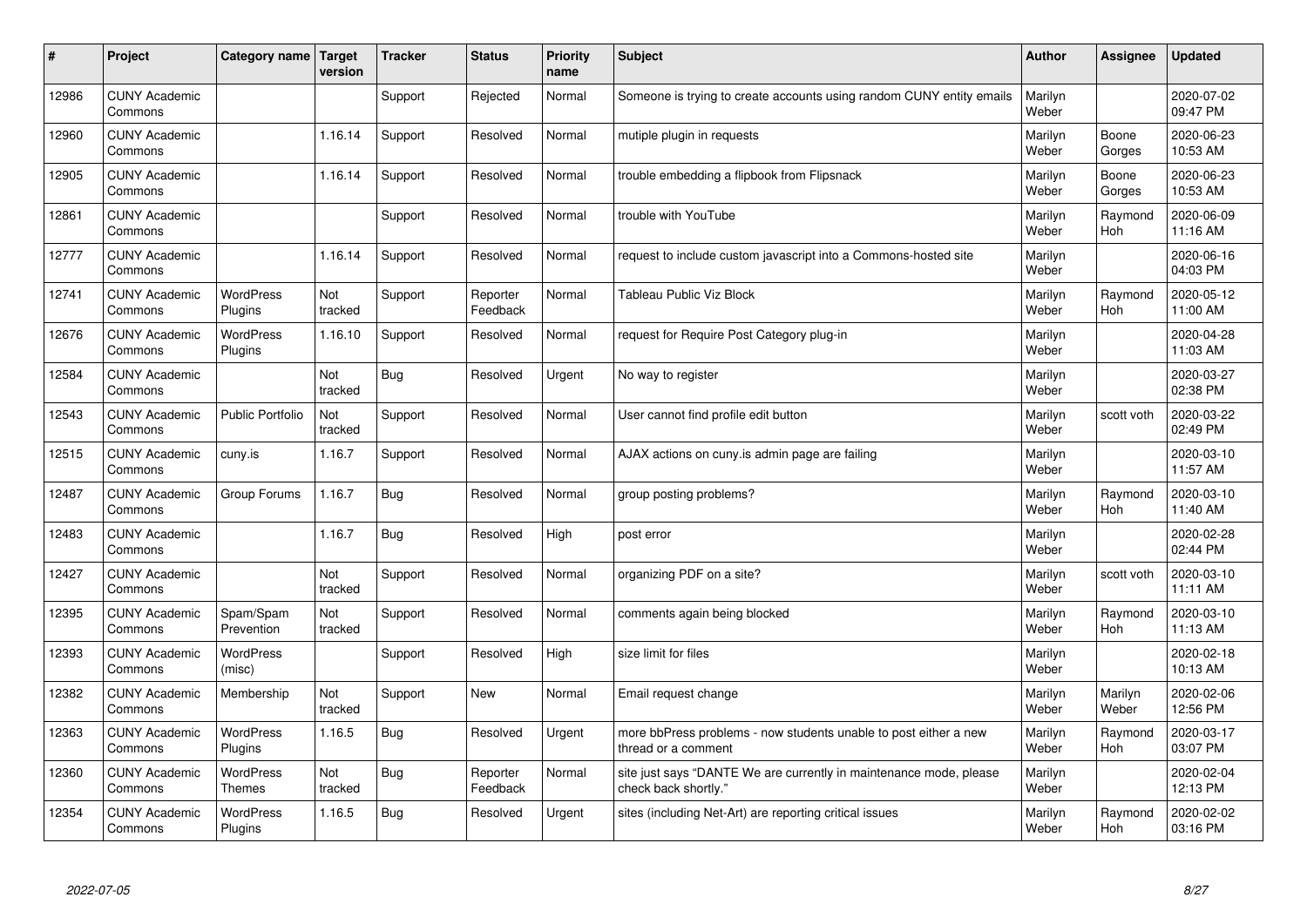| #     | Project                         | Category name   Target            | version           | <b>Tracker</b> | <b>Status</b>        | <b>Priority</b><br>name | <b>Subject</b>                                                                       | <b>Author</b>    | <b>Assignee</b>       | Updated                |
|-------|---------------------------------|-----------------------------------|-------------------|----------------|----------------------|-------------------------|--------------------------------------------------------------------------------------|------------------|-----------------------|------------------------|
| 12352 | <b>CUNY Academic</b><br>Commons |                                   | Not<br>tracked    | Support        | <b>New</b>           | Normal                  | 'posts list" page builder block option                                               | Marilyn<br>Weber |                       | 2020-02-03<br>01:29 PM |
| 12350 | <b>CUNY Academic</b><br>Commons | <b>Blogs</b><br>(BuddyPress)      | Not<br>tracked    | Support        | Reporter<br>Feedback | Normal                  | URL creation problem                                                                 | Marilyn<br>Weber |                       | 2020-02-03<br>11:27 AM |
| 12346 | <b>CUNY Academic</b><br>Commons | Redmine                           |                   | Support        | Resolved             | Normal                  | another Redmine request                                                              | Marilyn<br>Weber | Matt Gold             | 2020-01-30<br>08:20 PM |
| 12334 | <b>CUNY Academic</b><br>Commons |                                   |                   | Support        | Resolved             | Normal                  | request for a Redmine account                                                        | Marilyn<br>Weber | Matt Gold             | 2020-01-30<br>12:01 PM |
| 12302 | <b>CUNY Academic</b><br>Commons | WordPress<br><b>Themes</b>        | 1.16.4            | Support        | Resolved             | Normal                  | Pictorio theme request                                                               | Marilyn<br>Weber | Raymond<br>Hoh        | 2020-01-28<br>11:44 AM |
| 12205 | <b>CUNY Academic</b><br>Commons |                                   |                   | Support        | Rejected             | Normal                  | possible update to the 2019 theme?                                                   | Marilyn<br>Weber |                       | 2020-01-14<br>12:08 PM |
| 12190 | <b>CUNY Academic</b><br>Commons | <b>Blogs</b><br>(BuddyPress)      | Not<br>tracked    | Support        | Resolved             | Normal                  | Site avatar in directory is not what user expects                                    | Marilyn<br>Weber |                       | 2019-12-12<br>08:51 PM |
| 12176 | <b>CUNY Academic</b><br>Commons |                                   | Not<br>tracked    | Support        | Resolved             | Normal                  | Mp4s?                                                                                | Marilyn<br>Weber |                       | 2019-12-05<br>11:04 AM |
| 12165 | <b>CUNY Academic</b><br>Commons | <b>BuddyPress</b><br>(misc)       | Not<br>tracked    | Support        | Resolved             | Normal                  | two reports of Profile problems                                                      | Marilyn<br>Weber | Boone<br>Gorges       | 2019-12-04<br>05:06 PM |
| 12156 | <b>CUNY Academic</b><br>Commons | Blogs<br>(BuddyPress)             | Not<br>tracked    | Support        | Resolved             | Normal                  | My Sites list (Commons Profile or Sites directory) doesn't match toolbar<br>dropdown | Marilyn<br>Weber |                       | 2019-12-11<br>10:20 AM |
| 12137 | <b>CUNY Academic</b><br>Commons | <b>WordPress</b><br><b>Themes</b> | Not<br>tracked    | Support        | Resolved             | Normal                  | media player problem                                                                 | Marilyn<br>Weber |                       | 2019-12-12<br>08:52 PM |
| 12038 | <b>CUNY Academic</b><br>Commons |                                   | 1.15.13           | Bug            | Resolved             | Normal                  | admin visibility problem at careerplan.commons.gc.cuny.edu                           | Marilyn<br>Weber |                       | 2019-11-12<br>10:20 AM |
| 12006 | <b>CUNY Academic</b><br>Commons | Group<br>Invitations              | 1.15.13           | Bug            | Resolved             | Immediate               | Invite system is broken.                                                             | Marilyn<br>Weber | Boone<br>Gorges       | 2019-10-23<br>10:16 AM |
| 11977 | <b>CUNY Academic</b><br>Commons |                                   | Not<br>tracked    | Support        | Resolved             | Normal                  | please remove me from many sites                                                     | Marilyn<br>Weber |                       | 2019-11-21<br>01:05 PM |
| 11976 | <b>CUNY Academic</b><br>Commons | <b>WordPress</b><br>Themes        | Not<br>tracked    | Support        | Resolved             | Normal                  | ColorMag request                                                                     | Marilyn<br>Weber |                       | 2021-02-01<br>10:25 AM |
| 11971 | <b>CUNY Academic</b><br>Commons | Email<br>Notifications            | Future<br>release | <b>Bug</b>     | Reporter<br>Feedback | Low                     | Pictures obscured in emailed post notifications                                      | Marilyn<br>Weber | Raymond<br>Hoh        | 2019-11-21<br>01:14 PM |
| 11964 | <b>CUNY Academic</b><br>Commons | Layout                            | 1.15.12           | Bug            | Resolved             | Normal                  | https://commons.gc.cuny.edu/create/ not displaying correctly in Edge                 | Marilyn<br>Weber | Raymond<br><b>Hoh</b> | 2019-10-22<br>11:54 AM |
| 11961 | <b>CUNY Academic</b><br>Commons | Membership                        | Not<br>tracked    | Support        | Resolved             | Normal                  | switch email for student user                                                        | Marilyn<br>Weber |                       | 2019-10-09<br>01:56 PM |
| 11922 | <b>CUNY Academic</b><br>Commons | Membership                        | Not<br>tracked    | Support        | Resolved             | Normal                  | https://commons.gc.cuny.edu/members/cunyhealthequity/                                | Marilyn<br>Weber |                       | 2019-10-02<br>04:05 PM |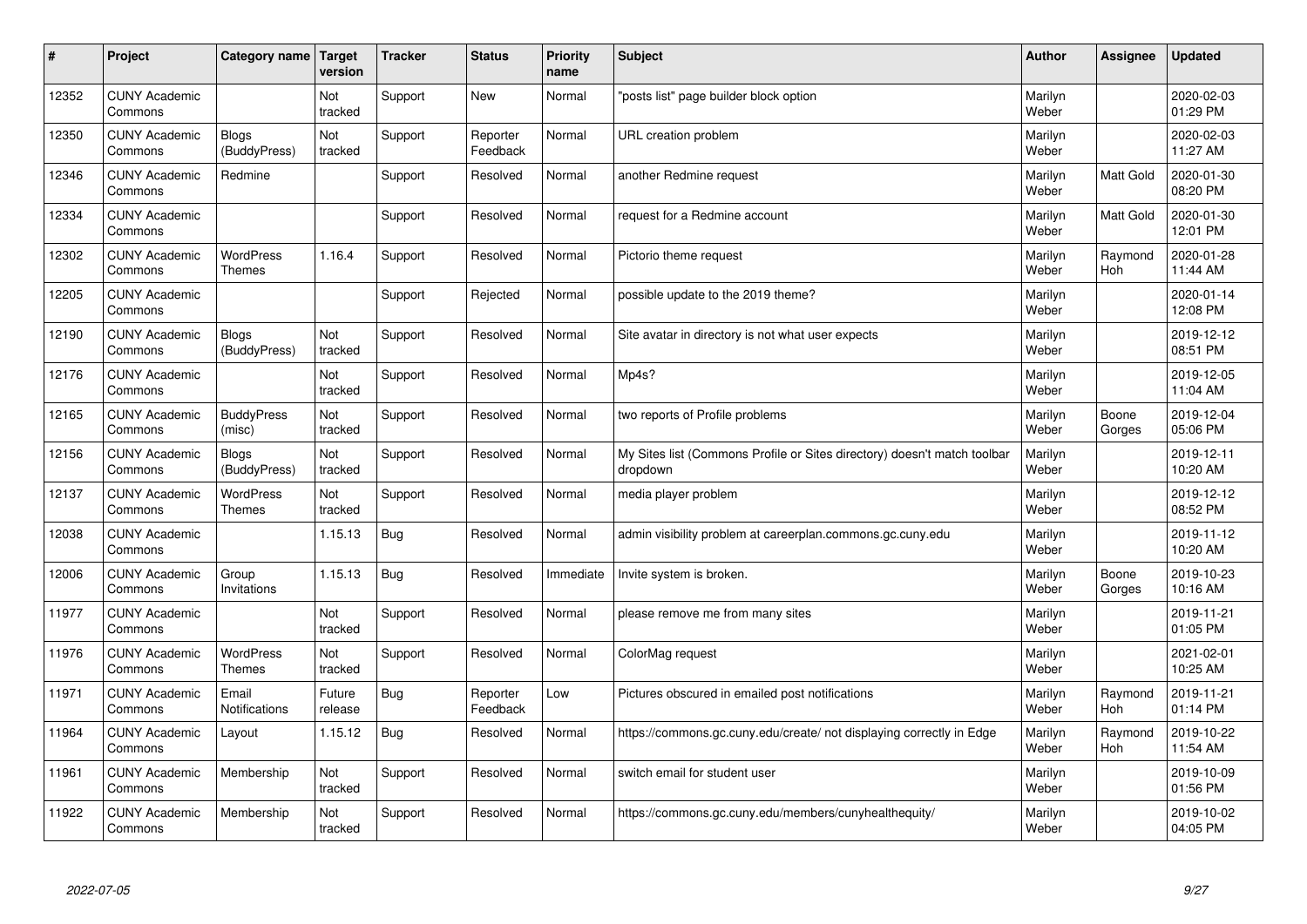| #     | Project                         | Category name   Target            | version        | <b>Tracker</b> | <b>Status</b>        | <b>Priority</b><br>name | <b>Subject</b>                                                                                         | <b>Author</b>    | Assignee        | <b>Updated</b>         |
|-------|---------------------------------|-----------------------------------|----------------|----------------|----------------------|-------------------------|--------------------------------------------------------------------------------------------------------|------------------|-----------------|------------------------|
| 11915 | <b>CUNY Academic</b><br>Commons |                                   | Not<br>tracked | Support        | Resolved             | Normal                  | User not in list                                                                                       | Marilyn<br>Weber |                 | 2019-10-28<br>10:13 AM |
| 11912 | <b>CUNY Academic</b><br>Commons |                                   |                | Support        | Resolved             | Normal                  | influence search results?                                                                              | Marilyn<br>Weber |                 | 2020-02-11<br>10:51 AM |
| 11908 | <b>CUNY Academic</b><br>Commons | Spam/Spam<br>Prevention           | 1.17.7         | Support        | Resolved             | Normal                  | overeager spam filter                                                                                  | Marilyn<br>Weber | Raymond<br>Hoh  | 2020-11-05<br>04:36 PM |
| 11907 | <b>CUNY Academic</b><br>Commons | <b>Public Portfolio</b>           | 1.15.13        | Support        | Resolved             | Normal                  | more publications problems (in profile)                                                                | Marilyn<br>Weber |                 | 2019-11-04<br>11:16 AM |
| 11896 | <b>CUNY Academic</b><br>Commons |                                   | Not<br>tracked | Support        | Resolved             | Normal                  | https://thenurseswritingproject.commons.gc.cuny.edu                                                    | Marilyn<br>Weber |                 | 2019-09-24<br>08:09 AM |
| 11866 | <b>CUNY Academic</b><br>Commons | <b>WordPress</b><br><b>Themes</b> | 1.15.10        | Support        | Resolved             | Normal                  | problem with project widget and the 'skills' to generate tags                                          | Marilyn<br>Weber | Raymond<br>Hoh  | 2019-09-19<br>03:20 PM |
| 11865 | <b>CUNY Academic</b><br>Commons | Onboarding                        | 1.15.10        | Bug            | Resolved             | Normal                  | Site name not appearing in "Membership" lists of Invitation modal                                      | Marilyn<br>Weber | Boone<br>Gorges | 2019-09-24<br>11:09 AM |
| 11848 | <b>CUNY Academic</b><br>Commons |                                   | Not<br>tracked | Support        | Hold                 | Normal                  | a Dean of Faculty wants to share a large file                                                          | Marilyn<br>Weber |                 | 2019-09-24<br>08:44 AM |
| 11832 | <b>CUNY Academic</b><br>Commons | <b>WordPress</b><br>Plugins       | 1.15.11        | Support        | Resolved             | Normal                  | Yoast SEO premium for sexgenlab.org                                                                    | Marilyn<br>Weber |                 | 2019-10-08<br>11:22 AM |
| 11813 | <b>CUNY Academic</b><br>Commons | <b>WordPress</b><br>Plugins       | 1.15.9         | Support        | Resolved             | Normal                  | 'Change Password Protected Message" plugin reguests                                                    | Marilyn<br>Weber |                 | 2019-09-10<br>05:57 PM |
| 11811 | <b>CUNY Academic</b><br>Commons |                                   | Not<br>tracked | Support        | Duplicate            | Normal                  | Content of Publications widget on profile page being erased on save                                    | Marilyn<br>Weber |                 | 2019-10-08<br>11:16 AM |
| 11787 | <b>CUNY Academic</b><br>Commons |                                   | Not<br>tracked | Support        | Reporter<br>Feedback | Normal                  | automated comments notifications on ZenDesk                                                            | Marilyn<br>Weber |                 | 2019-08-26<br>06:18 PM |
| 11771 | <b>CUNY Academic</b><br>Commons |                                   | Not<br>tracked | Support        | Reporter<br>Feedback | Normal                  | post displays in sections                                                                              | Marilyn<br>Weber |                 | 2019-08-20<br>10:34 AM |
| 11665 | <b>CUNY Academic</b><br>Commons |                                   |                | Support        | Resolved             | Immediate               | 'My Groups" conflating two groups                                                                      | Marilyn<br>Weber |                 | 2019-07-24<br>10:43 PM |
| 11650 | <b>CUNY Academic</b><br>Commons |                                   | Not<br>tracked | Support        | Resolved             | Normal                  | https://commons.gc.cuny.edu/groups/introduction-to-literary-studies-engl<br>ish-252-at-hunter-college/ | Marilyn<br>Weber |                 | 2019-07-18<br>02:28 PM |
| 11647 | <b>CUNY Academic</b><br>Commons |                                   | 1.15.6         | Support        | Resolved             | Normal                  | <b>Tribulant Newsletters update</b>                                                                    | Marilyn<br>Weber |                 | 2019-07-18<br>02:27 PM |
| 11634 | <b>CUNY Academic</b><br>Commons | WordPress<br>(misc)               | Not<br>tracked | Bug            | Rejected             | Normal                  | 'Insert Read More Tag" working oddly                                                                   | Marilyn<br>Weber | Raymond<br>Hoh  | 2019-07-15<br>11:48 PM |
| 11609 | <b>CUNY Academic</b><br>Commons |                                   | 1.15.5         | Support        | Resolved             | Normal                  | <b>Mixed Content flag</b>                                                                              | Marilyn<br>Weber |                 | 2019-06-27<br>06:54 PM |
| 11567 | <b>CUNY Academic</b><br>Commons | Group Files                       | 1.15.4         | Bug            | Resolved             | Normal                  | Group files pagination doesn't work properly in folders                                                | Marilyn<br>Weber | Boone<br>Gorges | 2019-06-25<br>04:22 PM |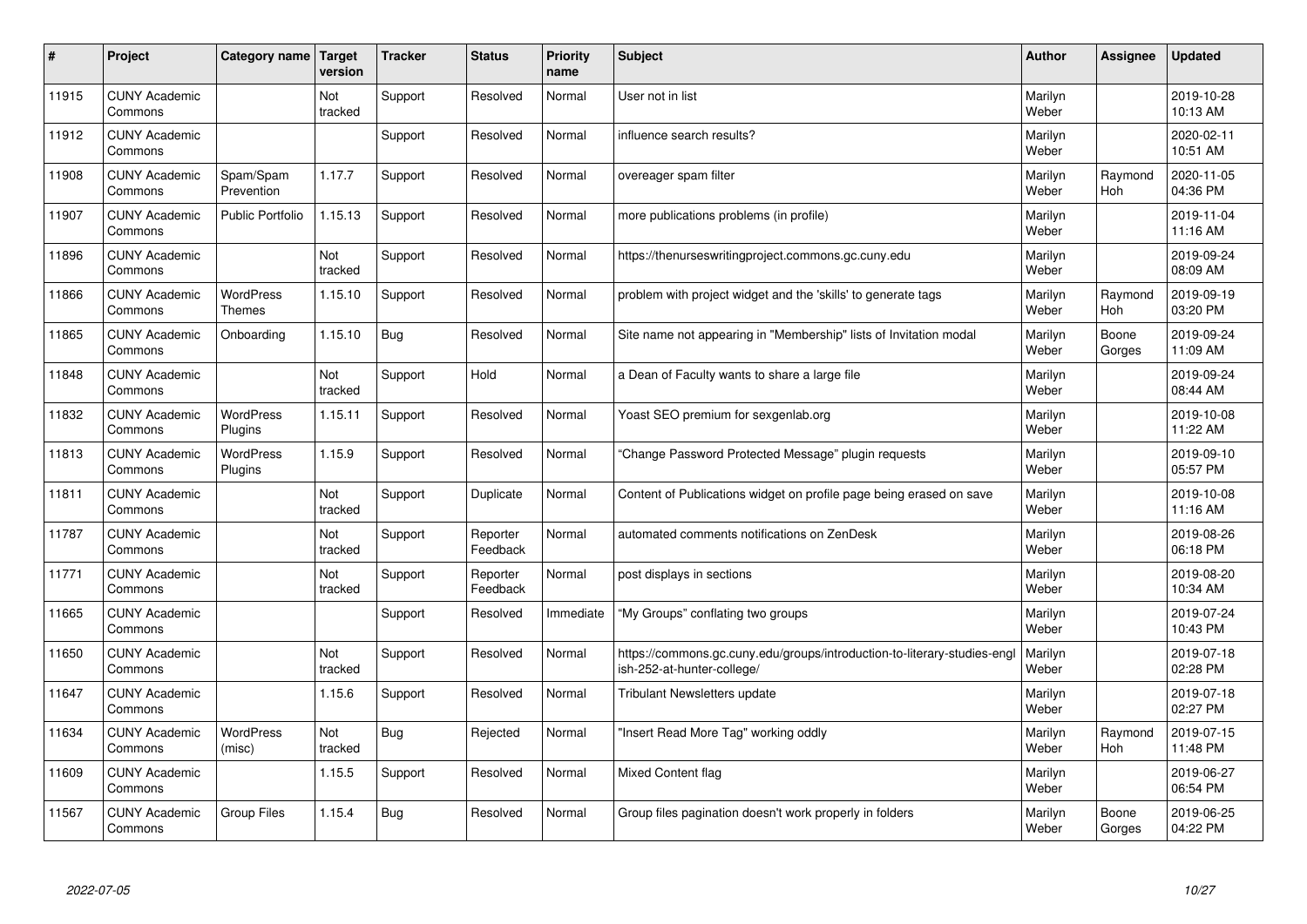| $\vert$ # | Project                         | Category name   Target            | version        | <b>Tracker</b> | <b>Status</b>        | <b>Priority</b><br>name | <b>Subject</b>                                               | <b>Author</b>    | <b>Assignee</b> | <b>Updated</b>         |
|-----------|---------------------------------|-----------------------------------|----------------|----------------|----------------------|-------------------------|--------------------------------------------------------------|------------------|-----------------|------------------------|
| 11519     | <b>CUNY Academic</b><br>Commons |                                   | Not<br>tracked | Support        | Assigned             | Normal                  | comment option not appearing                                 | Marilyn<br>Weber |                 | 2019-09-24<br>10:28 AM |
| 11516     | <b>CUNY Academic</b><br>Commons | Membership                        | Not<br>tracked | Support        | Resolved             | Normal                  | request for email change                                     | Marilyn<br>Weber |                 | 2019-06-04<br>01:48 PM |
| 11509     | <b>CUNY Academic</b><br>Commons |                                   | Not<br>tracked | Support        | Reporter<br>Feedback | Normal                  | deleted Page causing a Menu problem?                         | Marilyn<br>Weber |                 | 2019-06-04<br>09:54 AM |
| 11483     | <b>CUNY Academic</b><br>Commons |                                   | 1.15.2         | Bug            | Resolved             | Normal                  | 'Add New user" not working                                   | Marilyn<br>Weber |                 | 2019-05-21<br>02:26 PM |
| 11453     | <b>CUNY Academic</b><br>Commons | <b>WordPress</b><br>(misc)        | 1.15.2         | <b>Bug</b>     | Resolved             | Normal                  | 403 error on Firefox                                         | Marilyn<br>Weber | Raymond<br>Hoh  | 2019-05-28<br>11:46 AM |
| 11448     | <b>CUNY Academic</b><br>Commons | <b>BuddyPress</b><br>(misc)       | 1.15.1         | Support        | Resolved             | Normal                  | sole administrator listed on sites is not an admin at all?   | Marilyn<br>Weber | Raymond<br>Hoh  | 2019-05-14<br>11:15 AM |
| 11294     | <b>CUNY Academic</b><br>Commons | Account<br>settings               | Not<br>tracked | Support        | Resolved             | Normal                  | student emgail change                                        | Marilyn<br>Weber | Matt Gold       | 2019-04-07<br>09:11 PM |
| 11267     | <b>CUNY Academic</b><br>Commons |                                   |                | Support        | Rejected             | Normal                  | signing up with a nonCUNY signup code from the Register page | Marilyn<br>Weber |                 | 2019-03-26<br>03:00 PM |
| 11233     | <b>CUNY Academic</b><br>Commons |                                   | 1.14.9         | Support        | Resolved             | Normal                  | Hotiar?                                                      | Marilyn<br>Weber |                 | 2019-03-26<br>12:10 PM |
| 11225     | <b>CUNY Academic</b><br>Commons |                                   | Not<br>tracked | Support        | Resolved             | Normal                  | bulk upload?                                                 | Marilyn<br>Weber |                 | 2019-09-18<br>10:31 AM |
| 11217     | <b>CUNY Academic</b><br>Commons | Membership                        | Not<br>tracked | Support        | Resolved             | Normal                  | Another email update                                         | Marilyn<br>Weber |                 | 2019-03-12<br>03:37 PM |
| 11211     | <b>CUNY Academic</b><br>Commons | <b>WordPress</b><br><b>Themes</b> | 1.14.8         | Support        | Resolved             | Normal                  | user needs to edit the HTML coding                           | Marilyn<br>Weber |                 | 2019-03-12<br>11:20 AM |
| 11210     | <b>CUNY Academic</b><br>Commons | Membership                        | Not<br>tracked | Support        | Resolved             | Normal                  | Please change the email                                      | Marilyn<br>Weber |                 | 2019-03-11<br>04:16 PM |
| 11205     | <b>CUNY Academic</b><br>Commons | WordPress<br>Plugins              | Not<br>tracked | Support        | Resolved             | Normal                  | problems with Google calendar                                | Marilyn<br>Weber | Raymond<br>Hoh  | 2019-03-11<br>02:17 PM |
| 11198     | <b>CUNY Academic</b><br>Commons |                                   | Not<br>tracked | Support        | Resolved             | Normal                  | former CUNY employee                                         | Marilyn<br>Weber |                 | 2019-03-07<br>02:21 PM |
| 11149     | <b>CUNY Academic</b><br>Commons |                                   | Not<br>tracked | Support        | Reporter<br>Feedback | Normal                  | comments getting blocked                                     | Marilyn<br>Weber | Raymond<br>Hoh  | 2019-03-26<br>11:40 AM |
| 11147     | <b>CUNY Academic</b><br>Commons | Membership                        | Not<br>tracked | Support        | Resolved             | Normal                  | employee email change                                        | Marilyn<br>Weber |                 | 2019-03-12<br>03:58 PM |
| 11127     | <b>CUNY Academic</b><br>Commons | Membership                        | Not<br>tracked | Support        | Resolved             | Normal                  | user with new campus affiliation                             | Marilyn<br>Weber |                 | 2019-02-19<br>02:09 PM |
| 11091     | <b>CUNY Academic</b><br>Commons | <b>BuddyPress</b><br>Docs         | 1.14.7         | Support        | Resolved             | Normal                  | word limit for comments on a group doc?                      | Marilyn<br>Weber |                 | 2019-02-26<br>02:04 PM |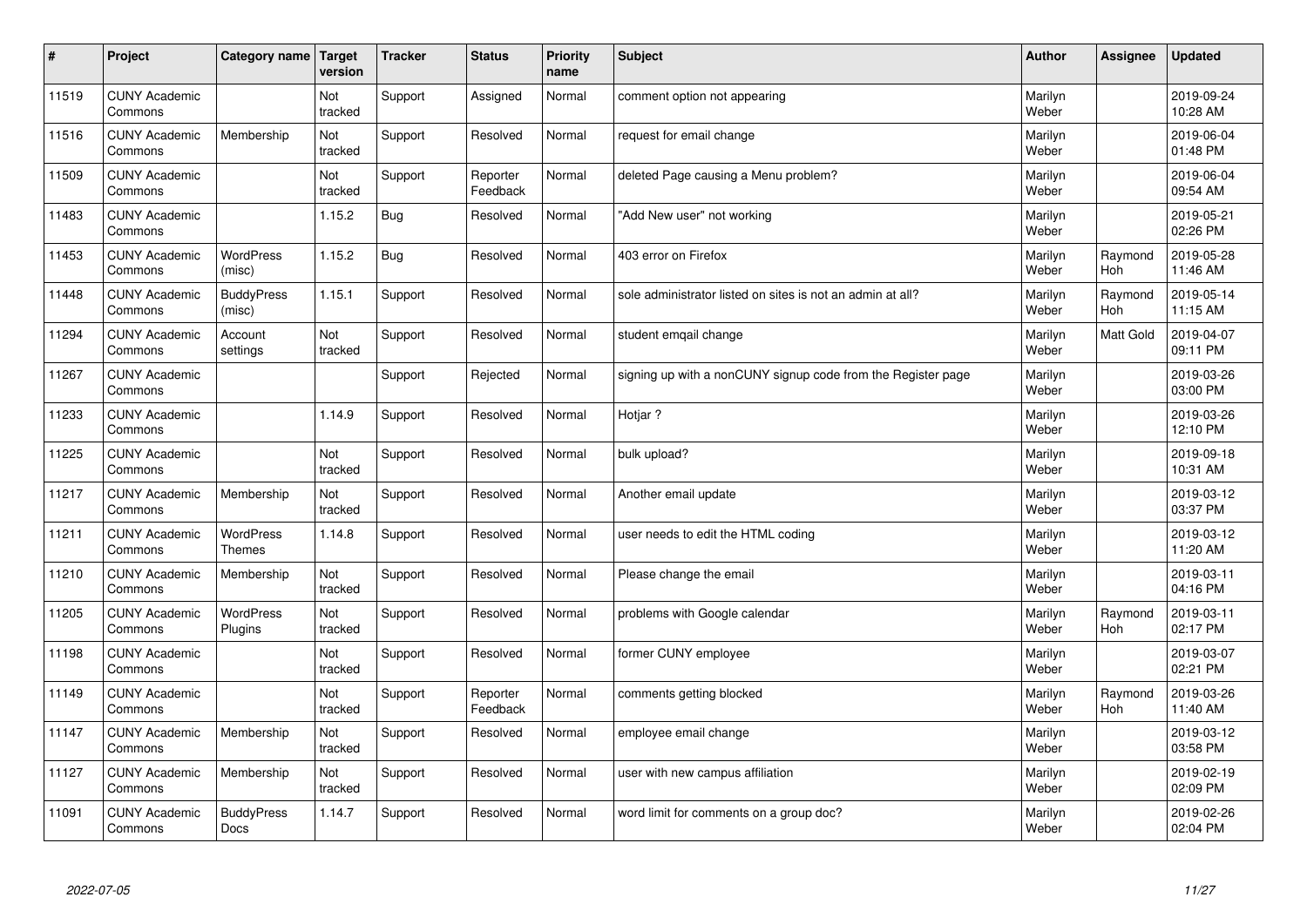| $\vert$ # | Project                         | Category name   Target     | version        | <b>Tracker</b> | <b>Status</b>        | <b>Priority</b><br>name | <b>Subject</b>                                  | <b>Author</b>    | <b>Assignee</b>       | <b>Updated</b>         |
|-----------|---------------------------------|----------------------------|----------------|----------------|----------------------|-------------------------|-------------------------------------------------|------------------|-----------------------|------------------------|
| 11088     | <b>CUNY Academic</b><br>Commons | Group Blogs                | Not<br>tracked | <b>Bug</b>     | Resolved             | Normal                  | no notification for comments                    | Marilyn<br>Weber |                       | 2019-02-15<br>03:30 PM |
| 11031     | <b>CUNY Academic</b><br>Commons |                            | Not<br>tracked | Support        | Resolved             | Normal                  | new group with seemingly old topics             | Marilyn<br>Weber |                       | 2019-02-11<br>12:17 PM |
| 11029     | <b>CUNY Academic</b><br>Commons | Authentication             | 1.14.9         | Support        | Resolved             | Normal                  | Sujatha Fernandes cannot edit her site          | Marilyn<br>Weber | Raymond<br><b>Hoh</b> | 2019-03-26<br>12:10 PM |
| 11017     | <b>CUNY Academic</b><br>Commons |                            | Not<br>tracked | Support        | Resolved             | Normal                  | site didn't save?                               | Marilyn<br>Weber |                       | 2019-01-25<br>03:47 PM |
| 11006     | <b>CUNY Academic</b><br>Commons | Groups (misc)              | 1.14.6         | Support        | Resolved             | Normal                  | removing members from a group isn't working     | Marilyn<br>Weber |                       | 2019-01-24<br>03:18 PM |
| 11003     | <b>CUNY Academic</b><br>Commons |                            | Not<br>tracked | Support        | Resolved             | Normal                  | user email change                               | Marilyn<br>Weber |                       | 2019-01-24<br>02:50 PM |
| 11002     | <b>CUNY Academic</b><br>Commons |                            | Not<br>tracked | Support        | Resolved             | Normal                  | open link in a new tab not working              | Marilyn<br>Weber |                       | 2019-06-03<br>07:57 PM |
| 10986     | <b>CUNY Academic</b><br>Commons |                            | Not<br>tracked | Support        | Resolved             | Normal                  | PDF embedder provoking error                    | Marilyn<br>Weber |                       | 2019-03-29<br>04:28 PM |
| 10941     | <b>CUNY Academic</b><br>Commons | Membership                 | Not<br>tracked | Support        | Resolved             | Normal                  | update user email                               | Marilyn<br>Weber |                       | 2019-02-13<br>02:24 PM |
| 10932     | <b>CUNY Academic</b><br>Commons |                            |                | Support        | Resolved             | Normal                  | add me as admin to meenaalexander.com           | Marilyn<br>Weber | Matt Gold             | 2019-01-09<br>02:12 PM |
| 10910     | <b>CUNY Academic</b><br>Commons | Membership                 | Not<br>tracked | Support        | Resolved             | Normal                  | request to be an admin to a prof's site         | Marilyn<br>Weber |                       | 2019-01-04<br>10:45 AM |
| 10850     | <b>CUNY Academic</b><br>Commons |                            |                | Support        | Rejected             | Normal                  | Gravity form being resent                       | Marilyn<br>Weber |                       | 2018-12-20<br>10:18 PM |
| 10838     | <b>CUNY Academic</b><br>Commons |                            | 1.15.3         | Support        | Rejected             | Normal                  | two plugin/theme requests from a digital fellow | Marilyn<br>Weber |                       | 2019-06-11<br>10:31 AM |
| 10820     | <b>CUNY Academic</b><br>Commons |                            | Not<br>tracked | Support        | Resolved             | Normal                  | retrieve deleted pages/posts                    | Marilyn<br>Weber |                       | 2018-12-13<br>06:33 PM |
| 10810     | <b>CUNY Academic</b><br>Commons | <b>WordPress</b><br>(misc) | 1.14.2         | Bug            | Resolved             | Normal                  | Sites set as public are becoming private        | Marilyn<br>Weber |                       | 2018-12-11<br>10:15 AM |
| 10772     | <b>CUNY Academic</b><br>Commons | Groups (misc)              | 1.14.2         | <b>Bug</b>     | Resolved             | Normal                  | can't create groups                             | Marilyn<br>Weber |                       | 2018-12-04<br>10:42 AM |
| 10657     | <b>CUNY Academic</b><br>Commons |                            | Not<br>tracked | Support        | Reporter<br>Feedback | Normal                  | child theme problems                            | Marilyn<br>Weber |                       | 2018-11-08<br>01:19 PM |
| 10606     | <b>CUNY Academic</b><br>Commons | cdev.gc.cuny.ed<br>u       | Not<br>tracked | Support        | Resolved             | Normal                  | problems with testing environment               | Marilyn<br>Weber |                       | 2018-11-02<br>10:27 AM |
| 10571     | <b>CUNY Academic</b><br>Commons |                            | Not<br>tracked | Support        | Abandoned            | Normal                  | newsletter queue problem                        | Marilyn<br>Weber |                       | 2018-12-10<br>03:58 PM |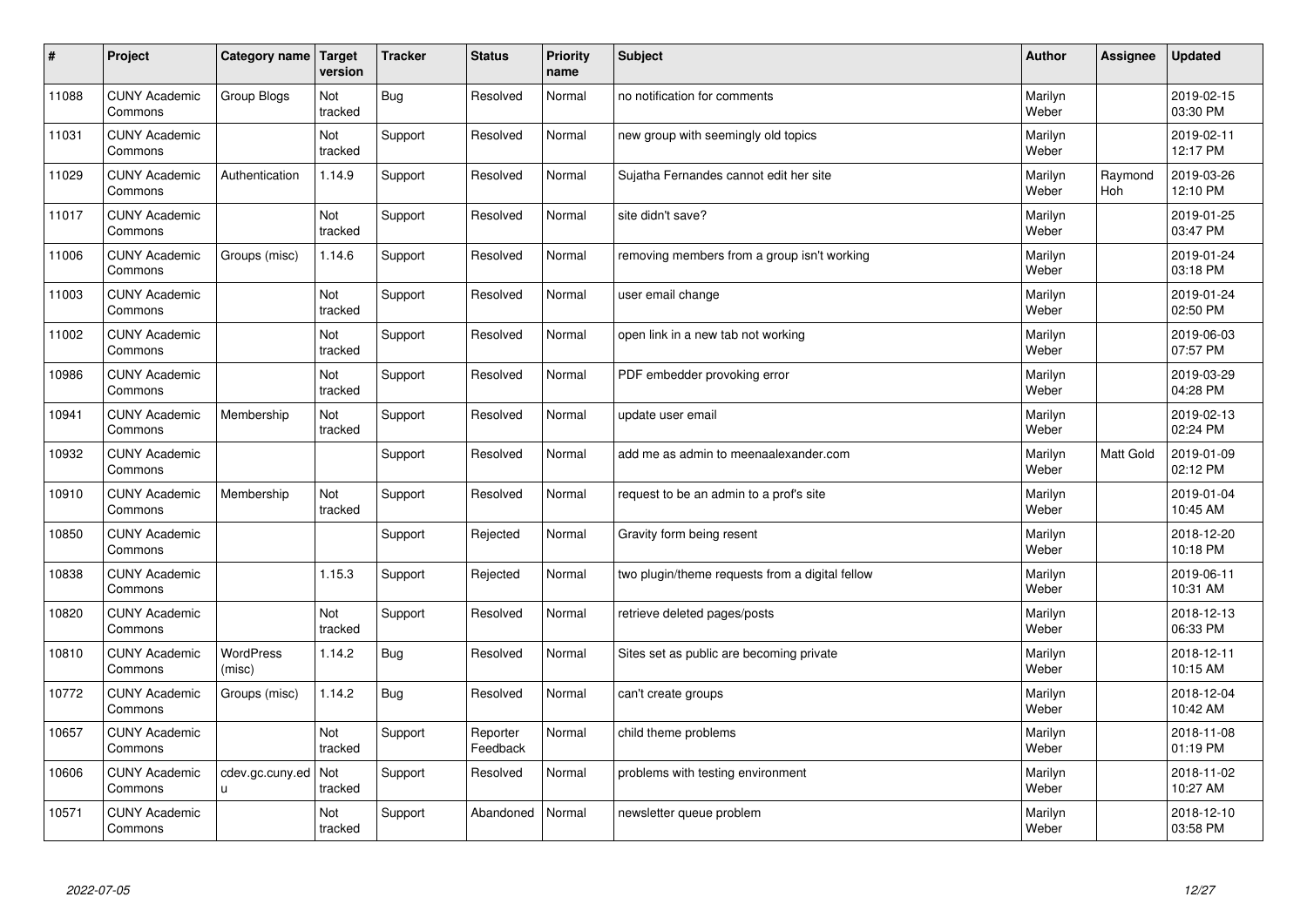| #     | Project                         | Category name   Target        | version        | <b>Tracker</b> | <b>Status</b>        | <b>Priority</b><br>name | <b>Subject</b>                                                                           | <b>Author</b>    | Assignee        | <b>Updated</b>         |
|-------|---------------------------------|-------------------------------|----------------|----------------|----------------------|-------------------------|------------------------------------------------------------------------------------------|------------------|-----------------|------------------------|
| 10562 | <b>CUNY Academic</b><br>Commons |                               |                | Bug            | Rejected             | Normal                  | Commons is down                                                                          | Marilyn<br>Weber |                 | 2018-10-23<br>10:49 AM |
| 10537 | <b>CUNY Academic</b><br>Commons |                               | Not<br>tracked | <b>Bug</b>     | Resolved             | Normal                  | jpegs not showing                                                                        | Marilyn<br>Weber |                 | 2018-10-23<br>10:51 AM |
| 10440 | <b>CUNY Academic</b><br>Commons |                               | Not<br>tracked | Support        | Resolved             | Normal                  | Acert post problem                                                                       | Marilyn<br>Weber |                 | 2018-12-10<br>03:57 PM |
| 10407 | <b>CUNY Academic</b><br>Commons |                               | Not<br>tracked | Support        | Resolved             | Normal                  | toolbar problem                                                                          | Marilyn<br>Weber | Boone<br>Gorges | 2018-10-23<br>10:52 AM |
| 10387 | <b>CUNY Academic</b><br>Commons | Membership                    | Not<br>tracked | Support        | Resolved             | Normal                  | remove user page                                                                         | Marilyn<br>Weber |                 | 2018-09-28<br>02:26 PM |
| 10361 | <b>CUNY Academic</b><br>Commons | Group Forums                  | 1.13.10        | <b>Bug</b>     | Resolved             | Normal                  | forum post pending oddity                                                                | Marilyn<br>Weber |                 | 2018-09-25<br>10:45 AM |
| 10298 | <b>CUNY Academic</b><br>Commons |                               | Not<br>tracked | Support        | Resolved             | Normal                  | RSS feed to itunes problem                                                               | Marilyn<br>Weber |                 | 2018-12-10<br>03:57 PM |
| 10273 | <b>CUNY Academic</b><br>Commons | Registration                  | Not<br>tracked | Support        | Reporter<br>Feedback | Normal                  | users combining CF and campus address                                                    | Marilyn<br>Weber |                 | 2019-09-18<br>10:58 AM |
| 10266 | <b>CUNY Academic</b><br>Commons |                               |                | Support        | Resolved             | Normal                  | GC email change requested                                                                | Marilyn<br>Weber | Matt Gold       | 2018-08-30<br>03:07 PM |
| 10260 | <b>CUNY Academic</b><br>Commons |                               |                | <b>Bug</b>     | Rejected             | Normal                  | bad activation email                                                                     | Marilyn<br>Weber |                 | 2018-08-30<br>01:25 PM |
| 10257 | <b>CUNY Academic</b><br>Commons | Membership                    | Not<br>tracked | Support        | Resolved             | Normal                  | change the email from @login.cuny.edu to campu email                                     | Marilyn<br>Weber |                 | 2018-12-10<br>03:55 PM |
| 10256 | <b>CUNY Academic</b><br>Commons |                               |                | Support        | Resolved             | Normal                  | email change requested                                                                   | Marilyn<br>Weber | Matt Gold       | 2018-08-29<br>02:52 PM |
| 10245 | <b>CUNY Academic</b><br>Commons | Email<br><b>Notifications</b> | 1.13.8         | Support        | Resolved             | Urgent                  | Placeholders in action emails (activation, password reset) not being<br>properly swapped | Marilyn<br>Weber | Raymond<br>Hoh  | 2018-08-30<br>04:02 PM |
| 10240 | <b>CUNY Academic</b><br>Commons | <b>WordPress</b><br>Plugins   | 1.13.8         | Support        | Resolved             | Normal                  | require-featured-image plug-in request                                                   | Marilyn<br>Weber |                 | 2018-08-29<br>05:15 PM |
| 10239 | <b>CUNY Academic</b><br>Commons |                               | Not<br>tracked | Support        | Resolved             | Normal                  | musicroombooking.commons.gc.cuny.edu                                                     | Marilyn<br>Weber |                 | 2018-08-29<br>03:06 PM |
| 10227 | <b>CUNY Academic</b><br>Commons |                               |                | Support        | Resolved             | Normal                  | user incorrectly entered her email address                                               | Marilyn<br>Weber | Matt Gold       | 2018-08-26<br>08:55 PM |
| 10176 | <b>CUNY Academic</b><br>Commons | Documentation                 | Not<br>tracked | <b>Bug</b>     | Resolved             | Normal                  | domain mapping requests                                                                  | Marilyn<br>Weber | scott voth      | 2018-08-29<br>05:30 PM |
| 10133 | <b>CUNY Academic</b><br>Commons | <b>WordPress</b><br>(misc)    | Not<br>tracked | Support        | Resolved             | Normal                  | two Commons sites to be migrated elsewhere                                               | Marilyn<br>Weber |                 | 2018-12-10<br>03:54 PM |
| 10101 | <b>CUNY Academic</b><br>Commons |                               | 1.13.7         | <b>Bug</b>     | Resolved             | Normal                  | URL changes within Manage section of groups                                              | Marilyn<br>Weber |                 | 2018-08-03<br>01:54 PM |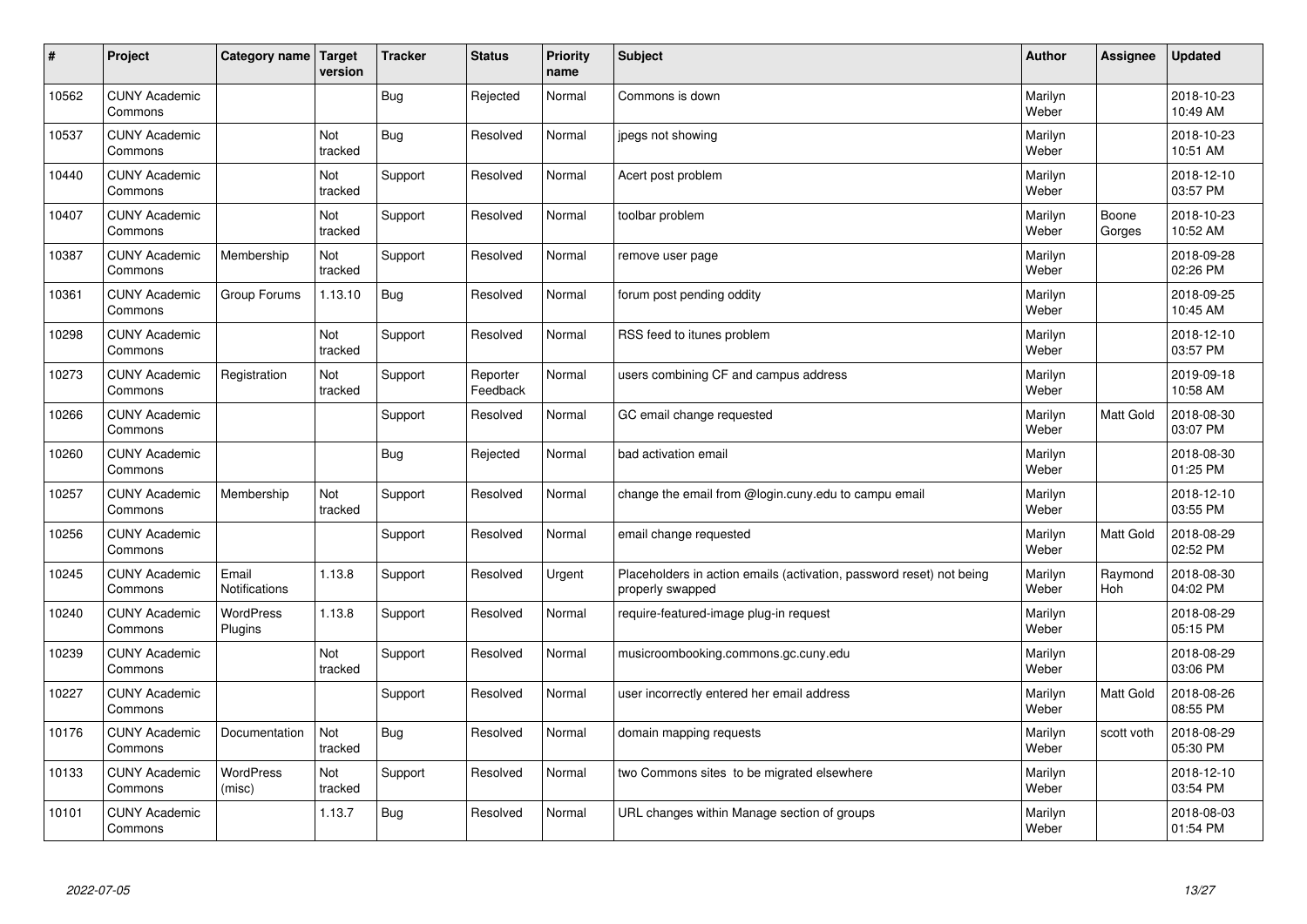| $\pmb{\sharp}$ | Project                         | Category name                     | <b>Target</b><br>version | <b>Tracker</b> | <b>Status</b> | <b>Priority</b><br>name | <b>Subject</b>                                          | <b>Author</b>    | Assignee        | <b>Updated</b>         |
|----------------|---------------------------------|-----------------------------------|--------------------------|----------------|---------------|-------------------------|---------------------------------------------------------|------------------|-----------------|------------------------|
| 10066          | <b>CUNY Academic</b><br>Commons | Membership                        | Not<br>tracked           | Support        | Resolved      | Normal                  | add me as an admin to https://pkms.commons.gc.cuny.edu/ | Marilyn<br>Weber |                 | 2018-07-26<br>11:54 AM |
| 10059          | <b>CUNY Academic</b><br>Commons | <b>WordPress</b><br><b>Themes</b> | Not<br>tracked           | Support        | Resolved      | Normal                  | Magazine Premium theme for new site                     | Marilyn<br>Weber |                 | 2020-02-17<br>03:39 PM |
| 10035          | <b>CUNY Academic</b><br>Commons |                                   | Not<br>tracked           | Bug            | Resolved      | Normal                  | Reconnecting user to site                               | Marilyn<br>Weber |                 | 2018-07-23<br>11:55 AM |
| 10006          | <b>CUNY Academic</b><br>Commons | Membership                        | Not<br>tracked           | Support        | Resolved      | Normal                  | another email change request                            | Marilyn<br>Weber |                 | 2018-07-13<br>12:36 PM |
| 9996           | <b>CUNY Academic</b><br>Commons | Membership                        | Not<br>tracked           | Support        | Rejected      | Normal                  | user email change request                               | Marilyn<br>Weber |                 | 2018-07-16<br>10:49 AM |
| 9992           | <b>CUNY Academic</b><br>Commons |                                   | 1.13.6                   | <b>Bug</b>     | Resolved      | Normal                  | ACERT website down again                                | Marilyn<br>Weber |                 | 2018-07-10<br>12:15 PM |
| 9965           | <b>CUNY Academic</b><br>Commons | <b>WordPress</b><br>Plugins       | 1.13.4                   | Support        | Resolved      | Normal                  | plug-in request for OneTone Companion                   | Marilyn<br>Weber | Raymond<br>Hoh  | 2018-06-26<br>12:00 PM |
| 9955           | <b>CUNY Academic</b><br>Commons | WordPress<br>Plugins              | 1.13.4                   | Support        | Rejected      | Normal                  | docx converter plugin?                                  | Marilyn<br>Weber |                 | 2018-06-26<br>11:39 AM |
| 9949           | <b>CUNY Academic</b><br>Commons |                                   | 1.13.4                   | Support        | Resolved      | Normal                  | raise storage space limit?                              | Marilyn<br>Weber | Boone<br>Gorges | 2018-06-26<br>12:00 PM |
| 9928           | <b>CUNY Academic</b><br>Commons | Account<br>settings               |                          | Support        | Resolved      | Normal                  | email change request from former student                | Marilyn<br>Weber | Matt Gold       | 2018-06-14<br>10:20 AM |
| 9927           | <b>CUNY Academic</b><br>Commons | Membership                        | Not<br>tracked           | Support        | Resolved      | Normal                  | wrong email used                                        | Marilyn<br>Weber | Matt Gold       | 2018-06-14<br>10:21 AM |
| 9919           | <b>CUNY Academic</b><br>Commons |                                   | Not<br>tracked           | Bug            | Resolved      | Normal                  | admin of https://sphcurriculum.commons.gc.cuny.edu      | Marilyn<br>Weber |                 | 2018-06-12<br>09:37 PM |
| 9889           | <b>CUNY Academic</b><br>Commons |                                   | Not<br>tracked           | Support        | Resolved      | Normal                  | remove comments from activity feed?                     | Marilyn<br>Weber |                 | 2018-12-10<br>03:53 PM |
| 9888           | <b>CUNY Academic</b><br>Commons | <b>WordPress</b><br>Plugins       | 1.13.3                   | Support        | Resolved      | Normal                  | Business directory Plug-in request                      | Marilyn<br>Weber |                 | 2018-06-12<br>11:52 AM |
| 9886           | <b>CUNY Academic</b><br>Commons | cuny.is                           | Not<br>tracked           | Support        | Resolved      | Normal                  | cuny.is SSL                                             | Marilyn<br>Weber |                 | 2018-10-26<br>02:07 PM |
| 9885           | <b>CUNY Academic</b><br>Commons |                                   |                          | Support        | Rejected      | Normal                  | Publications field problem                              | Marilyn<br>Weber |                 | 2018-06-06<br>01:18 PM |
| 9835           | <b>CUNY Academic</b><br>Commons | Group Forums                      | Future<br>release        | Bug            | Assigned      | Normal                  | add a "like" function?                                  | Marilyn<br>Weber | Erik<br>Trainer | 2018-06-05<br>01:49 PM |
| 9834           | <b>CUNY Academic</b><br>Commons |                                   |                          | Support        | Duplicate     | Normal                  | add a "like" function                                   | Marilyn<br>Weber |                 | 2018-05-25<br>10:38 AM |
| 9828           | <b>CUNY Academic</b><br>Commons | Domain<br>Mapping                 | 1.13.3                   | Bug            | Resolved      | High                    | redirecting problem                                     | Marilyn<br>Weber | Raymond<br>Hoh  | 2018-05-24<br>02:39 PM |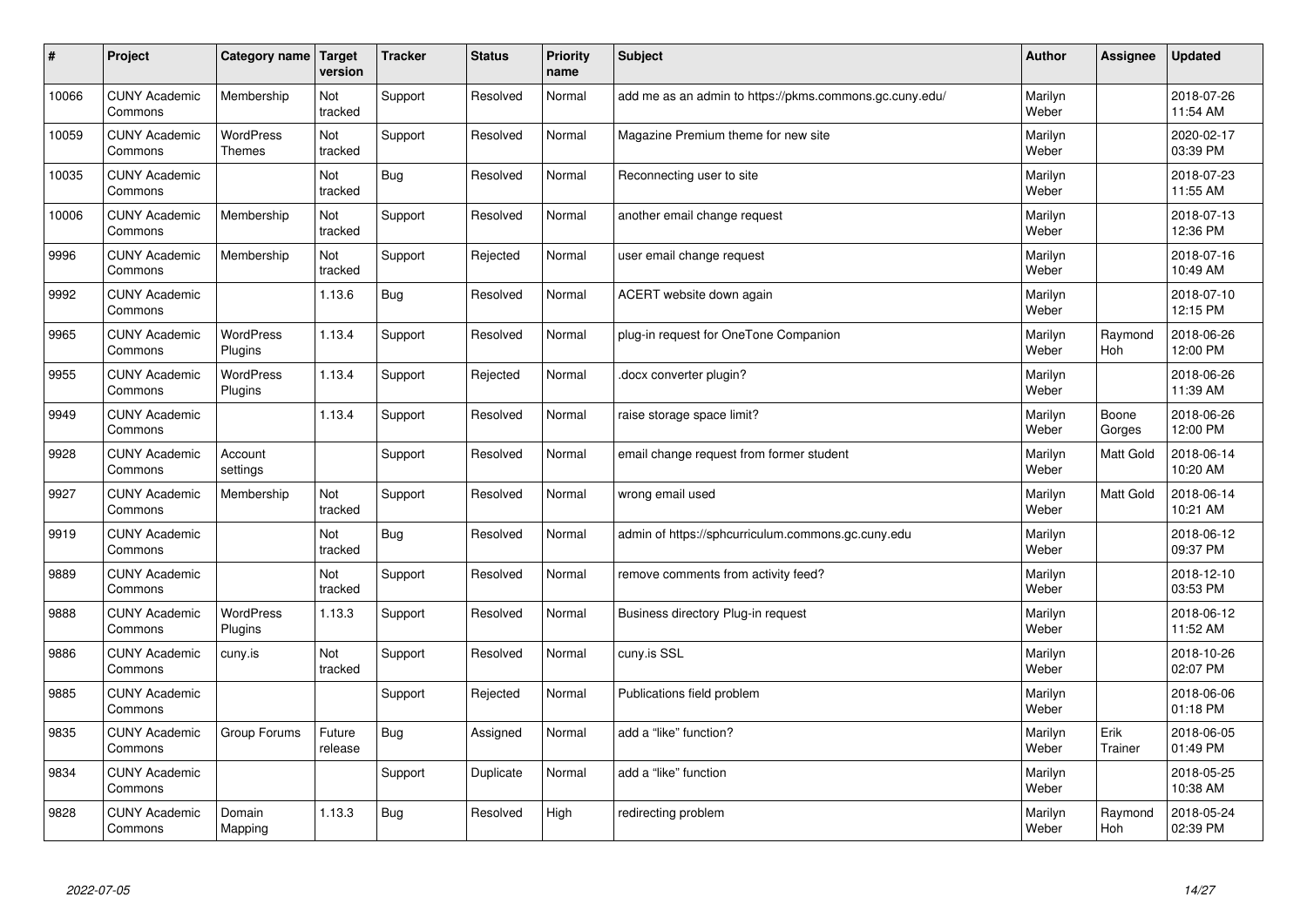| $\sharp$ | Project                         | Category name Target        | version        | <b>Tracker</b> | <b>Status</b> | <b>Priority</b><br>name | <b>Subject</b>                                  | <b>Author</b>    | Assignee              | <b>Updated</b>         |
|----------|---------------------------------|-----------------------------|----------------|----------------|---------------|-------------------------|-------------------------------------------------|------------------|-----------------------|------------------------|
| 9823     | <b>CUNY Academic</b><br>Commons | Account<br>settings         | Not<br>tracked | Support        | Resolved      | Normal                  | email change                                    | Marilyn<br>Weber | <b>Matt Gold</b>      | 2018-05-23<br>01:58 PM |
| 9787     | <b>CUNY Academic</b><br>Commons | Registration                |                | Support        | Resolved      | Normal                  | email change request                            | Marilyn<br>Weber | Matt Gold             | 2018-05-16<br>09:55 PM |
| 9780     | <b>CUNY Academic</b><br>Commons |                             | Not<br>tracked | Support        | Resolved      | Normal                  | remove the phone number on this profile?        | Marilyn<br>Weber |                       | 2018-05-15<br>10:35 AM |
| 9779     | <b>CUNY Academic</b><br>Commons | Membership                  | Not<br>tracked | Support        | Resolved      | Normal                  | user not sure if she is registered.             | Marilyn<br>Weber |                       | 2018-12-10<br>03:53 PM |
| 9768     | <b>CUNY Academic</b><br>Commons |                             | 1.13.2         | <b>Bug</b>     | Resolved      | High                    | search function on the Directory page           | Marilyn<br>Weber | Boone<br>Gorges       | 2018-05-14<br>08:45 PM |
| 9767     | <b>CUNY Academic</b><br>Commons | Registration                | Not<br>tracked | Support        | Resolved      | Normal                  | user deleted account but now needs one          | Marilyn<br>Weber |                       | 2018-05-11<br>02:39 PM |
| 9726     | <b>CUNY Academic</b><br>Commons | WordPress<br>Plugins        | Not<br>tracked | Support        | Abandoned     | Normal                  | technical error on Contact page                 | Marilyn<br>Weber |                       | 2018-12-10<br>03:53 PM |
| 9725     | <b>CUNY Academic</b><br>Commons |                             | Not<br>tracked | Support        | Resolved      | Normal                  | problems with deleting a site                   | Marilyn<br>Weber |                       | 2018-05-07<br>10:24 PM |
| 9684     | <b>CUNY Academic</b><br>Commons |                             |                | Support        | Rejected      | Normal                  | SEO cleanup for newlaborforum.cuny.edu          | Marilyn<br>Weber |                       | 2018-04-30<br>10:29 AM |
| 9659     | <b>CUNY Academic</b><br>Commons | Account<br>settings         |                | Support        | Resolved      | Normal                  | user email change                               | Marilyn<br>Weber | <b>Matt Gold</b>      | 2018-04-24<br>12:08 PM |
| 9604     | <b>CUNY Academic</b><br>Commons |                             | Not<br>tracked | Support        | Resolved      | Normal                  | (Marilyn) can only log into cdev as teststudent | Marilyn<br>Weber |                       | 2018-04-21<br>10:20 AM |
| 9587     | <b>CUNY Academic</b><br>Commons |                             |                | Support        | Rejected      | Normal                  | possible request for the "PDF Poster" plugin    | Marilyn<br>Weber |                       | 2018-04-24<br>10:52 AM |
| 9541     | <b>CUNY Academic</b><br>Commons | <b>WordPress</b><br>(misc)  | Not<br>tracked | Support        | Resolved      | Normal                  | repeating header banner                         | Marilyn<br>Weber | Raymond<br>Hoh        | 2018-04-06<br>12:33 PM |
| 9535     | <b>CUNY Academic</b><br>Commons |                             | Not<br>tracked | Support        | Resolved      | Normal                  | admin for https://video.commons.gc.cuny.edu/?   | Marilyn<br>Weber | Matt Gold             | 2018-04-13<br>05:06 PM |
| 9518     | <b>CUNY Academic</b><br>Commons |                             | Not<br>tracked | Support        | Rejected      | Normal                  | problems with site on Internet Explorer         | Marilyn<br>Weber | Raymond<br><b>Hoh</b> | 2019-03-11<br>11:18 PM |
| 9500     | <b>CUNY Academic</b><br>Commons | <b>WordPress</b><br>Plugins | 1.12.12        | Support        | Resolved      | Normal                  | PowerPoint in the media library?                | Marilyn<br>Weber | Raymond<br><b>Hoh</b> | 2018-04-12<br>02:28 PM |
| 9499     | <b>CUNY Academic</b><br>Commons | WordPress<br>(misc)         | Not<br>tracked | Support        | Resolved      | Normal                  | tiny question - preventing dates on posts?      | Marilyn<br>Weber | Raymond<br>Hoh        | 2018-04-04<br>03:55 PM |
| 9477     | <b>CUNY Academic</b><br>Commons | Account<br>settings         |                | Support        | Resolved      | Normal                  | email change request                            | Marilyn<br>Weber | Matt Gold             | 2018-03-24<br>08:53 AM |
| 9470     | <b>CUNY Academic</b><br>Commons |                             |                | Bug            | Resolved      | Normal                  | Users not appearing via "Add New"               | Marilyn<br>Weber |                       | 2018-03-22<br>07:44 PM |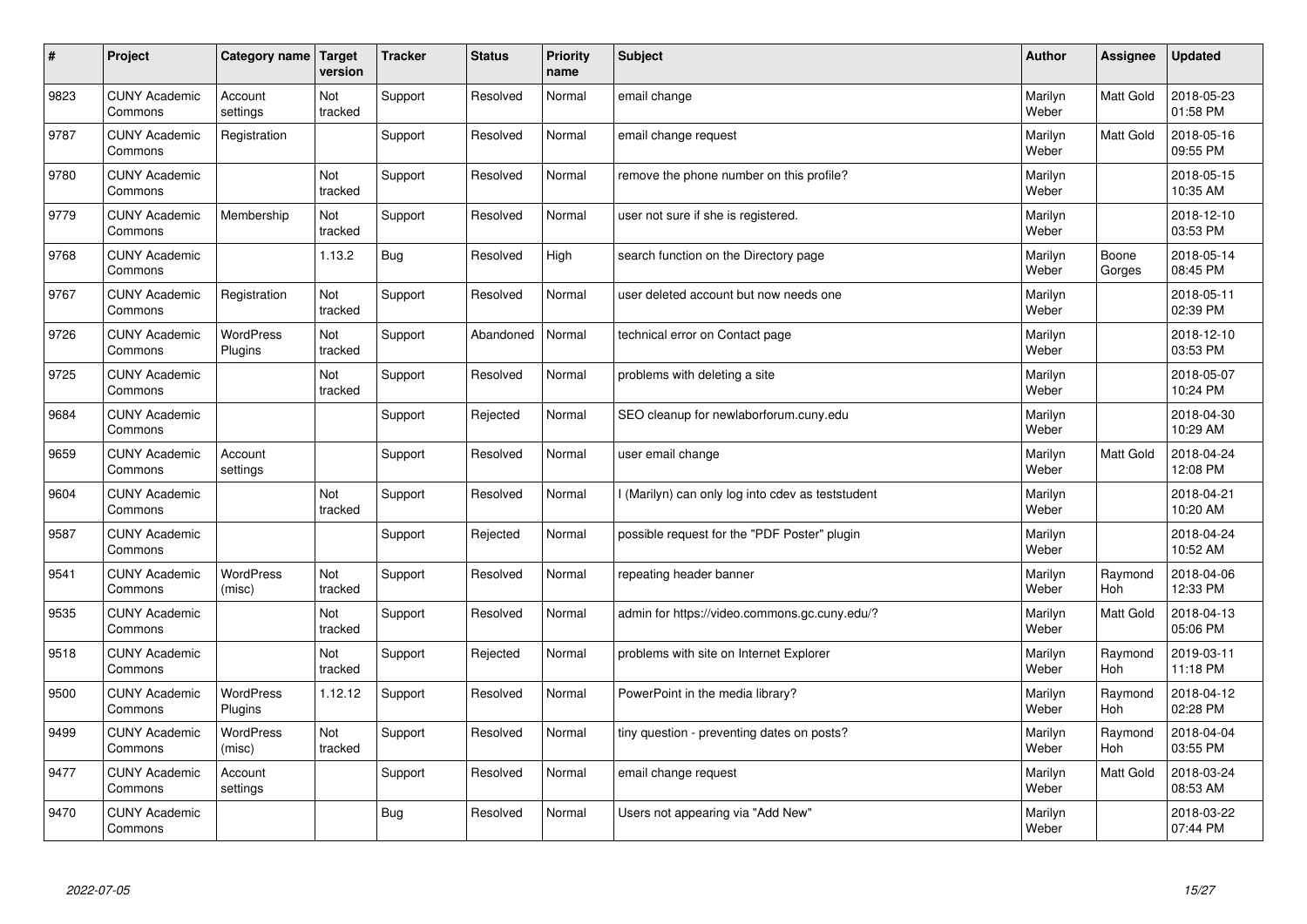| $\sharp$ | Project                         | Category name                     | Target<br>version | <b>Tracker</b> | <b>Status</b>        | <b>Priority</b><br>name | <b>Subject</b>                                       | <b>Author</b>    | <b>Assignee</b>       | <b>Updated</b>         |
|----------|---------------------------------|-----------------------------------|-------------------|----------------|----------------------|-------------------------|------------------------------------------------------|------------------|-----------------------|------------------------|
| 9355     | <b>CUNY Academic</b><br>Commons |                                   | Not<br>tracked    | Support        | Resolved             | Normal                  | 14gb of video?                                       | Marilyn<br>Weber |                       | 2018-03-13<br>11:56 AM |
| 9340     | <b>CUNY Academic</b><br>Commons | <b>WordPress</b><br>Plugins       | 1.12.10           | Bug            | Resolved             | Normal                  | change the web preview?                              | Marilyn<br>Weber | Raymond<br>Hoh        | 2018-03-13<br>11:50 AM |
| 9335     | <b>CUNY Academic</b><br>Commons | <b>WordPress</b><br><b>Themes</b> | 1.12.10           | Bug            | Resolved             | Normal                  | clone http://digitalscholarship.ccny.cuny.edu site?  | Marilyn<br>Weber | Boone<br>Gorges       | 2018-03-14<br>12:43 PM |
| 9330     | <b>CUNY Academic</b><br>Commons | <b>WordPress</b><br>Plugins       | 1.12.10           | Bug            | Resolved             | Normal                  | part 2 of problems with the Leaflet plug -in         | Marilyn<br>Weber |                       | 2018-03-04<br>05:58 PM |
| 9282     | <b>CUNY Academic</b><br>Commons | Group Forums                      | 1.12.9            | Bug            | Resolved             | Normal                  | "Forum ID is missing" error?                         | Marilyn<br>Weber |                       | 2018-02-27<br>10:32 AM |
| 9276     | <b>CUNY Academic</b><br>Commons |                                   |                   | Bug            | Resolved             | High                    | problem adding a member to a group - wrong username? | Marilyn<br>Weber |                       | 2018-02-25<br>12:47 PM |
| 9275     | <b>CUNY Academic</b><br>Commons |                                   |                   | Support        | Rejected             | Normal                  | soft chalk page?                                     | Marilyn<br>Weber | Boone<br>Gorges       | 2018-04-09<br>10:37 AM |
| 9224     | <b>CUNY Academic</b><br>Commons | <b>Group Files</b>                | 1.13              | Feature        | Resolved             | Normal                  | attachments to forum posts clutter up Files area     | Marilyn<br>Weber | Boone<br>Gorges       | 2018-03-22<br>03:34 PM |
| 9223     | <b>CUNY Academic</b><br>Commons |                                   | Not<br>tracked    | Support        | Resolved             | Normal                  | moving wordpress sites                               | Marilyn<br>Weber |                       | 2018-02-18<br>08:44 PM |
| 9207     | <b>CUNY Academic</b><br>Commons |                                   | Future<br>release | Support        | Reporter<br>Feedback | Normal                  | display dashboards made in Tableau?                  | Marilyn<br>Weber | Boone<br>Gorges       | 2018-04-10<br>10:42 AM |
| 9192     | <b>CUNY Academic</b><br>Commons | <b>WordPress</b><br>Plugins       | 1.12.8            | Bug            | Resolved             | Normal                  | problems with the Leaflet plug -in                   | Marilyn<br>Weber | Boone<br>Gorges       | 2018-02-13<br>11:07 AM |
| 9163     | <b>CUNY Academic</b><br>Commons | Layout                            | 1.12.8            | Support        | Resolved             | Normal                  | Mobile responsiveness issues                         | Marilyn<br>Weber | Raymond<br><b>Hoh</b> | 2018-02-13<br>10:49 AM |
| 9162     | <b>CUNY Academic</b><br>Commons | Registration                      | Not<br>tracked    | Support        | Resolved             | Normal                  | email change due to user error                       | Marilyn<br>Weber | Matt Gold             | 2018-02-13<br>11:11 AM |
| 9154     | <b>CUNY Academic</b><br>Commons | Events                            | 1.12.8            | Bug            | Resolved             | Normal                  | problem with group calendar                          | Marilyn<br>Weber | Raymond<br><b>Hoh</b> | 2018-02-13<br>10:49 AM |
| 9134     | <b>CUNY Academic</b><br>Commons | Membership                        | Not<br>tracked    | Support        | Abandoned            | Normal                  | former user                                          | Marilyn<br>Weber | <b>Matt Gold</b>      | 2019-09-18<br>10:26 AM |
| 9133     | <b>CUNY Academic</b><br>Commons |                                   |                   | Support        | Duplicate            | Normal                  | webrecorder.io                                       | Marilyn<br>Weber |                       | 2018-01-29<br>10:34 AM |
| 9131     | <b>CUNY Academic</b><br>Commons |                                   |                   | Support        | Resolved             | Normal                  | webrecorder.io via Firefox                           | Marilyn<br>Weber |                       | 2018-01-29<br>11:11 AM |
| 9130     | <b>CUNY Academic</b><br>Commons | Homepage<br>Slides                | Not<br>tracked    | Bug            | Resolved             | Normal                  | too many redirects                                   | Marilyn<br>Weber |                       | 2018-01-29<br>10:27 AM |
| 9087     | <b>CUNY Academic</b><br>Commons | <b>WordPress</b><br>Plugins       | 1.12.7            | Support        | Resolved             | Normal                  | request for WP Social Sharing                        | Marilyn<br>Weber |                       | 2018-01-23<br>11:17 AM |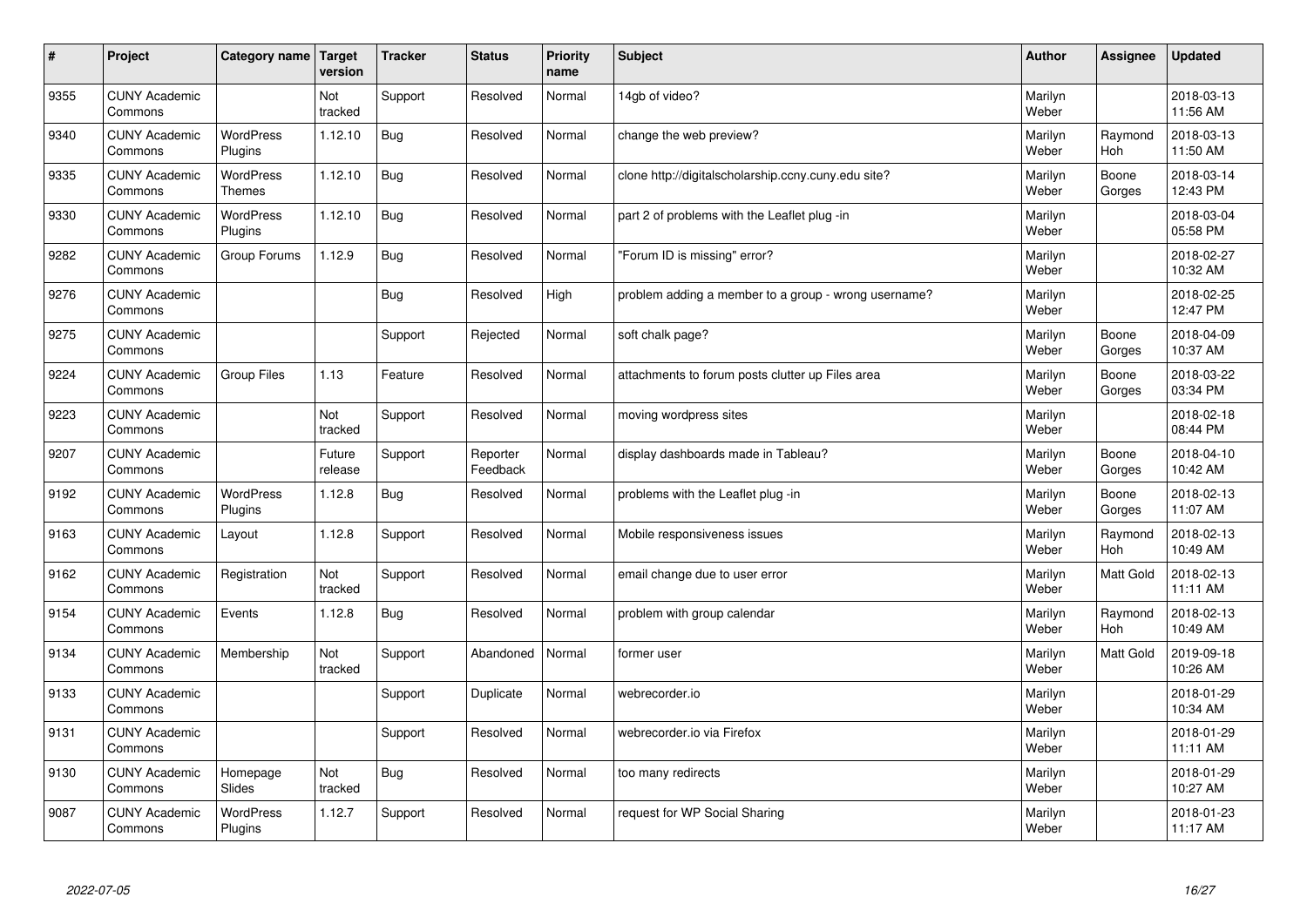| $\sharp$ | Project                         | Category name   Target            | version        | <b>Tracker</b> | <b>Status</b> | <b>Priority</b><br>name | <b>Subject</b>                                                              | <b>Author</b>    | Assignee              | <b>Updated</b>         |
|----------|---------------------------------|-----------------------------------|----------------|----------------|---------------|-------------------------|-----------------------------------------------------------------------------|------------------|-----------------------|------------------------|
| 9078     | <b>CUNY Academic</b><br>Commons | WordPress<br>Plugins              | 1.12.7         | Support        | Resolved      | Normal                  | arcgis web maps?                                                            | Marilyn<br>Weber | Raymond<br><b>Hoh</b> | 2018-01-23<br>11:11 AM |
| 9062     | <b>CUNY Academic</b><br>Commons |                                   | Not<br>tracked | Bug            | Resolved      | Normal                  | re-add me as admin of https://commons.gc.cuny.edu/                          | Marilyn<br>Weber |                       | 2018-01-08<br>12:03 PM |
| 9033     | <b>CUNY Academic</b><br>Commons |                                   |                | Support        | Rejected      | Normal                  | Site search terms                                                           | Marilyn<br>Weber |                       | 2017-12-22<br>01:10 PM |
| 9026     | <b>CUNY Academic</b><br>Commons | <b>WordPress</b><br>Plugins       | 1.12.6         | Support        | Resolved      | Normal                  | plugin request from Carlos Guevara                                          | Marilyn<br>Weber |                       | 2018-01-03<br>09:33 AM |
| 9004     | <b>CUNY Academic</b><br>Commons | Membership                        | Not<br>tracked | Support        | Resolved      | Normal                  | email change request                                                        | Marilyn<br>Weber |                       | 2017-12-14<br>12:27 PM |
| 8978     | <b>CUNY Academic</b><br>Commons | Groups (misc)                     | Not<br>tracked | Support        | Resolved      | Normal                  | removing old groups                                                         | Marilyn<br>Weber |                       | 2018-12-10<br>03:52 PM |
| 8941     | <b>CUNY Academic</b><br>Commons | <b>WordPress</b><br><b>Themes</b> | 1.13.1         | Support        | Resolved      | Normal                  | Theme request: ColorNews                                                    | Marilyn<br>Weber |                       | 2018-05-08<br>10:42 AM |
| 8937     | <b>CUNY Academic</b><br>Commons |                                   | Not<br>tracked | Bug            | Resolved      | Normal                  | videos gone                                                                 | Marilyn<br>Weber |                       | 2017-12-01<br>11:27 AM |
| 8934     | <b>CUNY Academic</b><br>Commons | Reply By Email                    | 1.12.4         | Support        | Resolved      | High                    | RBE "could not post" email should have info about attempted From<br>address | Marilyn<br>Weber | Raymond<br>Hoh        | 2017-12-12<br>11:25 AM |
| 8924     | <b>CUNY Academic</b><br>Commons | WordPress<br>Plugins              | 1.12.4         | Bug            | Resolved      | Normal                  | auto-remove feature on http://pcp.gc.cuny.edu                               | Marilyn<br>Weber | Matt Gold             | 2017-12-04<br>10:18 AM |
| 8917     | <b>CUNY Academic</b><br>Commons | <b>Group Files</b>                | 1.12.3         | Bug            | Resolved      | High                    | Files not downloading from Groups properly                                  | Marilyn<br>Weber | Boone<br>Gorges       | 2017-11-29<br>10:04 PM |
| 8908     | <b>CUNY Academic</b><br>Commons | <b>WordPress</b><br>Plugins       | 1.12.2         | Support        | Resolved      | Normal                  | Plugin request from Steve Brier                                             | Marilyn<br>Weber |                       | 2017-11-27<br>11:39 AM |
| 8906     | <b>CUNY Academic</b><br>Commons | Redmine                           | Not<br>tracked | Support        | Resolved      | Normal                  | Redmine access?                                                             | Marilyn<br>Weber | <b>Matt Gold</b>      | 2017-11-13<br>06:02 PM |
| 8893     | <b>CUNY Academic</b><br>Commons | Social Paper                      | 1.12.1         | Support        | Resolved      | Normal                  | Social paper won't connect to group?                                        | Marilyn<br>Weber |                       | 2017-12-11<br>01:16 PM |
| 8882     | <b>CUNY Academic</b><br>Commons |                                   | Not<br>tracked | Support        | Resolved      | Normal                  | question about search engines                                               | Marilyn<br>Weber |                       | 2017-11-01<br>03:26 PM |
| 8878     | <b>CUNY Academic</b><br>Commons | cuny.is                           | Not<br>tracked | Bug            | Resolved      | Urgent                  | cuny.is site link won't work                                                | Marilyn<br>Weber | Boone<br>Gorges       | 2017-11-01<br>03:06 PM |
| 8873     | <b>CUNY Academic</b><br>Commons |                                   | Not<br>tracked | Support        | Resolved      | Normal                  | maximum file upload size?                                                   | Marilyn<br>Weber |                       | 2017-10-30<br>11:23 AM |
| 8855     | <b>CUNY Academic</b><br>Commons |                                   | Not<br>tracked | Support        | Resolved      | Normal                  | another email change request                                                | Marilyn<br>Weber |                       | 2017-10-25<br>10:55 AM |
| 8848     | <b>CUNY Academic</b><br>Commons |                                   | Not<br>tracked | Support        | Resolved      | Normal                  | email change request                                                        | Marilyn<br>Weber |                       | 2017-10-24<br>11:19 AM |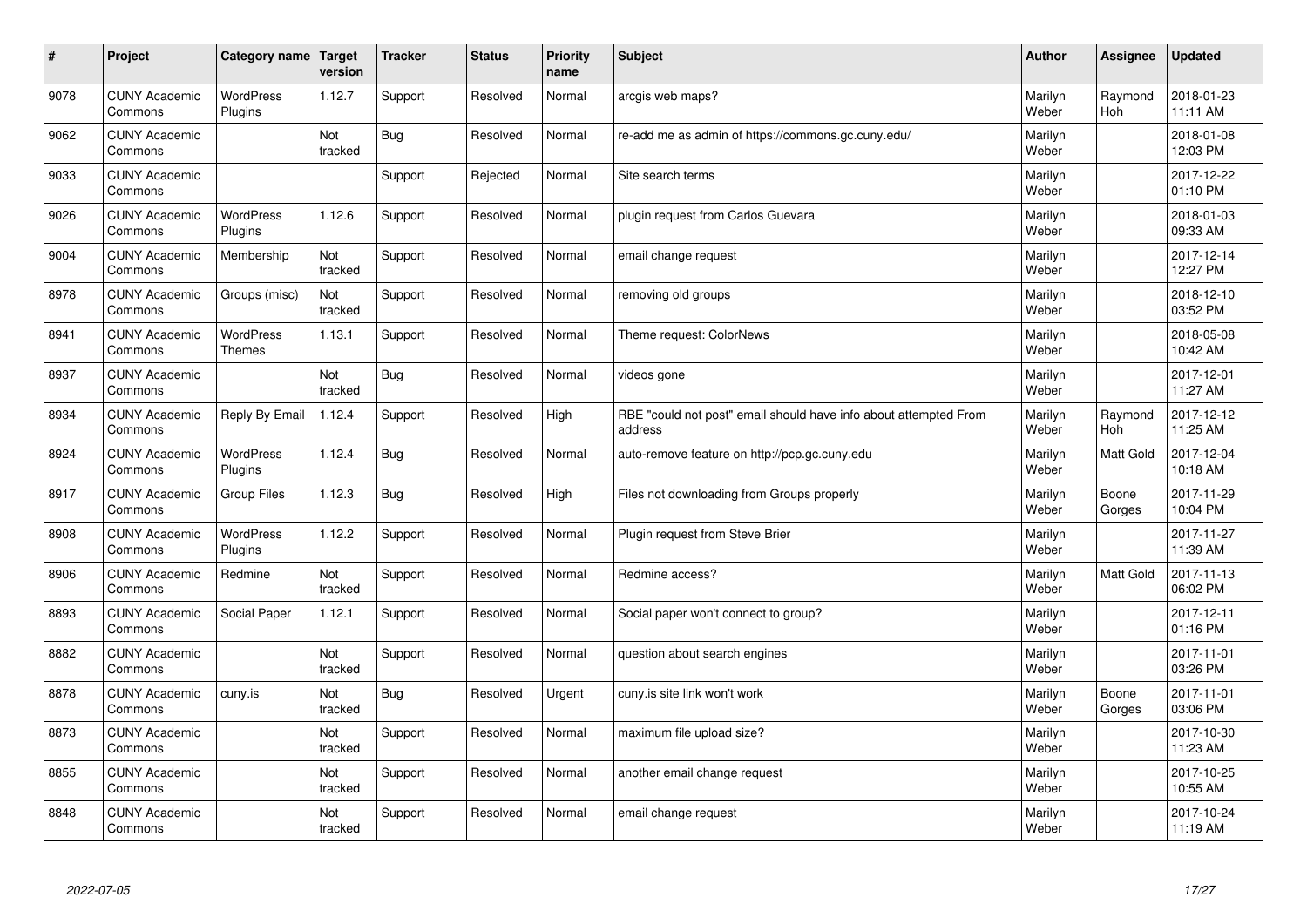| $\vert$ # | Project                         | Category name   Target      | version        | <b>Tracker</b> | <b>Status</b> | <b>Priority</b><br>name | <b>Subject</b>                                           | <b>Author</b>    | Assignee       | <b>Updated</b>         |
|-----------|---------------------------------|-----------------------------|----------------|----------------|---------------|-------------------------|----------------------------------------------------------|------------------|----------------|------------------------|
| 8768      | <b>CUNY Academic</b><br>Commons |                             | Not<br>tracked | Support        | Resolved      | Normal                  | unsafe redirect?                                         | Marilyn<br>Weber |                | 2017-10-06<br>12:14 PM |
| 8729      | <b>CUNY Academic</b><br>Commons |                             | Not<br>tracked | Support        | Resolved      | Normal                  | email change                                             | Marilyn<br>Weber |                | 2017-09-25<br>02:14 PM |
| 8726      | <b>CUNY Academic</b><br>Commons |                             |                | Support        | Resolved      | Normal                  | Redirect problem                                         | Marilyn<br>Weber |                | 2017-09-21<br>12:14 PM |
| 8721      | <b>CUNY Academic</b><br>Commons | <b>WordPress</b><br>Plugins | 1.11.13        | Bug            | Resolved      | Normal                  | more problems with Events calendar                       | Marilyn<br>Weber |                | 2017-09-21<br>10:35 AM |
| 8693      | <b>CUNY Academic</b><br>Commons | WordPress<br>Plugins        |                | Support        | Resolved      | Normal                  | Existing blog wants to replace Mailpoet with Newsletters | Marilyn<br>Weber |                | 2017-09-12<br>02:24 PM |
| 8661      | <b>CUNY Academic</b><br>Commons | Group Blogs                 | Not<br>tracked | <b>Bug</b>     | Resolved      | Normal                  | new group, old site, can't link?                         | Marilyn<br>Weber |                | 2017-11-15<br>01:26 PM |
| 8638      | <b>CUNY Academic</b><br>Commons | Group Blogs                 | 1.11.11        | Bug            | Resolved      | Normal                  | members not syncing from group to site                   | Marilyn<br>Weber |                | 2017-09-01<br>03:50 PM |
| 8630      | <b>CUNY Academic</b><br>Commons | Membership                  | Not<br>tracked | Support        | Resolved      | Normal                  | Change in email/campus                                   | Marilyn<br>Weber |                | 2017-08-30<br>03:48 PM |
| 8620      | <b>CUNY Academic</b><br>Commons | ZenDesk                     | 1.11.11        | Bug            | Resolved      | High                    | 'Send us a message" not working                          | Marilyn<br>Weber | Raymond<br>Hoh | 2017-08-29<br>04:13 PM |
| 8607      | <b>CUNY Academic</b><br>Commons |                             | Not<br>tracked | Support        | <b>New</b>    | Normal                  | Paypal?                                                  | Marilyn<br>Weber | Matt Gold      | 2018-05-15<br>01:37 PM |
| 8577      | <b>CUNY Academic</b><br>Commons | Membership                  | Not<br>tracked | Support        | Resolved      | Normal                  | another user email change                                | Marilyn<br>Weber |                | 2017-08-25<br>10:23 AM |
| 8576      | <b>CUNY Academic</b><br>Commons | WordPress<br>Plugins        | 1.11.11        | Support        | Resolved      | Normal                  | Digital Measures plugin request                          | Marilyn<br>Weber |                | 2017-09-01<br>03:44 PM |
| 8566      | <b>CUNY Academic</b><br>Commons | Membership                  | Not<br>tracked | Support        | Resolved      | Normal                  | user email change                                        | Marilyn<br>Weber |                | 2017-11-15<br>01:27 PM |
| 8553      | <b>CUNY Academic</b><br>Commons |                             | Not<br>tracked | Support        | Resolved      | Normal                  | storage limits?                                          | Marilyn<br>Weber |                | 2017-08-18<br>04:36 PM |
| 8552      | <b>CUNY Academic</b><br>Commons | WordPress<br>Plugins        | 1.11.10        | <b>Bug</b>     | Resolved      | Normal                  | Events Calendar problem                                  | Marilyn<br>Weber |                | 2017-08-18<br>04:36 PM |
| 8531      | <b>CUNY Academic</b><br>Commons | Membership                  | Not<br>tracked | Support        | Resolved      | Normal                  | admin of https://admissions.commons.gc.cuny.edu          | Marilyn<br>Weber |                | 2017-08-15<br>04:20 PM |
| 8529      | <b>CUNY Academic</b><br>Commons |                             | Not<br>tracked | Support        | Resolved      | Normal                  | Iframe regiest?                                          | Marilyn<br>Weber |                | 2017-08-16<br>04:40 PM |
| 8481      | <b>CUNY Academic</b><br>Commons | Membership                  | Not<br>tracked | Support        | Resolved      | Normal                  | admin of http://swipanalytic.org/organizers/             | Marilyn<br>Weber |                | 2019-02-19<br>01:58 PM |
| 8471      | <b>CUNY Academic</b><br>Commons |                             | Not<br>tracked | Support        | Resolved      | Normal                  | admin at https://commons.gc.cuny.edu/                    | Marilyn<br>Weber |                | 2017-09-06<br>01:50 PM |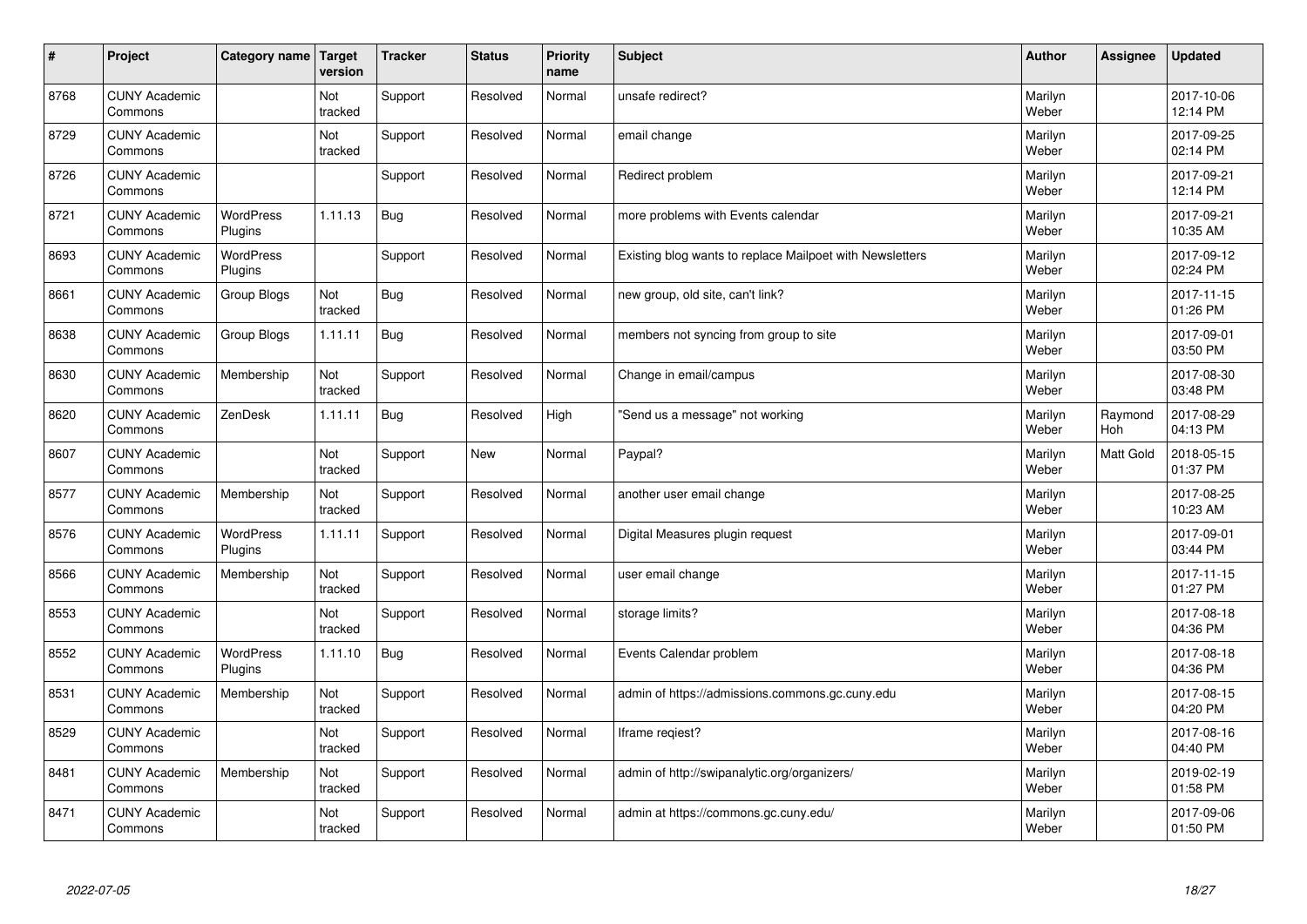| #    | Project                         | Category name               | Target<br>version | <b>Tracker</b>     | <b>Status</b> | <b>Priority</b><br>name | <b>Subject</b>                                                                          | <b>Author</b>    | Assignee        | <b>Updated</b>         |
|------|---------------------------------|-----------------------------|-------------------|--------------------|---------------|-------------------------|-----------------------------------------------------------------------------------------|------------------|-----------------|------------------------|
| 8464 | <b>CUNY Academic</b><br>Commons |                             | Not<br>tracked    | Support            | Resolved      | Normal                  | WP UI                                                                                   | Marilyn<br>Weber |                 | 2017-10-11<br>11:23 AM |
| 8459 | <b>CUNY Academic</b><br>Commons |                             | Not<br>tracked    | Documentatio<br>n. | Resolved      | Normal                  | comprehensive list of plugins?                                                          | Marilyn<br>Weber |                 | 2017-10-11<br>11:24 AM |
| 8446 | <b>CUNY Academic</b><br>Commons | <b>WordPress</b><br>Plugins | 1.11.14           | Support            | Resolved      | Normal                  | request for multiple accordion menu plugins                                             | Marilyn<br>Weber |                 | 2018-05-07<br>09:57 PM |
| 8429 | <b>CUNY Academic</b><br>Commons | Membership                  | Not<br>tracked    | Support            | Resolved      | Normal                  | Please make me an admin of https://arc.commons.gc.cuny.edu                              | Marilyn<br>Weber | Boone<br>Gorges | 2017-07-24<br>03:33 PM |
| 8401 | <b>CUNY Academic</b><br>Commons | Membership                  | Not<br>tracked    | Support            | Resolved      | Normal                  | add me as an admin                                                                      | Marilyn<br>Weber | Boone<br>Gorges | 2017-07-11<br>11:40 AM |
| 8379 | <b>CUNY Academic</b><br>Commons |                             | Not<br>tracked    | Support            | Resolved      | Normal                  | request for site build help                                                             | Marilyn<br>Weber |                 | 2017-07-01<br>10:48 AM |
| 8308 | <b>CUNY Academic</b><br>Commons | WordPress<br>Plugins        | Not<br>tracked    | Support            | Resolved      | Normal                  | WP Migration plugin                                                                     | Marilyn<br>Weber |                 | 2017-11-15<br>01:27 PM |
| 8289 | <b>CUNY Academic</b><br>Commons |                             | Not<br>tracked    | Support            | Resolved      | Normal                  | removing my access to sites                                                             | Marilyn<br>Weber | Luke<br>Waltzer | 2017-06-19<br>12:40 PM |
| 8259 | <b>CUNY Academic</b><br>Commons |                             | Not<br>tracked    | Bug                | Resolved      | Normal                  | missing dashboard                                                                       | Marilyn<br>Weber |                 | 2017-11-15<br>01:28 PM |
| 8222 | <b>CUNY Academic</b><br>Commons | Membership                  | Not<br>tracked    | Support            | Resolved      | Normal                  | Admin for iletc.commons.gc.cuny.edu                                                     | Marilyn<br>Weber | Boone<br>Gorges | 2017-06-08<br>10:06 AM |
| 8200 | <b>CUNY Academic</b><br>Commons | Groups (misc)               | Not<br>tracked    | Bug                | Resolved      | Normal                  | Announcements has disappeared                                                           | Marilyn<br>Weber | Boone<br>Gorges | 2017-05-26<br>04:04 PM |
| 8195 | <b>CUNY Academic</b><br>Commons |                             |                   | Support            | Rejected      | Normal                  | possible to make the Profile pic semi-hidden?                                           | Marilyn<br>Weber |                 | 2017-05-24<br>11:00 PM |
| 8131 | <b>CUNY Academic</b><br>Commons | <b>WordPress</b><br>Plugins | 1.11              | Bug                | Resolved      | Normal                  | Newsletters plug-in                                                                     | Marilyn<br>Weber | Boone<br>Gorges | 2017-05-11<br>09:42 PM |
| 8125 | <b>CUNY Academic</b><br>Commons | WordPress<br><b>Themes</b>  | 1.10.19           | Bug                | Resolved      | High                    | careerplan admin page failing to load with "currently unable to handle<br>this request" | Marilyn<br>Weber |                 | 2017-07-13<br>12:54 PM |
| 8120 | <b>CUNY Academic</b><br>Commons | Membership                  | Not<br>tracked    | Support            | Resolved      | Normal                  | add me as an admin to https://nyslavery.commons.gc.cuny.edu                             | Marilyn<br>Weber |                 | 2017-05-10<br>02:19 PM |
| 8098 | <b>CUNY Academic</b><br>Commons | Public Portfolio            | Not<br>tracked    | Bug                | Abandoned     | Normal                  | Widget in profile not working                                                           | Marilyn<br>Weber |                 | 2017-11-15<br>01:28 PM |
| 8071 | <b>CUNY Academic</b><br>Commons | WordPress<br>Plugins        | Not<br>tracked    | Support            | Rejected      | Normal                  | Anthologize                                                                             | Marilyn<br>Weber |                 | 2017-05-10<br>10:15 AM |
| 7995 | <b>CUNY Academic</b><br>Commons | Domain<br>Mapping           | Not<br>tracked    | Bug                | Resolved      | Urgent                  | http://on.socialpaper.gc.cuny.edu down?                                                 | Marilyn<br>Weber |                 | 2017-04-21<br>11:07 AM |
| 7994 | <b>CUNY Academic</b><br>Commons | <b>WordPress</b><br>(misc)  | 1.10.17           | Bug                | Resolved      | Urgent                  | Comments not appearing                                                                  | Marilyn<br>Weber |                 | 2017-04-20<br>11:16 AM |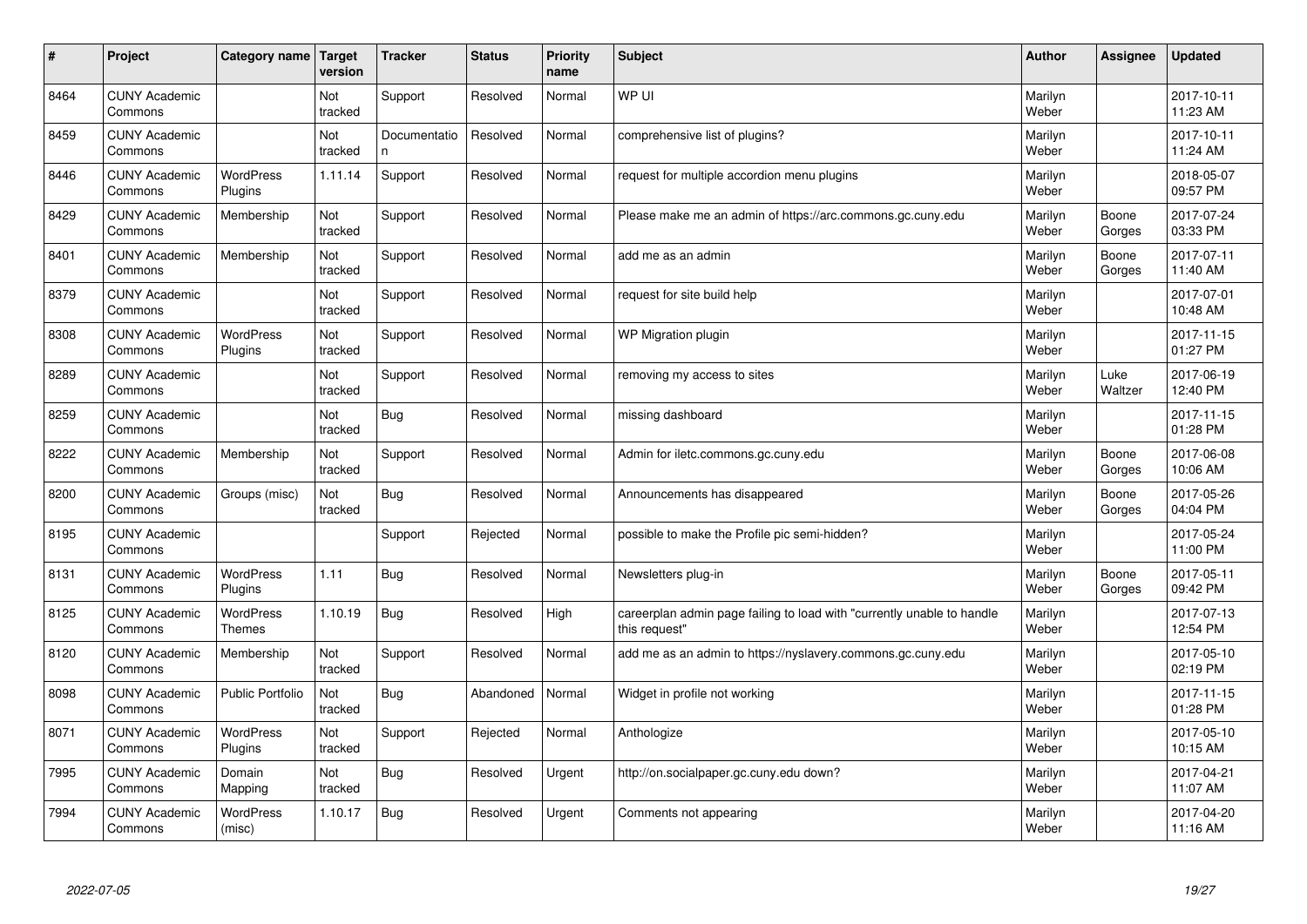| #    | Project                         | Category name   Target      | version        | <b>Tracker</b> | <b>Status</b> | <b>Priority</b><br>name | <b>Subject</b>                               | <b>Author</b>    | Assignee              | <b>Updated</b>         |
|------|---------------------------------|-----------------------------|----------------|----------------|---------------|-------------------------|----------------------------------------------|------------------|-----------------------|------------------------|
| 7972 | <b>CUNY Academic</b><br>Commons |                             | Not<br>tracked | Support        | Resolved      | Normal                  | expand the memory limit for videos?          | Marilyn<br>Weber |                       | 2017-04-20<br>10:07 AM |
| 7922 | <b>CUNY Academic</b><br>Commons | Membership                  | Not<br>tracked | Support        | Resolved      | Normal                  | add me as an admin to the MALs alumni site?  | Marilyn<br>Weber |                       | 2017-04-06<br>05:19 PM |
| 7836 | <b>CUNY Academic</b><br>Commons | Social Paper                | Not<br>tracked | Support        | Resolved      | Normal                  | missing Social Paper                         | Marilyn<br>Weber |                       | 2017-11-15<br>01:31 PM |
| 7803 | <b>CUNY Academic</b><br>Commons |                             |                | Bug            | Resolved      | Normal                  | user email change                            | Marilyn<br>Weber |                       | 2017-03-16<br>11:58 AM |
| 7785 | <b>CUNY Academic</b><br>Commons |                             | Not<br>tracked | Support        | Resolved      | Normal                  | ftp access or files?                         | Marilyn<br>Weber | Boone<br>Gorges       | 2017-03-13<br>02:34 PM |
| 7775 | <b>CUNY Academic</b><br>Commons | Membership                  | Not<br>tracked | Support        | Resolved      | Normal                  | Email change                                 | Marilyn<br>Weber |                       | 2017-03-08<br>10:09 PM |
| 7771 | <b>CUNY Academic</b><br>Commons | Membership                  | Not<br>tracked | Support        | Resolved      | Normal                  | User would like to be uncoupled from sites   | Marilyn<br>Weber | Boone<br>Gorges       | 2017-03-09<br>12:38 PM |
| 7770 | <b>CUNY Academic</b><br>Commons | WordPress<br>Plugins        | Not<br>tracked | Bug            | Abandoned     | Normal                  | Timeline.js problem                          | Marilyn<br>Weber |                       | 2017-11-15<br>01:43 PM |
| 7767 | <b>CUNY Academic</b><br>Commons |                             | Not<br>tracked | Bug            | Resolved      | Normal                  | Site loading problems                        | Marilyn<br>Weber |                       | 2017-03-21<br>09:57 PM |
| 7745 | <b>CUNY Academic</b><br>Commons | <b>WordPress</b><br>Plugins | 1.10.13        | Support        | Resolved      | Normal                  | Featured Video Plus plugin requested         | Marilyn<br>Weber |                       | 2017-03-03<br>01:51 PM |
| 7724 | <b>CUNY Academic</b><br>Commons |                             | Not<br>tracked | Support        | Abandoned     | Normal                  | User name confusion                          | Marilyn<br>Weber | Boone<br>Gorges       | 2017-11-15<br>11:12 AM |
| 7700 | <b>CUNY Academic</b><br>Commons |                             | Not<br>tracked | Support        | Abandoned     | Normal                  | slow loading Page on site                    | Marilyn<br>Weber | Boone<br>Gorges       | 2017-11-15<br>11:02 AM |
| 7685 | <b>CUNY Academic</b><br>Commons | Password<br>Reset           | Not<br>tracked | Support        | Resolved      | Normal                  | temporary password                           | Marilyn<br>Weber | Boone<br>Gorges       | 2017-02-15<br>07:36 PM |
| 7684 | <b>CUNY Academic</b><br>Commons | Reply By Email              | 1.10.12        | Bug            | Resolved      | High                    | trying to post too often error               | Marilyn<br>Weber | Raymond<br><b>Hoh</b> | 2017-02-28<br>12:43 PM |
| 7678 | <b>CUNY Academic</b><br>Commons | Groups (misc)               | Not<br>tracked | Support        | Resolved      | Normal                  | add admin to student group                   | Marilyn<br>Weber | Boone<br>Gorges       | 2017-02-15<br>11:58 AM |
| 7668 | <b>CUNY Academic</b><br>Commons | WordPress<br>Plugins        |                | Support        | Rejected      | Normal                  | Iframes question                             | Marilyn<br>Weber |                       | 2017-04-11<br>09:29 PM |
| 7619 | <b>CUNY Academic</b><br>Commons | Membership                  | Not<br>tracked | Support        | Resolved      | Normal                  | outside users for a site that isn't a class? | Marilyn<br>Weber | <b>Matt Gold</b>      | 2017-11-15<br>06:18 PM |
| 7613 | <b>CUNY Academic</b><br>Commons | Registration                | Not<br>tracked | Support        | Resolved      | Normal                  | non-matriculated students                    | Marilyn<br>Weber | Boone<br>Gorges       | 2017-11-15<br>11:03 AM |
| 7608 | <b>CUNY Academic</b><br>Commons | Registration                | Not<br>tracked | Feature        | Resolved      | Normal                  | create an account                            | Marilyn<br>Weber |                       | 2017-02-15<br>10:45 PM |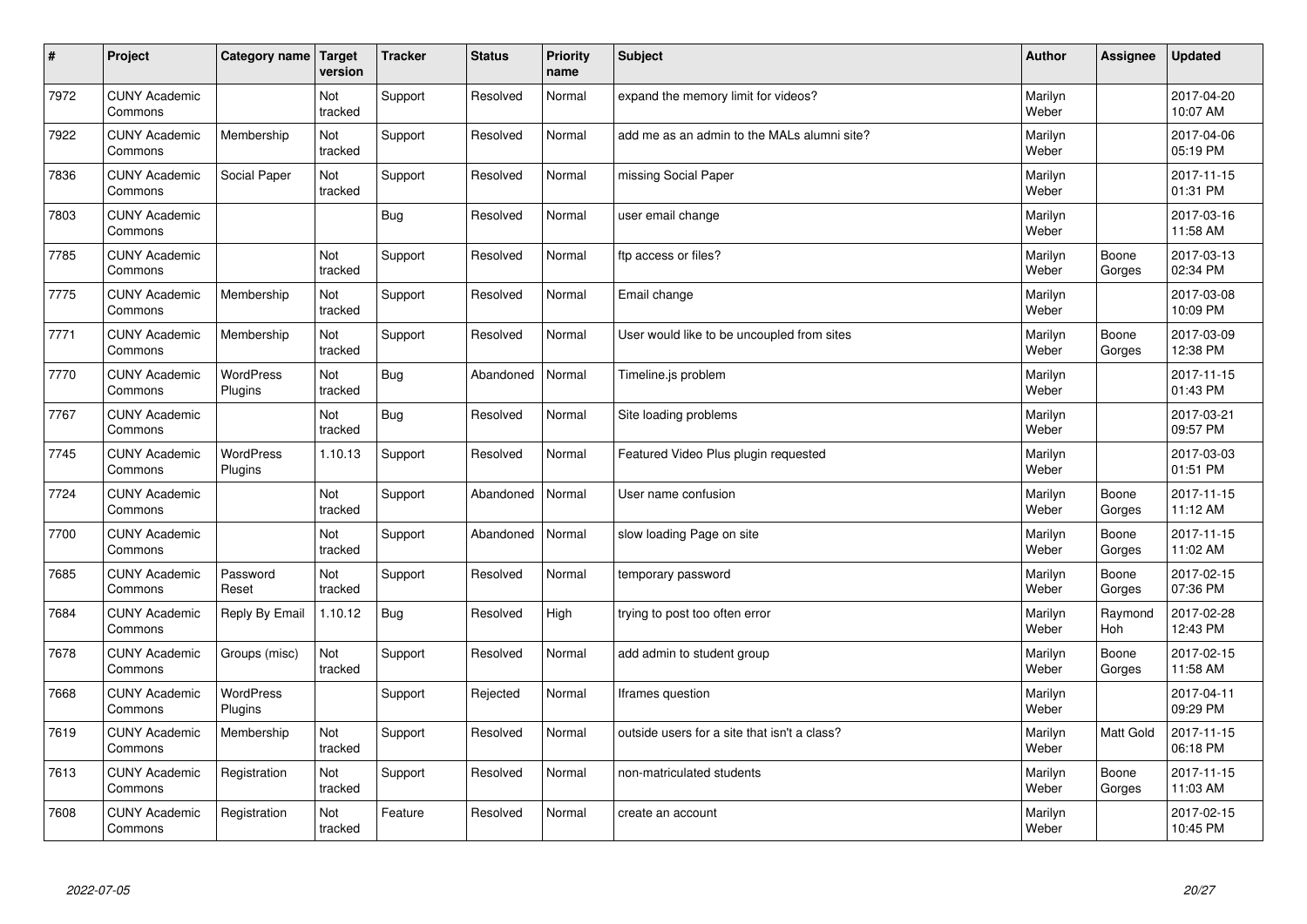| $\vert$ # | Project                         | Category name                | <b>Target</b><br>version | <b>Tracker</b> | <b>Status</b> | <b>Priority</b><br>name | <b>Subject</b>                                                              | <b>Author</b>    | <b>Assignee</b>  | <b>Updated</b>         |
|-----------|---------------------------------|------------------------------|--------------------------|----------------|---------------|-------------------------|-----------------------------------------------------------------------------|------------------|------------------|------------------------|
| 7607      | <b>CUNY Academic</b><br>Commons | <b>WordPress</b><br>(misc)   | Not<br>tracked           | Feature        | Resolved      | Normal                  | mp4 files                                                                   | Marilyn<br>Weber |                  | 2017-02-15<br>07:37 PM |
| 7486      | <b>CUNY Academic</b><br>Commons | Membership                   | Not<br>tracked           | Support        | Resolved      | Normal                  | changed email address                                                       | Marilyn<br>Weber |                  | 2017-01-24<br>10:00 PM |
| 7460      | <b>CUNY Academic</b><br>Commons | WordPress<br>Themes          | 1.10.8                   | Support        | Resolved      | Normal                  | install Independent Publisher theme?                                        | Marilyn<br>Weber | Boone<br>Gorges  | 2017-01-21<br>09:34 PM |
| 7376      | <b>CUNY Academic</b><br>Commons | Email<br>Notifications       |                          | Bug            | Rejected      | Normal                  | automatic forwarding of blog posts not working                              | Marilyn<br>Weber | Boone<br>Gorges  | 2017-05-01<br>10:36 PM |
| 7349      | <b>CUNY Academic</b><br>Commons | Membership                   | Not<br>tracked           | <b>Bug</b>     | Resolved      | Normal                  | <b>LACUNY Institute website</b>                                             | Marilyn<br>Weber | Boone<br>Gorges  | 2017-01-11<br>04:26 PM |
| 7337      | <b>CUNY Academic</b><br>Commons | Membership                   | Not<br>tracked           | <b>Bug</b>     | Resolved      | Normal                  | User with new email                                                         | Marilyn<br>Weber |                  | 2017-01-06<br>11:05 AM |
| 7328      | <b>CUNY Academic</b><br>Commons | <b>WordPress</b><br>Plugins  | Not<br>tracked           | Bug            | Resolved      | Normal                  | technical issue with the Events Manager plugin                              | Marilyn<br>Weber | Raymond<br>Hoh   | 2017-11-15<br>06:19 PM |
| 7310      | <b>CUNY Academic</b><br>Commons |                              | 1.10.7                   | Bug            | Resolved      | Normal                  | Friendship request mystery.                                                 | Marilyn<br>Weber | Boone<br>Gorges  | 2017-01-05<br>03:12 PM |
| 7226      | <b>CUNY Academic</b><br>Commons | Registration                 | Not<br>tracked           | Bug            | Abandoned     | Normal                  | Community college student cannot register?                                  | Marilyn<br>Weber |                  | 2017-11-15<br>01:55 PM |
| 7223      | <b>CUNY Academic</b><br>Commons | Membership                   | Not<br>tracked           | <b>Bug</b>     | Resolved      | Normal                  | User with two profiles would like to merge them                             | Marilyn<br>Weber | Boone<br>Gorges  | 2017-01-10<br>02:07 PM |
| 7100      | <b>CUNY Academic</b><br>Commons | WordPress<br>Plugins         | 1.10.5                   | Bug            | Resolved      | High                    | Cincopa plugin problem                                                      | Marilyn<br>Weber | Boone<br>Gorges  | 2016-12-19<br>10:32 AM |
| 6899      | <b>CUNY Academic</b><br>Commons | Account<br>settings          | Not<br>tracked           | Support        | Resolved      | Normal                  | New user has misspelled her own name                                        | Marilyn<br>Weber | Boone<br>Gorges  | 2016-12-01<br>05:10 PM |
| 6893      | <b>CUNY Academic</b><br>Commons | Group Forums                 |                          | Bug            | Resolved      | Normal                  | Forum for CUNY Academic Commons Team is gone                                | Marilyn<br>Weber | Boone<br>Gorges  | 2016-12-01<br>08:08 AM |
| 6866      | <b>CUNY Academic</b><br>Commons |                              | Not<br>tracked           | Support        | Resolved      | Normal                  | User would like to have her account deleted                                 | Marilyn<br>Weber | <b>Matt Gold</b> | 2017-11-15<br>05:49 PM |
| 6860      | <b>CUNY Academic</b><br>Commons | User<br>Onboarding           | 1.12                     | <b>Bug</b>     | Resolved      | Normal                  | Invitation to join a group is appearing as an invitiation to join the site! | Marilyn<br>Weber | Boone<br>Gorges  | 2017-10-30<br>10:03 AM |
| 6857      | <b>CUNY Academic</b><br>Commons | <b>Blogs</b><br>(BuddyPress) | Not<br>tracked           | Support        | Resolved      | Normal                  | Committee on Religion website                                               | Marilyn<br>Weber | Boone<br>Gorges  | 2017-08-17<br>10:24 AM |
| 6851      | <b>CUNY Academic</b><br>Commons | Redmine                      | Not<br>tracked           | Support        | Resolved      | Normal                  | How do I help users join Redmine?                                           | Marilyn<br>Weber | <b>Matt Gold</b> | 2016-11-28<br>10:16 AM |
| 6818      | <b>CUNY Academic</b><br>Commons | Email<br>Notifications       | 1.10.3                   | Support        | Resolved      | Normal                  | No more email notifications?                                                | Marilyn<br>Weber |                  | 2016-11-22<br>02:51 PM |
| 6815      | <b>CUNY Academic</b><br>Commons | Password<br>Reset            | Not<br>tracked           | Support        | Resolved      | Normal                  | password reset requested                                                    | Marilyn<br>Weber | Matt Gold        | 2016-11-22<br>10:30 AM |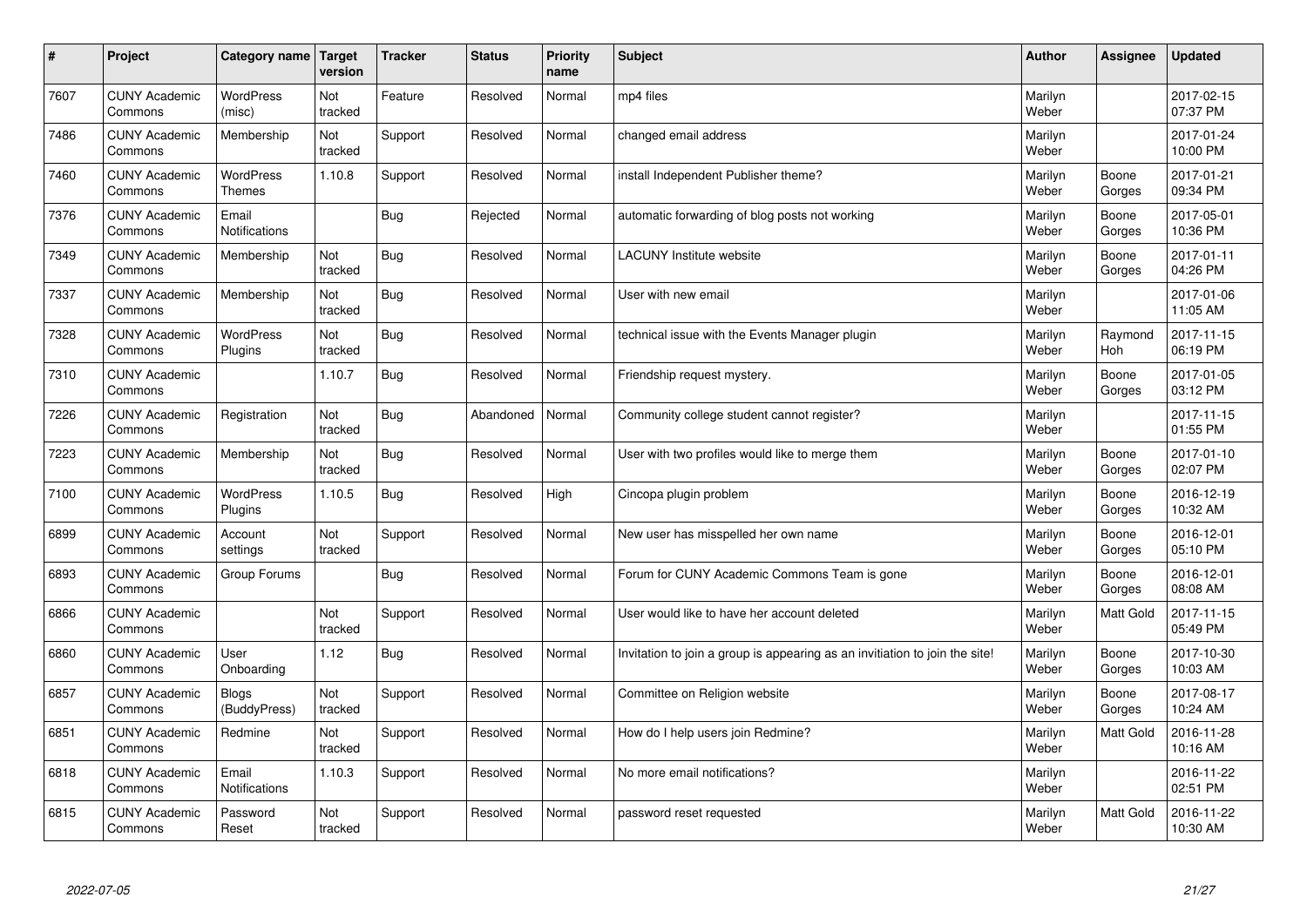| $\sharp$ | Project                         | Category name Target    | version           | <b>Tracker</b> | <b>Status</b> | <b>Priority</b><br>name | <b>Subject</b>                                    | <b>Author</b>    | Assignee          | <b>Updated</b>         |
|----------|---------------------------------|-------------------------|-------------------|----------------|---------------|-------------------------|---------------------------------------------------|------------------|-------------------|------------------------|
| 6812     | <b>CUNY Academic</b><br>Commons |                         | Not<br>tracked    | Support        | Resolved      | Normal                  | User cannot change email                          | Marilyn<br>Weber | <b>Matt Gold</b>  | 2016-12-01<br>06:24 PM |
| 6800     | <b>CUNY Academic</b><br>Commons |                         |                   | Bug            | Rejected      | Immediate               | Is something going on?                            | Marilyn<br>Weber |                   | 2016-11-18<br>04:40 PM |
| 6656     | <b>CUNY Academic</b><br>Commons | Support                 | Not<br>tracked    | Support        | Resolved      | Normal                  | Remove user profile                               | Marilyn<br>Weber | <b>Matt Gold</b>  | 2016-11-10<br>02:18 PM |
| 6626     | <b>CUNY Academic</b><br>Commons | <b>Group Files</b>      | 1.10.1            | Bug            | Resolved      | Normal                  | Files from non-member showing up in private group | Marilyn<br>Weber | Boone<br>Gorges   | 2016-11-07<br>03:54 PM |
| 6602     | <b>CUNY Academic</b><br>Commons | ZenDesk                 | 1.10              | Bug            | Resolved      | High                    | Add Friend button not working                     | Marilyn<br>Weber | Raymond<br>Hoh    | 2016-11-04<br>12:14 PM |
| 6599     | <b>CUNY Academic</b><br>Commons | ZenDesk                 | 1.10              | <b>Bug</b>     | Duplicate     | Urgent                  | Accept Friend button not working                  | Marilyn<br>Weber | Raymond<br>Hoh    | 2016-11-04<br>06:35 PM |
| 6575     | <b>CUNY Academic</b><br>Commons | Groups (misc)           |                   | Bug            | Rejected      | Normal                  | No papers link for the group "social paper"       | Marilyn<br>Weber |                   | 2016-11-02<br>10:39 PM |
| 6533     | <b>CUNY Academic</b><br>Commons | WordPress<br>Plugins    | Future<br>release | Support        | Duplicate     | Low                     | very old plugins?                                 | Marilyn<br>Weber | <b>Tahir Butt</b> | 2018-10-04<br>12:27 PM |
| 6410     | <b>CUNY Academic</b><br>Commons |                         |                   | Bug            | Duplicate     | Immediate               | Cannot log in - gives privacy error               | Marilyn<br>Weber | Boone<br>Gorges   | 2016-10-24<br>10:01 AM |
| 6338     | <b>CUNY Academic</b><br>Commons |                         |                   | Bug            | Rejected      | Normal                  | Multiple email notifications for each blog post   | Marilyn<br>Weber | Boone<br>Gorges   | 2016-10-18<br>08:45 PM |
| 6313     | <b>CUNY Academic</b><br>Commons | Groups (misc)           |                   | <b>Bug</b>     | Duplicate     | Normal                  | group member no longer in group, can't rejoin.    | Marilyn<br>Weber |                   | 2016-10-14<br>09:27 PM |
| 6286     | <b>CUNY Academic</b><br>Commons | Groups (misc)           | Not<br>tracked    | Bug            | Resolved      | Immediate               | Groups pages not displaying at all!               | Marilyn<br>Weber | Boone<br>Gorges   | 2017-11-15<br>10:57 AM |
| 6175     | <b>CUNY Academic</b><br>Commons | Account<br>settings     |                   | Support        | Resolved      | Normal                  | Email address (user cannot access old)            | Marilyn<br>Weber | <b>Matt Gold</b>  | 2016-11-29<br>06:31 PM |
| 6118     | <b>CUNY Academic</b><br>Commons | cuny.is                 |                   | Feature        | Resolved      | Normal                  | Cuny. Is request from Javier Otero Peña           | Marilyn<br>Weber | Sarah<br>Morgano  | 2016-10-04<br>07:02 PM |
| 6107     | <b>CUNY Academic</b><br>Commons |                         |                   | Bug            | Resolved      | High                    | site redirect?                                    | Marilyn<br>Weber | Boone<br>Gorges   | 2016-09-29<br>03:45 PM |
| 6106     | <b>CUNY Academic</b><br>Commons | Server                  | Not<br>tracked    | Bug            | Resolved      | Normal                  | 504 error                                         | Marilyn<br>Weber |                   | 2017-11-15<br>01:55 PM |
| 6101     | <b>CUNY Academic</b><br>Commons | <b>Public Portfolio</b> |                   | Bug            | Resolved      | High                    | Profile update problems                           | Marilyn<br>Weber | Boone<br>Gorges   | 2016-12-01<br>03:50 PM |
| 6091     | <b>CUNY Academic</b><br>Commons | Group<br>Invitations    | Not<br>tracked    | Bug            | Resolved      | Normal                  | User cannot re-join a group                       | Marilyn<br>Weber | Boone<br>Gorges   | 2016-09-28<br>01:47 PM |
| 6039     | <b>CUNY Academic</b><br>Commons | Membership              | 1.9.28            | <b>Bug</b>     | Resolved      | High                    | User cannot change her email                      | Marilyn<br>Weber |                   | 2016-09-19<br>03:03 PM |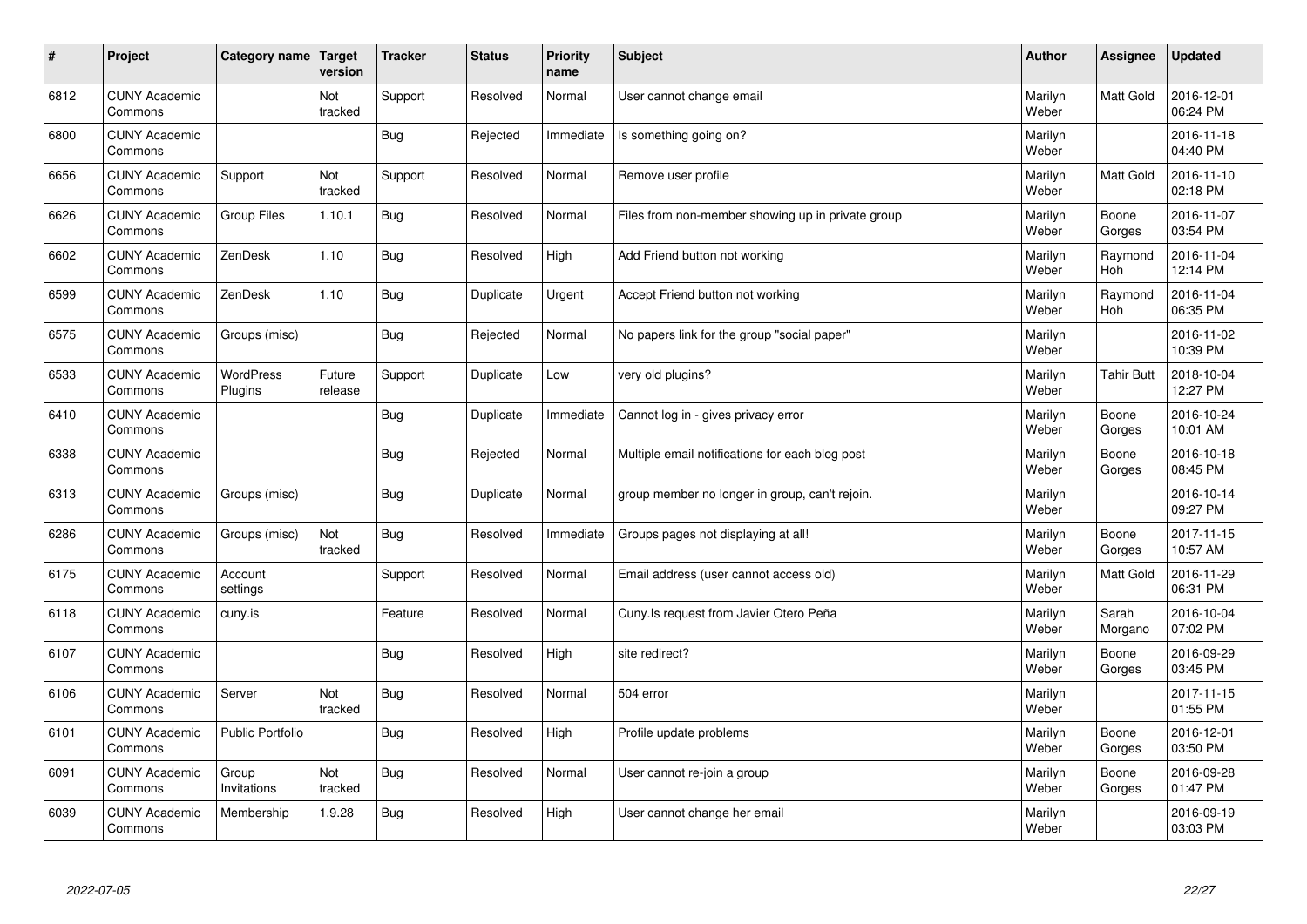| $\sharp$ | Project                         | Category name   Target            | version           | <b>Tracker</b> | <b>Status</b> | <b>Priority</b><br>name | <b>Subject</b>                                          | <b>Author</b>    | Assignee         | <b>Updated</b>         |
|----------|---------------------------------|-----------------------------------|-------------------|----------------|---------------|-------------------------|---------------------------------------------------------|------------------|------------------|------------------------|
| 6025     | <b>CUNY Academic</b><br>Commons | Search                            | Not<br>tracked    | Bug            | Resolved      | Normal                  | Search function not working                             | Marilyn<br>Weber | Boone<br>Gorges  | 2016-10-12<br>09:41 AM |
| 5992     | <b>CUNY Academic</b><br>Commons | Email<br><b>Notifications</b>     | Future<br>release | Feature        | New           | Normal                  | Changing the From line of autogenerated blog emails     | Marilyn<br>Weber |                  | 2018-09-27<br>05:19 PM |
| 5991     | <b>CUNY Academic</b><br>Commons | Email<br>Notifications            | Future<br>release | Support        | Resolved      | Normal                  | change format of autogenerated blog emails              | Marilyn<br>Weber | Paige<br>Dupont  | 2018-01-12<br>02:55 PM |
| 5988     | <b>CUNY Academic</b><br>Commons | Support                           |                   | Support        | Rejected      | Normal                  | Forbidden error when trying to join                     | Marilyn<br>Weber | Boone<br>Gorges  | 2016-09-08<br>01:42 PM |
| 5985     | <b>CUNY Academic</b><br>Commons | Support                           | Not<br>tracked    | Support        | Resolved      | Normal                  | change user's email address (she cannot access old)     | Marilyn<br>Weber | Boone<br>Gorges  | 2016-09-07<br>01:43 PM |
| 5969     | <b>CUNY Academic</b><br>Commons | Registration                      | 1.9.27            | Bug            | Resolved      | Normal                  | Queens students unable to join                          | Marilyn<br>Weber | Boone<br>Gorges  | 2016-09-04<br>09:41 PM |
| 5968     | <b>CUNY Academic</b><br>Commons | Membership                        | Not<br>tracked    | Bug            | Resolved      | Normal                  | Deleting account without knowing password               | Marilyn<br>Weber | <b>Matt Gold</b> | 2017-11-15<br>06:19 PM |
| 5875     | <b>CUNY Academic</b><br>Commons | WordPress<br>Plugins              | Not<br>tracked    | <b>Bug</b>     | Resolved      | Normal                  | Events Calendar garbled in IE                           | Marilyn<br>Weber | Marilyn<br>Weber | 2017-11-15<br>05:45 PM |
| 5872     | <b>CUNY Academic</b><br>Commons | Server                            | Not<br>tracked    | Bug            | Resolved      | Immediate               | Whole Commons is down                                   | Marilyn<br>Weber | Boone<br>Gorges  | 2016-08-12<br>12:04 AM |
| 5844     | <b>CUNY Academic</b><br>Commons |                                   | Not<br>tracked    | Support        | Resolved      | Normal                  | edit Host Files on Windows 10 problems                  | Marilyn<br>Weber |                  | 2016-07-27<br>09:08 AM |
| 5834     | <b>CUNY Academic</b><br>Commons |                                   |                   | Bug            | Resolved      | Normal                  | My access to cdev                                       | Marilyn<br>Weber | Boone<br>Gorges  | 2016-07-25<br>03:12 PM |
| 5799     | <b>CUNY Academic</b><br>Commons | Blogs<br>(BuddyPress)             | Not<br>tracked    | Feature        | Resolved      | Normal                  | removing one's own access to sites?                     | Marilyn<br>Weber | Boone<br>Gorges  | 2016-07-26<br>01:55 PM |
| 5772     | <b>CUNY Academic</b><br>Commons | Membership                        | Not<br>tracked    | Support        | Resolved      | Normal                  | User email change and forgotten password                | Marilyn<br>Weber | <b>Matt Gold</b> | 2017-11-15<br>06:18 PM |
| 5753     | <b>CUNY Academic</b><br>Commons | WordPress<br>(misc)               | Not<br>tracked    | Support        | Resolved      | Normal                  | merging blogs and groups                                | Marilyn<br>Weber | Boone<br>Gorges  | 2016-08-29<br>03:09 PM |
| 5713     | <b>CUNY Academic</b><br>Commons | <b>WordPress</b><br>(misc)        | Not<br>tracked    | Bug            | Abandoned     | High                    | Site freezing                                           | Marilyn<br>Weber | Boone<br>Gorges  | 2017-11-15<br>10:58 AM |
| 5684     | <b>CUNY Academic</b><br>Commons | <b>Group Files</b>                | Not<br>tracked    | Bug            | Resolved      | Normal                  | Making Group files appear as Blog entries               | Marilyn<br>Weber | Boone<br>Gorges  | 2017-11-20<br>03:28 PM |
| 5667     | <b>CUNY Academic</b><br>Commons | <b>Public Portfolio</b>           | 1.9.18            | Bug            | Resolved      | Normal                  | publication section on my public portfolio won't update | Marilyn<br>Weber | Boone<br>Gorges  | 2016-06-12<br>10:19 AM |
| 5657     | <b>CUNY Academic</b><br>Commons | WordPress<br>Plugins              | 1.9.18            | Feature        | Resolved      | Normal                  | Plugin Request - Instagram Feed WD                      | Marilyn<br>Weber | Boone<br>Gorges  | 2016-06-08<br>12:36 PM |
| 5630     | <b>CUNY Academic</b><br>Commons | <b>WordPress</b><br><b>Themes</b> | 1.9.17            | Feature        | Resolved      | Normal                  | Bavota magazine Pro theme                               | Marilyn<br>Weber | Boone<br>Gorges  | 2016-06-02<br>12:09 AM |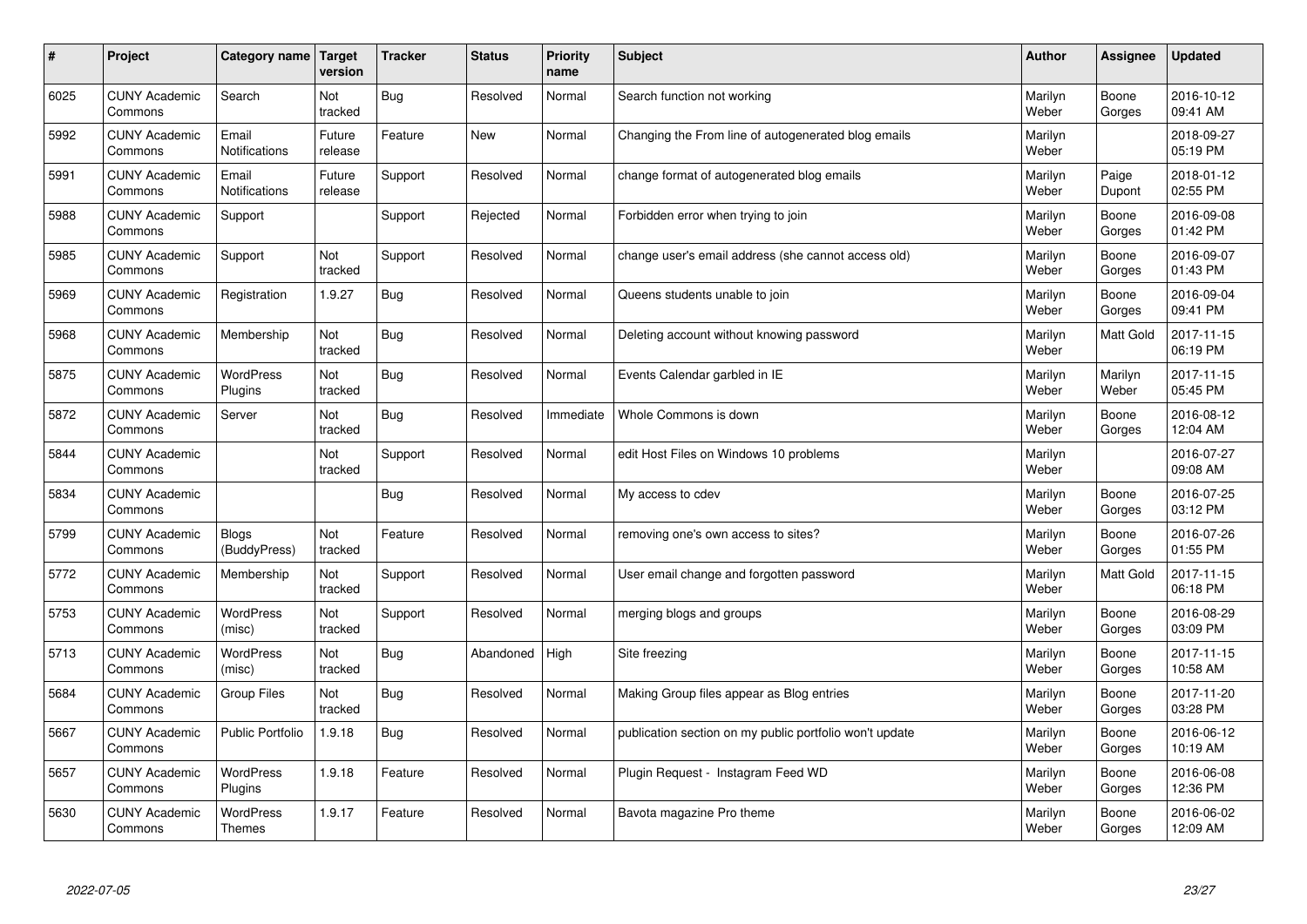| $\sharp$ | Project                         | Category name   Target      | version           | <b>Tracker</b> | <b>Status</b> | <b>Priority</b><br>name | <b>Subject</b>                                                  | <b>Author</b>    | Assignee              | <b>Updated</b>         |
|----------|---------------------------------|-----------------------------|-------------------|----------------|---------------|-------------------------|-----------------------------------------------------------------|------------------|-----------------------|------------------------|
| 5629     | <b>CUNY Academic</b><br>Commons | <b>Public Portfolio</b>     | 1.10.4            | Support        | Resolved      | Normal                  | Title field in profile can't be edited                          | Marilyn<br>Weber |                       | 2016-12-13<br>11:19 AM |
| 5621     | <b>CUNY Academic</b><br>Commons | <b>WordPress</b><br>Plugins | 1.9.17            | Feature        | Resolved      | Normal                  | Taxonomy plugin request                                         | Marilyn<br>Weber | Boone<br>Gorges       | 2016-06-01<br>11:28 PM |
| 5522     | <b>CUNY Academic</b><br>Commons | <b>WordPress</b><br>Plugins | 1.9.15            | Feature        | Resolved      | Normal                  | plugin request                                                  | Marilyn<br>Weber | Boone<br>Gorges       | 2016-05-09<br>10:36 AM |
| 5448     | <b>CUNY Academic</b><br>Commons | Email<br>Notifications      | 1.10.2            | Bug            | Rejected      | Normal                  | garbled CAC activity digests                                    | Marilyn<br>Weber | Raymond<br><b>Hoh</b> | 2016-11-20<br>02:38 AM |
| 5436     | <b>CUNY Academic</b><br>Commons |                             | Not<br>tracked    | Bug            | Resolved      | Normal                  | Trying to change email settings for                             | Marilyn<br>Weber | Boone<br>Gorges       | 2016-04-21<br>10:12 PM |
| 5435     | <b>CUNY Academic</b><br>Commons |                             | Not<br>tracked    | Bug            | Resolved      | Urgent                  | Can't see the dashboard                                         | Marilyn<br>Weber |                       | 2016-04-12<br>11:33 AM |
| 5397     | <b>CUNY Academic</b><br>Commons | Social Paper                | Future<br>release | Feature        | <b>New</b>    | Normal                  | frustrating to have to enable/disable in SP                     | Marilyn<br>Weber | Samantha<br>Raddatz   | 2016-04-20<br>03:39 PM |
| 5396     | <b>CUNY Academic</b><br>Commons |                             |                   | Outreach       | Resolved      | Urgent                  | Add CUNY Central to the survey choices?                         | Marilyn<br>Weber | Samantha<br>Raddatz   | 2016-03-31<br>01:38 PM |
| 5346     | <b>CUNY Academic</b><br>Commons | Toolbar                     | 1.9.11            | Bug            | Resolved      | Normal                  | possible dynamic HTML code bug?                                 | Marilyn<br>Weber | Boone<br>Gorges       | 2016-03-22<br>10:53 AM |
| 5345     | <b>CUNY Academic</b><br>Commons | Social Paper                | 1.9.17            | Feature        | Rejected      | Normal                  | Plus symbol problem in SP                                       | Marilyn<br>Weber | Christian<br>Wach     | 2016-05-27<br>04:26 AM |
| 5319     | <b>CUNY Academic</b><br>Commons |                             | Not<br>tracked    | Bug            | Resolved      | Normal                  | <b>Broken URL</b>                                               | Marilyn<br>Weber | Marilyn<br>Weber      | 2017-11-15<br>05:46 PM |
| 5302     | <b>CUNY Academic</b><br>Commons | <b>WordPress</b><br>Plugins | 1.9.10            | Feature        | Resolved      | Normal                  | request for WP Gallery Custom Links plug-in                     | Marilyn<br>Weber | Boone<br>Gorges       | 2016-03-11<br>09:20 PM |
| 5282     | <b>CUNY Academic</b><br>Commons | Social Paper                | Future<br>release | Bug            | <b>New</b>    | Normal                  | Replying via email directs to paper but not individual comment. | Marilyn<br>Weber | Raymond<br>Hoh        | 2016-03-02<br>01:48 PM |
| 5205     | <b>CUNY Academic</b><br>Commons | Social Paper                | Future<br>release | Feature        | <b>New</b>    | Normal                  | Social Paper folders                                            | Marilyn<br>Weber |                       | 2016-02-11<br>10:24 PM |
| 5199     | <b>CUNY Academic</b><br>Commons | Social Paper                | Future<br>release | Feature        | <b>New</b>    | Normal                  | add tables to the SP editor                                     | Marilyn<br>Weber |                       | 2016-10-24<br>11:27 AM |
| 5184     | <b>CUNY Academic</b><br>Commons | Social Paper                |                   | Bug            | Rejected      | Normal                  | Problem linking SP to a group                                   | Marilyn<br>Weber | Boone<br>Gorges       | 2016-02-21<br>12:27 PM |
| 5177     | <b>CUNY Academic</b><br>Commons | Toolbar                     | 1.9.6             | Bug            | Resolved      | Normal                  | No "My Papers" tab                                              | Marilyn<br>Weber | Raymond<br><b>Hoh</b> | 2016-01-29<br>08:37 AM |
| 5176     | <b>CUNY Academic</b><br>Commons | <b>Public Portfolio</b>     | 1.9.6             | Bug            | Resolved      | Normal                  | Widgets in Profile not saving                                   | Marilyn<br>Weber | Boone<br>Gorges       | 2016-02-01<br>11:07 AM |
| 5083     | <b>CUNY Academic</b><br>Commons | <b>WordPress</b><br>Plugins | 1.9.5             | Support        | Rejected      | Normal                  | creating a shortcode for the iframe code of the google form     | Marilyn<br>Weber | Marilyn<br>Weber      | 2016-01-12<br>04:25 PM |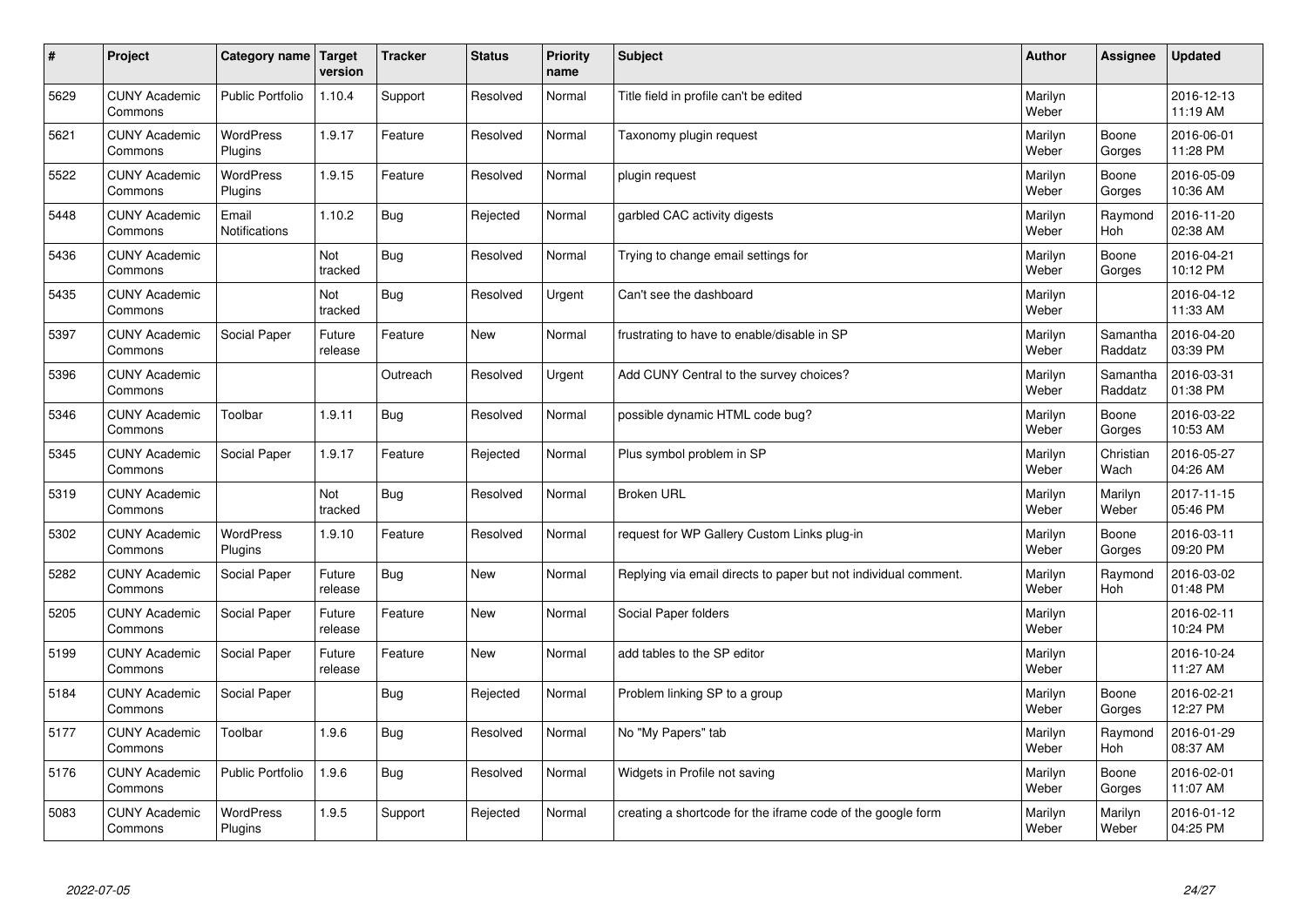| #    | Project                         | Category name Target             | version           | <b>Tracker</b> | <b>Status</b> | <b>Priority</b><br>name | <b>Subject</b>                                                                                                                                  | <b>Author</b>    | Assignee              | <b>Updated</b>         |
|------|---------------------------------|----------------------------------|-------------------|----------------|---------------|-------------------------|-------------------------------------------------------------------------------------------------------------------------------------------------|------------------|-----------------------|------------------------|
| 5072 | <b>CUNY Academic</b><br>Commons |                                  |                   | Feature        | Duplicate     | Normal                  | redirect shortcode handler                                                                                                                      | Marilyn<br>Weber | Boone<br>Gorges       | 2016-01-07<br>12:34 PM |
| 5059 | <b>CUNY Academic</b><br>Commons |                                  | Not<br>tracked    | Bug            | Resolved      | Normal                  | Instagram embed?                                                                                                                                | Marilyn<br>Weber |                       | 2016-01-26<br>12:05 AM |
| 5058 | <b>CUNY Academic</b><br>Commons | Social Paper                     | Future<br>release | Feature        | <b>New</b>    | Low                     | Can there be a clearer signal that even when comments have already<br>been made you add comments by clicking on the side? (SP suggestion<br>#5) | Marilyn<br>Weber | Samantha<br>Raddatz   | 2016-02-11<br>10:24 PM |
| 5053 | <b>CUNY Academic</b><br>Commons | Social Paper                     | Future<br>release | Feature        | <b>New</b>    | Low                     | Scrollable menu to add readers (SP suggestion #4)                                                                                               | Marilyn<br>Weber | Samantha<br>Raddatz   | 2016-04-21<br>05:21 PM |
| 5052 | <b>CUNY Academic</b><br>Commons | Social Paper                     | Future<br>release | Feature        | <b>New</b>    | Low                     | Sentence by sentence or line by line comments (SP suggestion #3)                                                                                | Marilyn<br>Weber | Boone<br>Gorges       | 2016-02-11<br>10:24 PM |
| 5051 | <b>CUNY Academic</b><br>Commons | Social Paper                     |                   | Feature        | Rejected      | Low                     | Visual cues for comments (SP suggestion #2)                                                                                                     | Marilyn<br>Weber | Samantha<br>Raddatz   | 2016-02-10<br>10:01 AM |
| 5050 | <b>CUNY Academic</b><br>Commons | Social Paper                     | Future<br>release | Feature        | <b>New</b>    | Low                     | Making comments visible in SP editing mode (SP suggestion #1)                                                                                   | Marilyn<br>Weber | Samantha<br>Raddatz   | 2019-09-17<br>11:10 PM |
| 5037 | <b>CUNY Academic</b><br>Commons | Registration                     | Not<br>tracked    | Support        | Resolved      | Normal                  | Another Forgotten password for user with new email address                                                                                      | Marilyn<br>Weber | Boone<br>Gorges       | 2015-12-22<br>05:24 PM |
| 5036 | <b>CUNY Academic</b><br>Commons | WordPress<br>Plugins             | 1.9.1.1           | Feature        | Resolved      | Normal                  | <b>Embeds request</b>                                                                                                                           | Marilyn<br>Weber | Boone<br>Gorges       | 2015-12-18<br>10:12 PM |
| 5019 | <b>CUNY Academic</b><br>Commons | Registration                     | Not<br>tracked    | Support        | Resolved      | Normal                  | Forgotten password for user with new email address                                                                                              | Marilyn<br>Weber | Marilyn<br>Weber      | 2015-12-11<br>04:18 PM |
| 4997 | <b>CUNY Academic</b><br>Commons | <b>WordPress</b><br>Plugins      | 1.9.4             | Feature        | Resolved      | Normal                  | ability to embed maps from StoryMapJS?                                                                                                          | Marilyn<br>Weber | Boone<br>Gorges       | 2016-01-07<br>12:34 PM |
| 4965 | <b>CUNY Academic</b><br>Commons | WordPress<br><b>Themes</b>       | Not<br>tracked    | Feature        | Resolved      | Normal                  | Theme requested                                                                                                                                 | Marilyn<br>Weber | Boone<br>Gorges       | 2016-02-24<br>09:46 PM |
| 4962 | <b>CUNY Academic</b><br>Commons | Events                           | 1.8.18            | Bug            | Resolved      | High                    | Problems with text entry field in the Events Calendar                                                                                           | Marilyn<br>Weber | Raymond<br><b>Hoh</b> | 2015-12-01<br>06:57 PM |
| 4918 | <b>CUNY Academic</b><br>Commons | ZenDesk                          | Not<br>tracked    | Bug            | Resolved      | High                    | Re-directing Help Requests                                                                                                                      | Marilyn<br>Weber | Raymond<br><b>Hoh</b> | 2015-11-23<br>11:15 AM |
| 4881 | <b>CUNY Academic</b><br>Commons | ZenDesk                          | Not<br>tracked    | Bug            | Resolved      | Normal                  | ZenDesk emails not being sent                                                                                                                   | Marilyn<br>Weber |                       | 2015-12-07<br>01:34 AM |
| 4880 | <b>CUNY Academic</b><br>Commons | Password<br>Reset                | Not<br>tracked    | Support        | Resolved      | High                    | CUNY Central person having password trouble                                                                                                     | Marilyn<br>Weber |                       | 2015-11-10<br>12:40 PM |
| 4834 | <b>CUNY Academic</b><br>Commons | <b>Blogs</b><br>(BuddyPress)     |                   | Bug            | Resolved      | Normal                  | Admin invite problem                                                                                                                            | Marilyn<br>Weber | Boone<br>Gorges       | 2015-11-13<br>12:25 PM |
| 4831 | <b>CUNY Academic</b><br>Commons | Public Portfolio                 | 1.9.4             | <b>Bug</b>     | Resolved      | Normal                  | User cannot update profile                                                                                                                      | Marilyn<br>Weber | Boone<br>Gorges       | 2016-01-11<br>10:46 PM |
| 4734 | <b>CUNY Academic</b><br>Commons | <b>BuddyPress</b><br><b>Docs</b> | 1.8.13            | <b>Bug</b>     | Resolved      | High                    | Problems with "Create New Doc"                                                                                                                  | Marilyn<br>Weber | Boone<br>Gorges       | 2015-10-09<br>07:53 AM |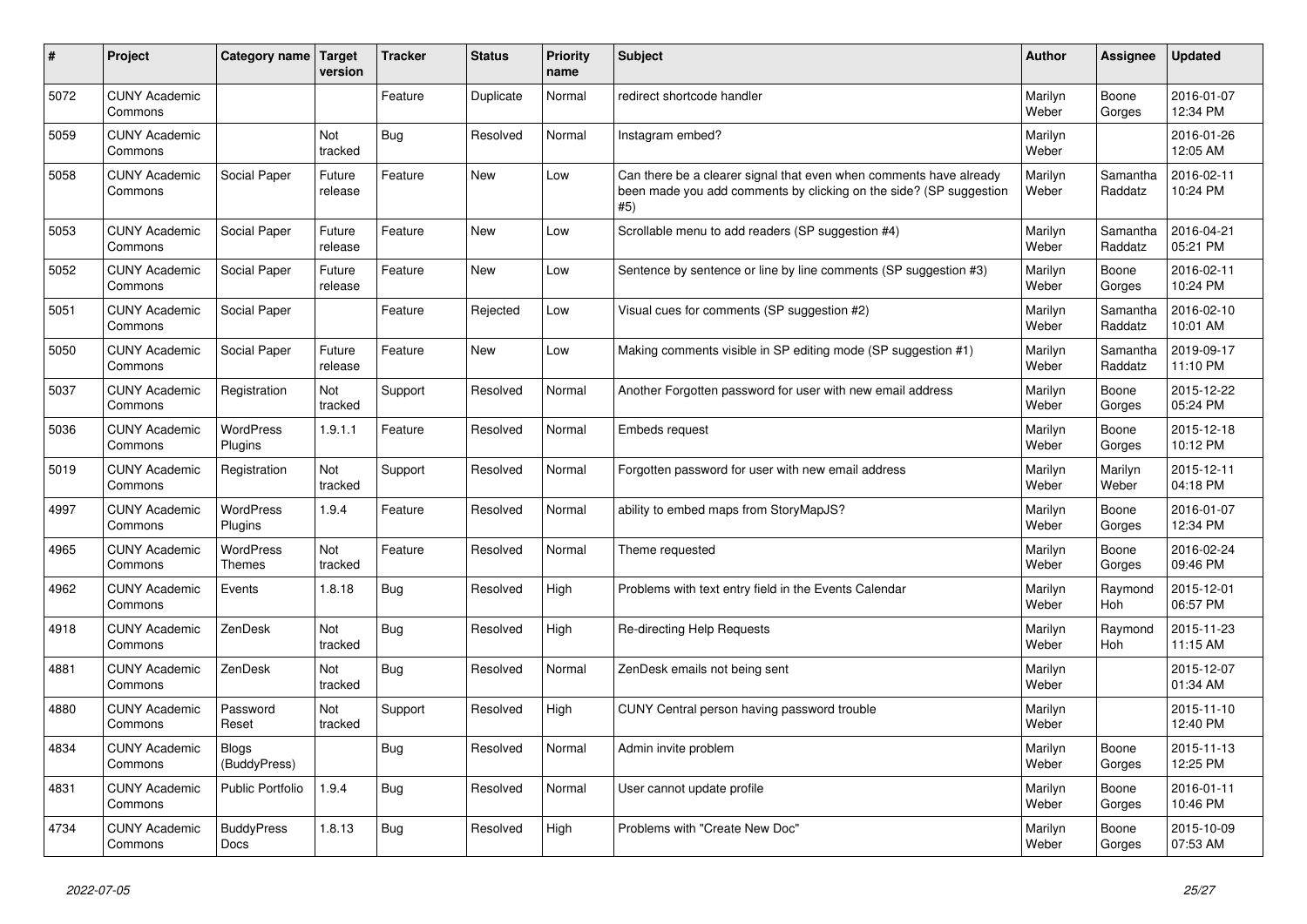| $\vert$ # | Project                         | Category name   Target      | version        | <b>Tracker</b> | <b>Status</b> | <b>Priority</b><br>name | <b>Subject</b>                                        | <b>Author</b>    | Assignee              | <b>Updated</b>         |
|-----------|---------------------------------|-----------------------------|----------------|----------------|---------------|-------------------------|-------------------------------------------------------|------------------|-----------------------|------------------------|
| 4657      | <b>CUNY Academic</b><br>Commons | Group Forums                | 1.8.18         | Bug            | Resolved      | High                    | Submit button disappears in new post mode in forum    | Marilyn<br>Weber | Raymond<br><b>Hoh</b> | 2015-12-01<br>11:15 PM |
| 4649      | <b>CUNY Academic</b><br>Commons | Registration                | Not<br>tracked | Bug            | Resolved      | Urgent                  | Submit button has disappeared                         | Marilyn<br>Weber | Boone<br>Gorges       | 2015-09-22<br>11:47 AM |
| 4577      | <b>CUNY Academic</b><br>Commons | Registration                | Not<br>tracked | Bug            | Resolved      | Normal                  | New users are not getting their email verification    | Marilyn<br>Weber | Boone<br>Gorges       | 2016-01-26<br>03:30 PM |
| 4542      | <b>CUNY Academic</b><br>Commons | <b>WordPress</b><br>Plugins | 1.8.10         | Bug            | Resolved      | Normal                  | Emailing group users problem                          | Marilyn<br>Weber | Boone<br>Gorges       | 2015-09-11<br>11:16 AM |
| 4496      | <b>CUNY Academic</b><br>Commons | cuny.is                     | 1.8.9          | <b>Bug</b>     | Resolved      | Normal                  | Quick links broken?                                   | Marilyn<br>Weber | Boone<br>Gorges       | 2015-08-28<br>10:39 AM |
| 4340      | <b>CUNY Academic</b><br>Commons | WordPress -<br>Media        | 1.8.14         | Feature        | Resolved      | Normal                  | embedding a video                                     | Marilyn<br>Weber | Daniel<br>Jones       | 2015-10-20<br>12:01 AM |
| 4102      | <b>CUNY Academic</b><br>Commons | User<br>Experience          | 1.8.1          | Design/UX      | Resolved      | Normal                  | Username rules                                        | Marilyn<br>Weber | Samantha<br>Raddatz   | 2015-06-01<br>01:23 PM |
| 4013      | <b>CUNY Academic</b><br>Commons |                             |                | Bug            | Duplicate     | Normal                  | Math question?                                        | Marilyn<br>Weber |                       | 2015-04-22<br>04:05 PM |
| 4012      | <b>CUNY Academic</b><br>Commons |                             | 1.7.20         | <b>Bug</b>     | Resolved      | Normal                  | Two users reporting same Forbidden 403 error message. | Marilyn<br>Weber |                       | 2015-05-01<br>08:13 PM |
| 3674      | <b>CUNY Academic</b><br>Commons |                             |                | Bug            | Rejected      | Normal                  | CBox pagination issue with the Wiki                   | Marilyn<br>Weber |                       | 2014-11-20<br>05:03 PM |
| 3673      | <b>CUNY Academic</b><br>Commons |                             |                | Bug            | Rejected      | Normal                  | CBox pagination issue with the Wiki                   | Marilyn<br>Weber |                       | 2014-11-20<br>04:08 PM |
| 3620      | <b>CUNY Academic</b><br>Commons | Groups (misc)               | Not<br>tracked | Bug            | Resolved      | Normal                  | admins of The Group for Group Admins                  | Marilyn<br>Weber |                       | 2014-11-03<br>08:38 AM |
| 3593      | <b>CUNY Academic</b><br>Commons | Registration                | 1.7.2          | Bug            | Resolved      | High                    | registration problems                                 | Marilyn<br>Weber | Boone<br>Gorges       | 2014-11-01<br>02:57 PM |
| 3592      | <b>CUNY Academic</b><br>Commons | WordPress<br>(Permissions)  | Not<br>tracked | Publicity      | Resolved      | Normal                  | Oops - Announcing 1.6!                                | Marilyn<br>Weber | Boone<br>Gorges       | 2014-10-22<br>03:03 PM |
| 3533      | <b>CUNY Academic</b><br>Commons | Group<br>Invitations        | 1.7.8          | Bug            | Resolved      | Low                     | Trying to invite member to a new group                | Marilyn<br>Weber | Boone<br>Gorges       | 2015-04-01<br>09:13 PM |
| 3530      | <b>CUNY Academic</b><br>Commons | Server                      | Not<br>tracked | Bug            | Resolved      | High                    | Commons running very slowly/ "connection lost"        | Marilyn<br>Weber | <b>Matt Gold</b>      | 2014-10-08<br>09:34 AM |
| 3466      | <b>CUNY Academic</b><br>Commons | Membership                  | 1.6.16         | Feature        | Resolved      | Normal                  | restricting undergrad registration                    | Marilyn<br>Weber | Boone<br>Gorges       | 2014-09-18<br>12:02 AM |
| 3417      | <b>CUNY Academic</b><br>Commons | <b>BuddyPress</b><br>(misc) | Not<br>tracked | Bug            | Rejected      | High                    | copying two commons groups                            | Marilyn<br>Weber | Marilyn<br>Weber      | 2014-11-05<br>09:56 AM |
| 3197      | <b>CUNY Academic</b><br>Commons | Groups (misc)               | 1.6.4          | <b>Bug</b>     | Resolved      | Normal                  | trying to set up a hidden group blog with no RSS feed | Marilyn<br>Weber | Boone<br>Gorges       | 2014-05-21<br>09:39 PM |